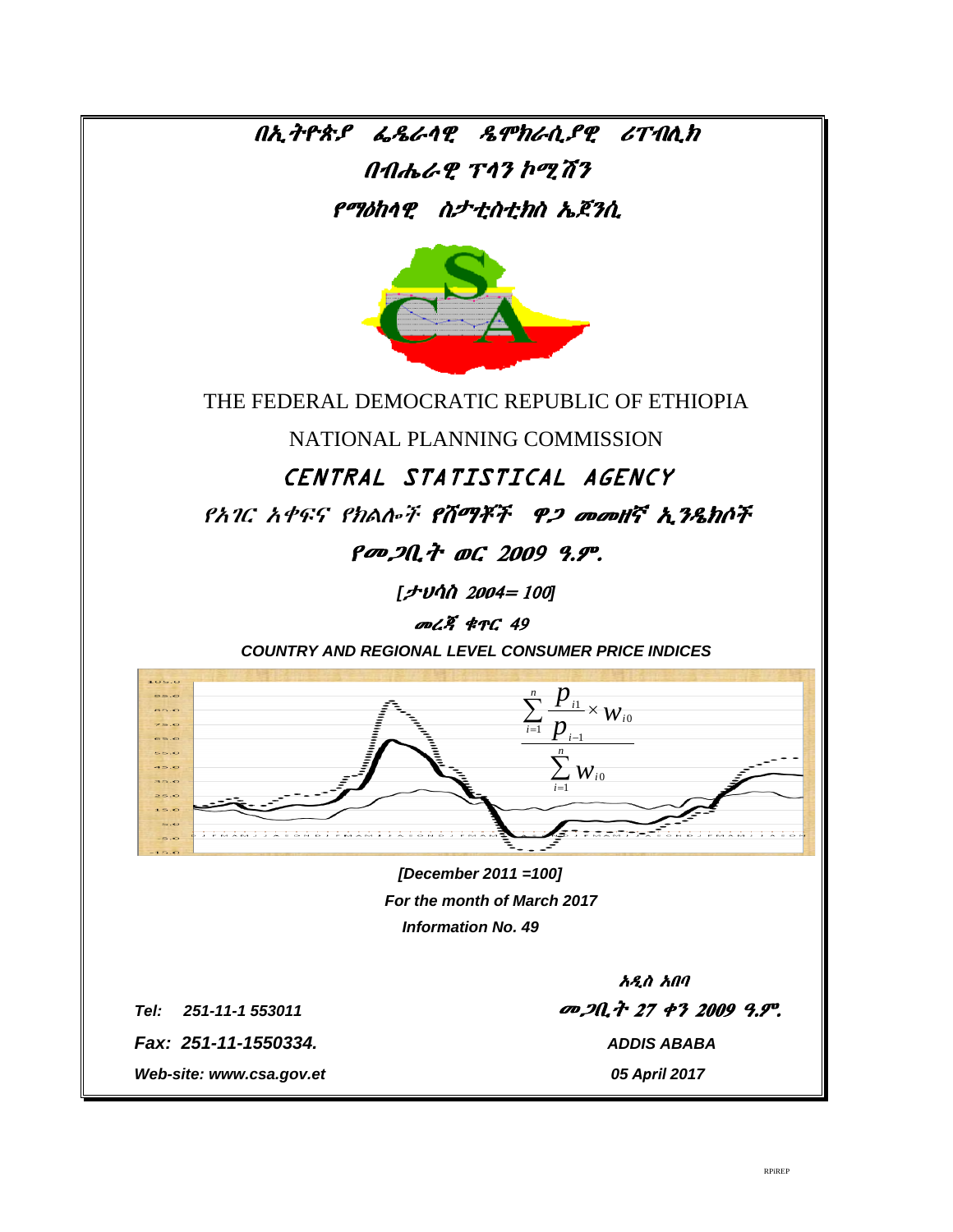|  | የዘንድሮውና የአምናው ተመሳሳይ ወሮች የሽማቾች ዋ <i>ጋ መ</i> መዘኛ ጠቋሚ አሆዝ<br>300C 067C 60G 868 mmmmmmmmmmmmmmmmmmmmmmmmmmmmmmmm<br>የዘንድሮውና የአምናው ተመሳሳይ ወሮች የሽማቾች ዋ <i>ጋ መ</i> መዘኛ ጠቋሚ አሆዝ |
|--|------------------------------------------------------------------------------------------------------------------------------------------------------------------------|

# የሥንጠረዦች ዝርዝር

| <i>ν</i> ንጠረዥ υ፡ በዋናቱ የተሽፈኑ ገበደዎችና በኢንዴክስ ማስቀፍ የተካተቱ ስቃዎችና                                                                          | 2  |
|-------------------------------------------------------------------------------------------------------------------------------------|----|
| <b>ωንጠረዥ 1ሀ</b> ፡ ጠቅሳሳ የሽማቾች ዋ <i>ጋ መወ</i> ዛኛ <i>ኤን</i> ዴክስና በስሩ የተካተቱ                                                              | 13 |
| <i>w'</i> ንጠረዥ 1ለ፡ ጠቅሳሳ ምግብና የምግብ ክፍሎች የሽማቾች ዋ <i>ጋ መመ</i> ዘኛ                                                                       | 14 |
| <i>wን</i> ጠረዥ 1ሐ፡ አገር አቀፍ የቤት ኪራይ፣ የቤት መስሪያ ዕቃዎች፣ <b>ውሃና ልነር</b> ጂ                                                                  |    |
|                                                                                                                                     | 15 |
| <i>w'</i> ንጠረዥ 2ሀ፡ ጠቅሳሳ የሽማቾች ዋ <i>ጋ መመ</i> ዘኛ ኤንዴክስ                                                                                | 16 |
| <i>w'</i> ንጠረዥ 2ለ፡ የምግብ ዋ <i>ጋ መ</i> መዘኛ ኤንዴክስ ግጠቃለ <i>ያ</i> በአገር አቀፍ                                                               | 18 |
| <i>w'</i> ንጠረዥ 3ሀ፡ ጠቅሳሳ የሽማቾች ዋ <i>ጋ መመ</i> ዘኛ ኤንዴክስና በስሩ የተካተቱ                                                                     |    |
| <i>w</i> ንጠረዥ 3ለ፡ ጠቅሳሳ ምግብና የምግብ ክፍሎች የሽማቾች ዋ <i>ጋ መመ</i> ዘኛ                                                                        |    |
| <i>w'</i> ንጠረዥ 4ሀ፡ ጠቅሳሳ የሽማቾች ዋ <i>ጋ መመ</i> ዘኛ ኤንዴክስና በስሩ የተካተቱ<br>ክፍሎች ለአፋር ክልሳዊ <i>መንግ</i> ስት <del>………………………………………………………</del> 22 |    |
| <i>w</i> ?ጠረዥ 4ለ፡ ጠቅሳሳ ምግብና የምግብ ክፍሎች የሽማቾች ዋ <i>ጋ መመ</i> ዘኛ                                                                        | 23 |
| <i>w'</i> ንጠረዥ 5ሀ፡ ጠቅሳሳ የሽማቾች ዋ <i>ጋ መመ</i> ዘኛ ኤንዴክስና በስሩ የተካተቱ                                                                     | 24 |
| <b>ιν</b> ንጠረዥ 5ለ፡ ጠቅሳሳ ምግብና የምግብ ክፍሎች የሽማቾች ዋ <i>ጋ መመ</i> ዘኛ                                                                       | 25 |
| <b>ω3mረዥ 6ሀ: ጠቅሳሳ የሽማቾች ዋ<i>ጋ መ</i>መዘኛ ኤንዴክስና በስሩ የ</b> ተካተቱ                                                                        | 26 |
| <b>ιν</b> ንጠረዥ 6ስ፡ ጠቅሳሳ ምግብና የምግብ ክፍሎች የሽማቾች ዋ <i>ጋ መመ</i> ዘኛ                                                                       | 27 |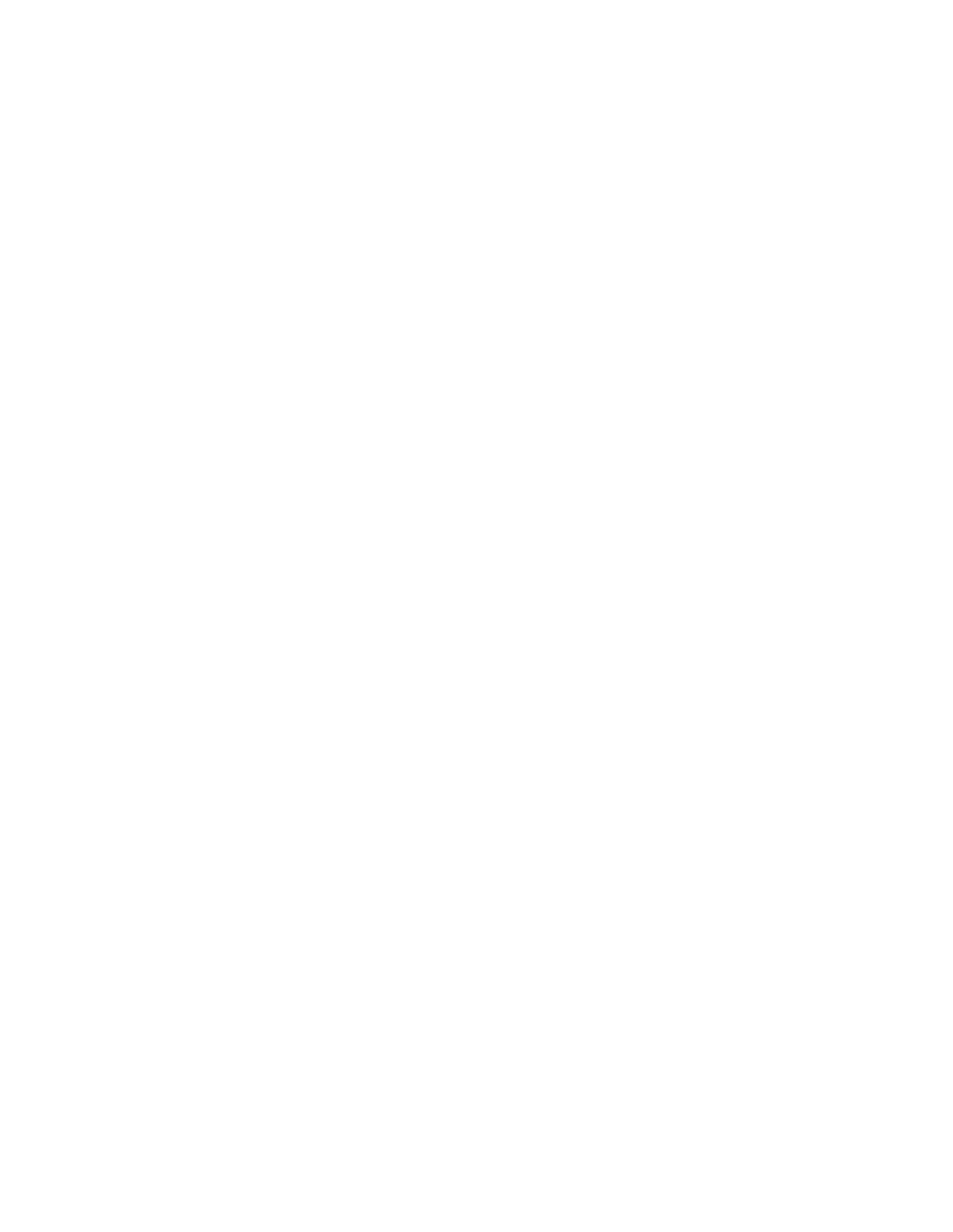| <b>ιν3ጠረዥ 7ሀ፡ ጠቅሳሳ የሽማቾች ዋ<i>ጋ መ</i>መዘኛ ኤ3</b> ይክስና በስሩ የተካተቱ               | 28 |
|-----------------------------------------------------------------------------|----|
| <i>w'</i> ንጠረዥ 7ለ፡ ጠቅሳሳ ምግብና የምግብ ክፍሎች የሽማቾች ዋ <i>ጋ መመ</i> ዘኛ               | 29 |
| <i>w'</i> ንጠረዥ 8ሀ፡ ጠቅሳሳ የሽማቾች ዋ <i>ጋ መመ</i> ዘኛ ኤንዴክስና በስሩ የተካተቱ             | 30 |
| <i>w'</i> ንጠረዥ 8ለ፡ ጠቅሳሳ ምግብና የምግብ ክፍሎች የ ሽማቾች ዋ <i>ጋ መመ</i> ዘኛ              | 31 |
| <i>w'</i> ንጠረዥ 9ሀ፡ ጠቅሳሳ የሽማቾች ዋ <i>ጋ መመ</i> ዘኛ ኤንዴክስና በስሩ የተካተቱ ክፍሎች        | 32 |
| <i>w'</i> ንጠረዥ 9ለ፡ ጠቅሳሳ ምግብና የምግብ ክፍሎች የሽማቾች ዋ <i>ጋ መመ</i> ዘኛ <i>ኤን</i> ዴክስ | 33 |
| <b>ω3 αι λή 100: mቅሳሳ የሽማቾች ዋ<i>ጋ መ</i>መዘኛ ኤንዴክስና በስሩ የ</b> ተካተቱ            | 34 |
| <i>w'</i> ንጠረዥ 10ለ፡ ጠቅሳሳ ምግብና የምግብ ክፍሎች የሽማቾች ዋ <i>ጋ መመ</i> ዘኛ              | 35 |
| <b>ω3 m Z if 110:</b> mቅሳሳ የሽማቾች ዋ <i>ጋ መመ</i> ዘኛ ኤንዴክስና በስሩ የተካተቱ          | 36 |
| <i>w'</i> ንጠረዥ 11ስ፡ ጠቅሳሳ ምግብና የምግብ ክፍሎች የሽማቾች ዋ <i>ጋ መመ</i> ዘኛ              | 37 |
| <i>w'</i> ንጠረዥ 12ሀ፡ ጠቅሳሳ የሽማቾች ዋ <i>ጋ መመ</i> ዘኛ ኤንዴክስና በስሩ የተካተቱ            | 38 |
| <i>w'</i> ንጠረዥ 12ለ: ጠቅሳሳ ምግብና የምግብ ክፍሎች የሽማቾች ዋ <i>ጋ መመ</i> ዘኛ              | 39 |
| <i>w'</i> }ጠረዥ 13ሀ፡ ጠቅሳሳ የ ሽማቾች ዋ <i>ጋ መመ</i> ዘኛ <i>ኤን</i> ዴክስና በስሩ የተካተቱ   | 38 |

**ω3 πረዥ 13ለ: ጠቅሳሳ ምግብና የምግብ ክፍሎች የ ሽማቾች ዋ***ጋ መመ***ዘኛ ······ 41**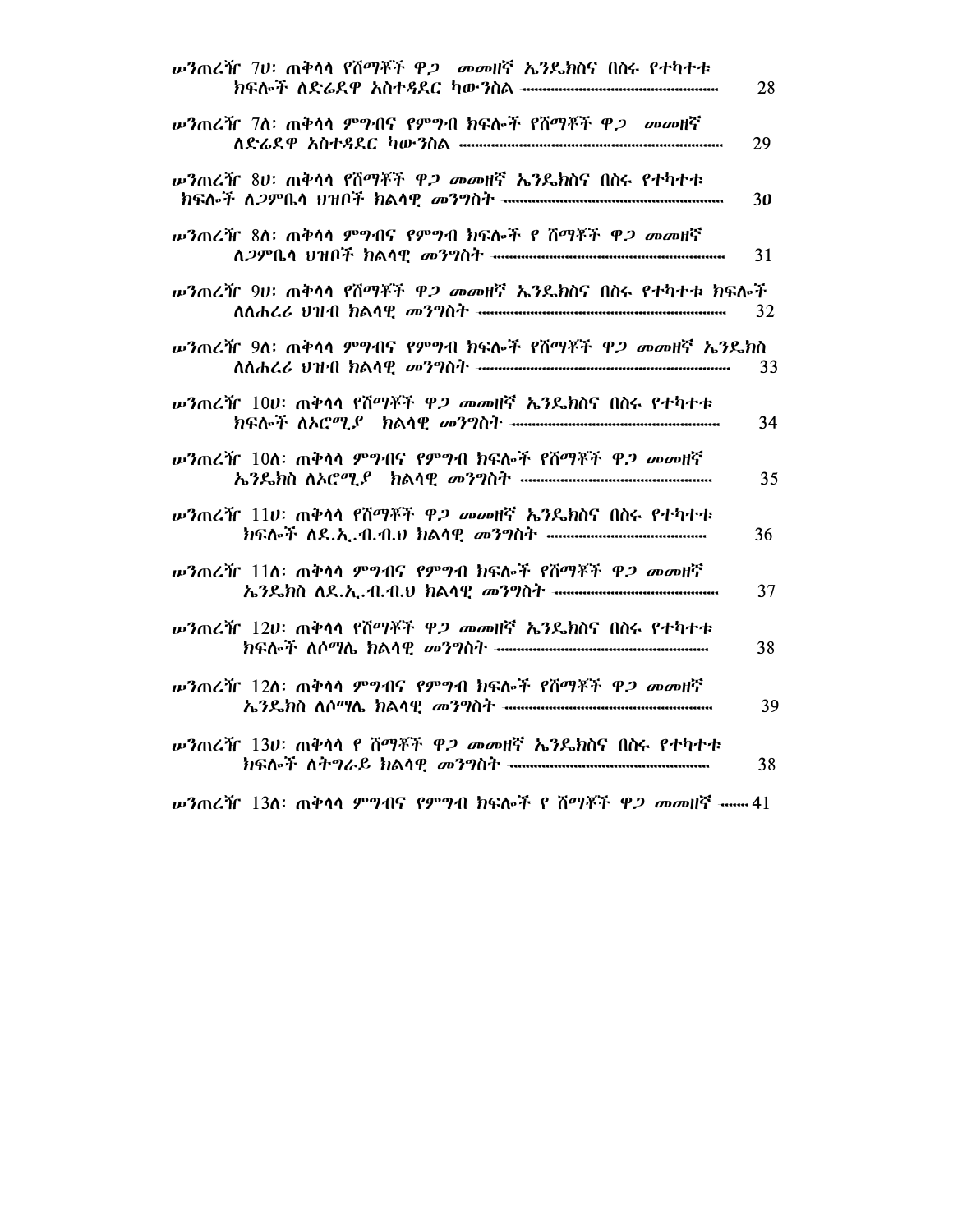# **C O N T E N T S**

## **Page**

| Comparison of CPI Movements, Current Vs Last Year's Similar Months, |  |
|---------------------------------------------------------------------|--|
|                                                                     |  |
| Comparison of CPI Movements, Current Vs Last Year's Similar Months, |  |
|                                                                     |  |

# List of Tables

| Table a: Number of Markets Covered and Basket of Commodities by |
|-----------------------------------------------------------------|
|                                                                 |
| Table 1a: General Consumer Price Index and Its                  |
|                                                                 |
| Table 1b: Consumer Price Index of Total Food and Its            |
|                                                                 |
| Table 1c: Consumer Price Index of House Rent,                   |
| Construction Materials, Water, Fuel and Power and Its           |
|                                                                 |
| Table 2a: Summary of General Consumer Price Indices at          |
|                                                                 |
| Table 2b: Summary of Consumer Price Indices of Food at          |
|                                                                 |
| Table 3a: General Consumer Price Index and Its                  |
|                                                                 |
| Table 3b: Consumer Price Index of Total Food and Its            |
|                                                                 |
| Table 4a: General Consumer Price Index and Its                  |
|                                                                 |
| Table 4b: Consumer Price Index of Total Food and Its            |
|                                                                 |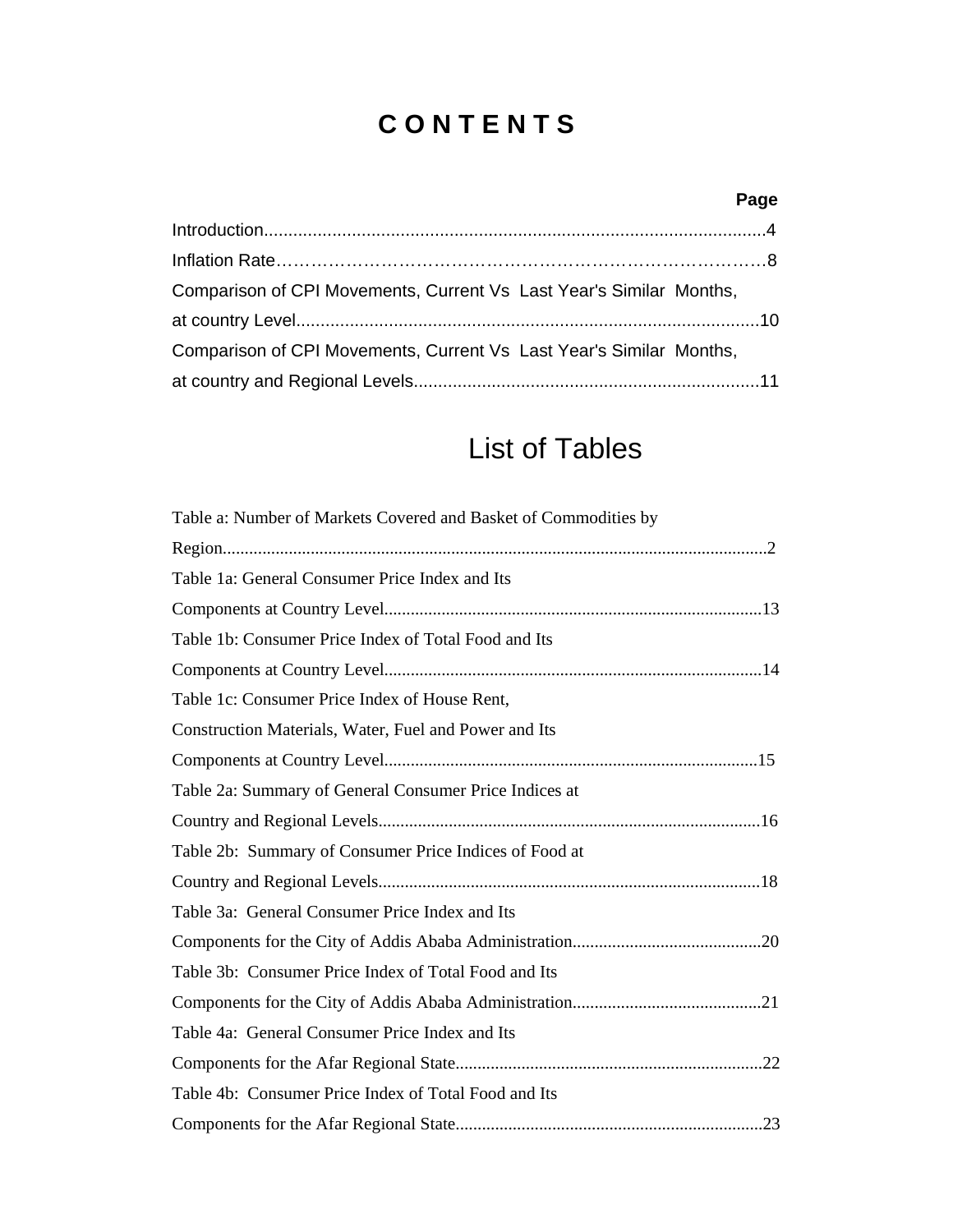| Table 5a: General Consumer Price Index and Its        |
|-------------------------------------------------------|
|                                                       |
| Table 5b: Consumer Price Index of Total Food and Its  |
|                                                       |
| Table 6a: General Consumer Price Index and Its        |
|                                                       |
| Table 6b: Consumer Price Index of Total Food and Its  |
|                                                       |
| Table 7a: General Consumer Price Index and Its        |
|                                                       |
| Table 7b: Consumer Price Index of Total Food and Its  |
|                                                       |
| Table 8a: General Consumer Price Index and Its        |
|                                                       |
| Table 8b: Consumer Price Index of Total Food and Its  |
|                                                       |
| Table 9a: General Consumer Price Index and Its        |
|                                                       |
| Table 9b: Consumer Price Index of Total Food and Its  |
|                                                       |
| Table 10a: General Consumer Price Index and Its       |
|                                                       |
| Table 10b: Consumer Price Index of Total Food and Its |
|                                                       |
| Table 11a: General Consumer Price Index and Its       |
|                                                       |
| Table 11b: Consumer Price Index of Total Food and Its |
|                                                       |
| Table 12a: General Consumer Price Index and Its       |
|                                                       |
| Table 12b: Consumer Price Index of Total Food and Its |
|                                                       |
| Table 13a: General Consumer Price Index and Its       |
|                                                       |
| Table 13b: Consumer Price Index of Total Food and Its |
|                                                       |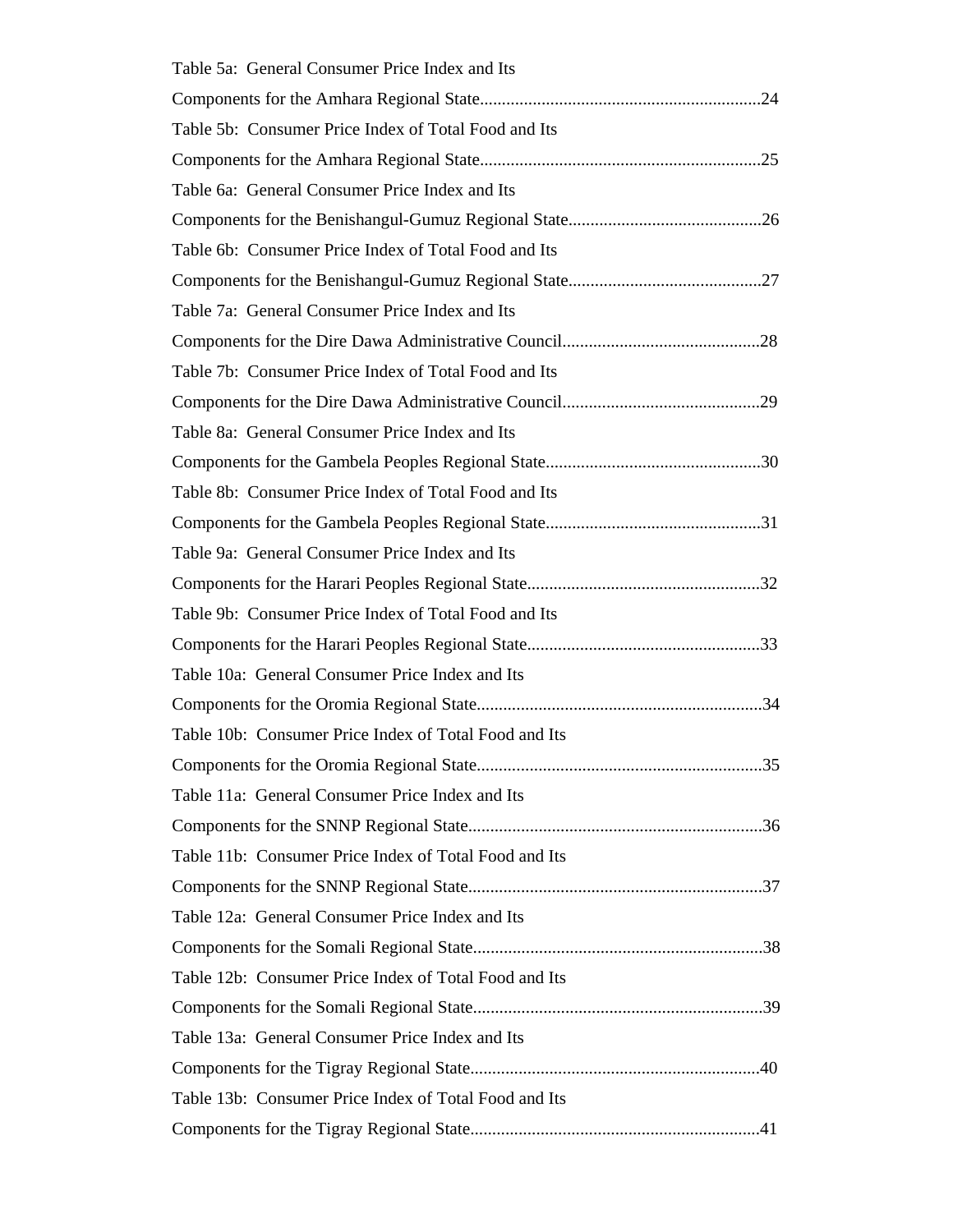### መግቢያ

የሽማቾች ዋ*ጋ መመ*ዘኛ ኢ*ን*ዴክስ ማለት ሽማቾች ለተወሰኑ *ዕቃዎች*ና አ*ገ*ልግሎቶች <u>የከፌሱትን አማካይ የዋ*ጋ* ለውጥ ስመለካት የሚደንስግል ጠቋሚ አሆዝ ነዉ። የዋ*ጋ*</u> መመዘኛ ኢንዴክስ አብዛኛውን ጊዜ መሠረት የሚያደርገው የቤተሰብ ገቢ፤ ፍጆታና ወጪ <u>ዋናት ውጤት በሆነው ቤተሰቦች በዕቃዎችና ግል*ጋ*ሎቶች ላይ ባወጡት የመቶኛ ድርሻ</u> መጠንና የወቅቱ የገበደ ዋ*ጋ* ላይ ነው። በዚህ ሪፖርት ውስጥ የተካተቱት 12 ኢንዴክሶች (የ11 ክልሎችና የአገር አቀፍ) መሠረት ያደረጉት የማዕከላዊ ስታቲስቲክስ ኤጀንሲ በ2003 በጀት *ዓመት* በመሳ አገሪቱ በናሙና በተመረጡ ቦታዎች ያካሄደዉን የቤተሰብ *ገ*ቢ፣ ፍጆታና ወጪ ጥናት ውጤት ነዉ።

ይህ ታህሳስ ወር 2004 ዓ.ምን መሠረት ያደረገው (ታህሳስ 2004=100) የሽማቾች ዋጋ መመዘኛ ኢንዴክስ በክልል ደረጃ ሲዘጋጅ በዓይነቱ ስሦስተኛ ጊዜ የተዘ*ጋ*ጀ ሲሆን በታህሣሥ 1999 ዓ.ም. መሠረት ያደረገውን የሽማቾች መመዘኛ ኢንዴክስ የሚተካ ነው፡፡ በአገር አቀፍ ደረጃ ከ1988 ጀምሮና በአዲስ አበባ ከተማ ደረጃ ደግሞ ከ1955 ዓ.ም ጀምሮ በየወሩ ተመሳሳይ ኢንዴክሶች የተዘ*ጋ*ጁ ስተጠቃሚ*ዎ*ች ሲሰራጩ መቆየታቸው ይታወቃል። እነዚህ 12 የዋ*ጋ መመ*ዘኛ እንዴክሶች በአገሪቱ የሚገኙ 11 ክልሎችና የአገር አቀፉን ሪፖርት ጨምሮ የሚሸፍነው የዕቃዎችና የአንልግሎቶችን ክምችት በያዙ ሁለት ክፍሎች የተከፌሱ ናቸው፡፡ እነሱም፡- የምግብና ምግብ ነክ ያልሆኑ መመዘኛ ዋና ኢንዴክሶች ሲሆን ምግብ ነክ ያልሆኑ መመዘኛ ኢንዴክስ እንደገና በ11 ንዑስ ክፍሎች ይከራሳል፡፡ እነዚህም መጠዋ፣ሲጃራና ትምባሆ፣ ልብስና መጫሚያ፣ የቤት ኪራይ፣ የቤት መሥሪያ ዕቃዎች፣ ውሃና ኢነርጂ፣ የቤት ዕቃዎች፣ የቤት ማስንጫዎች፣ የቤት ቁሳቁስና የቤት ሠራተኛ ደመወዝ፣ ሕክምና፣ ትራንስፖርት፣ መገናኛ፣ መዝናኛና ባህል፣ ትምህርት፣ሬስቶራንትና ሆተሎች እንዲሁም ሴሎች ዕቃዎችና አንልግሎቶች ሲሆኑ የሁሉም ክፍሎች አጠቃላይ ውጤት የሚሆነው ደ**ግሞ የጠቅ**ላላ ዋ*ጋዎች መመ*ዘኛ እንዴክስ ነዉ።

በሁሉም ክልሎች የጠቅሳሳ ዋ*ጋ መመ*ዘኛ ኢንዴክሶች ስሌት አብዛኛውን የ*መ*ቶኛ ወጪ ድርሻ የሚይዘው የምግብና አልኮል ያልሆኑ መጠጦች መመዘኛ ኢንዴክስ ሲሆን በሁሉም የምግብ ዋ*ጋ መወ*ዛኛ ኢንዴክሶች ዋና ዋና ክፍሎች ዳቦና አህል፣ *ሥጋ*፣ ወተት፣ አይብና ዕንቁላል፣ ዘይትና ቅባቶች፣ ፍራፍራ፣ አትክልትና ጥራጥራ፣ ስኬር ማርና ቸኮሌት፣ ሌሎች ምግቦችና አልኮል ያልሆኑ መጠጦች ናቸው፡፡

<u>ለዋ*ጋ ኢን*ዴክሶቹ የተመረጡት *ዕቃዎች*ና አገልግሎቶች የዋ*ጋ መ*ረጃ የሚሰበሰበው</u> በየዞኑ/ በየልዩ ወረዳ በናሙና በተመረጡ ወካይ ከተሞች ውስጥ ባሱ የገበደ ቦታዎች ነው፡፡ በመሆኑም ከእያንዳንዱ ዞን ሁለት ከተሞች (የገበያ ቦታዎች) የተመረጡ ሲሆን እንደዚሁም በእ*ያንዳንዱ* ልዩ ወሬዳ አንድ ከተማ (የንበደ ቦታ) በጥናቱ እንዲካተት ተደር3ል::

በእነዚህ ከተሞች ውስጥ ተመድበው ሰሜሰሩ መረጃ ሰብሳቢ*ዎች* በየበጀት ዓመቱ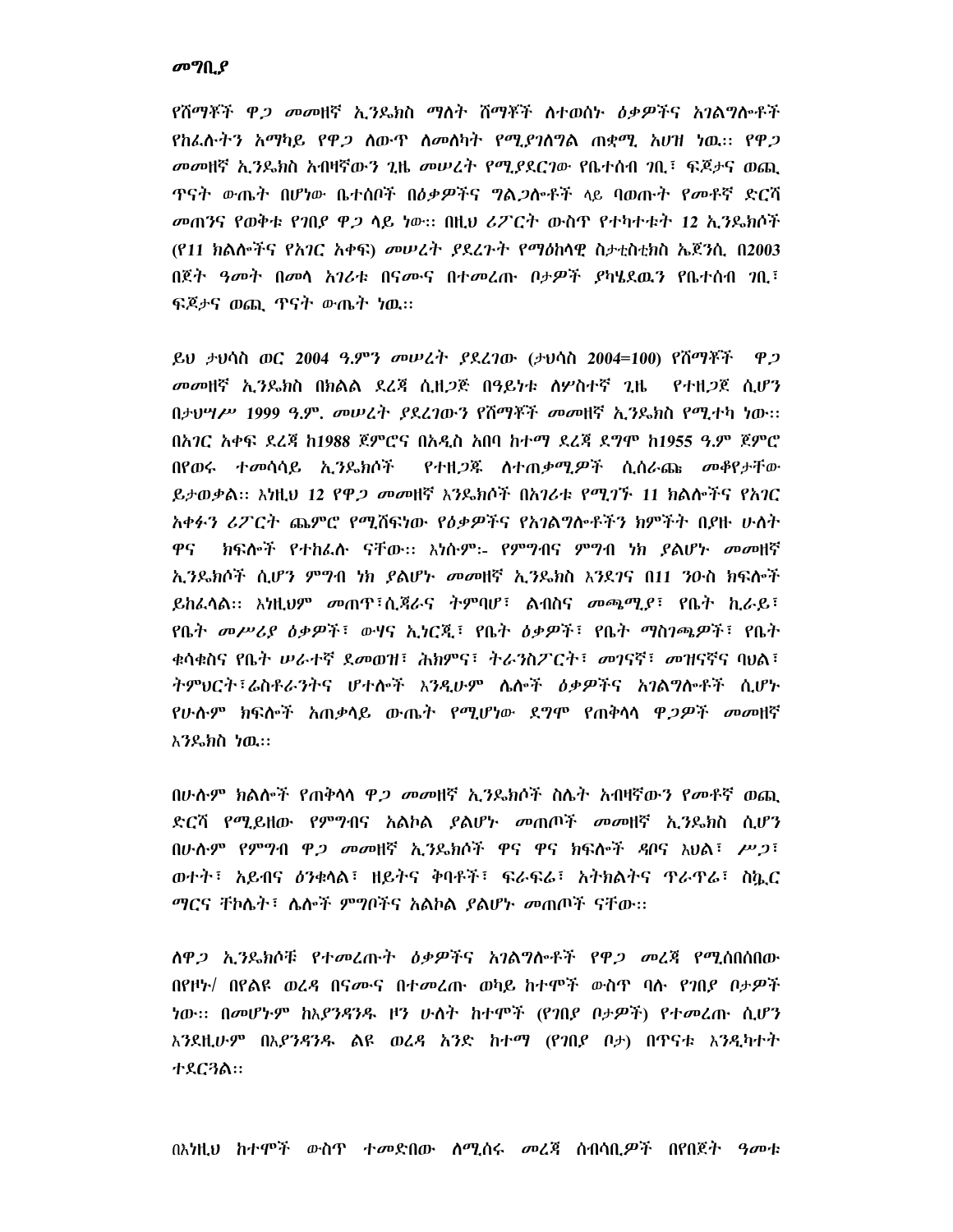*መ*ጨረሻ በመረጃ አሰባሰብ ዘዴው ሳይ ስልጠና የሚሰጥ ሲሆን ስአሰባሰቡ የሚረዱ የመስክ መገልገያ መሣሪያዎች (ሚዛን፣ ሜተር ... ወዘተ) ይሰጣቸዋል፡፡ እነዚህ መሣሪያዎችን በመጠቀም በየወሩ የዋ*ጋ መ*ረጃዎችን ከነ*ጋ*ዴዎች ይሰበስባስ፡፡ አንዳንድ *ጊ*ዜም አንድ በሳተኛ ወይም *ገ*ዢ ከነ*ጋ*ዴ ሲ*ገ*ዛ ቢ*ገ*ኝና ስሥራው ተባባሪነቱን ካሳየ *መ*ረጃው ከርሱም ይሰበሰባል። የችርቻሮ ዋ*ጋ መ*ረጃ የሚሰበሰበው እንደ አዉሮፓው*ያን* ዘመን አቆጣጠር ወሩ በገባ ከ1ኛዉ ቀን አንስቶ አስከ 15ኛው ቀን ነዉ። የክልል ኢንዴክስን ለማስላት ለኢንዴክስ ለተመረጡት ዕቃዎችና አንልግሎቶች አማካይ የችርቻሮ ዋ*ጋ*ቸውን የጂኦሜትሪክ ሚን ዘዴ ጥቅም ላይ ውሎአል። የኢንዴክስ ሪፖርቱም በየወሩ ስተጠቃሚዎች በዚህ መልክ ይቀርባል።

የአገር አቀፍ የችርቻሮ ዋ*ጋ መመ*ዘኛ ኢንዴክስ የሚሰላው እያንዳንዱ ክልል ስአገር አቀፉ የቤተሰብ ወጪ ያለውን የመቶኛ ድርሻ መሠረት በማድረግ ነዉ። በመሆኑም ለአባር አቀፉ ኢንዴክስ ሰሌት ከ94 በመቶ በላይ አስተዋጽኦ የሚያደርጉ ክልሎች በቅደም ተከተል ኦሮሚያ፣ አማራ፣ የደቡብ ብሔር ብሔረሰቦችና ሕዝቦች፣ አዲስ አባባና ትግራይ ሲሆኑ የተቀሩት ክልሎች በየወሩ ሰሚታየው አገር አቀፍ የችርቻሮ ዋ*ጋ መመ*ዘኛ ኢንዴክስ ስሌት የሚኖራቸው አስተዋጽኦ ከስድስት በመቶ የማይበልጥ ነው።

ለችርቻሮ ዋ*ጋ* ጥናት በአጠቃላይ 119 የገበያ ቦታዎች የተመረጡ ሲሆን በእ*ያንዳን*ዱ ክልል የተመረጡ የናሙና ንበያዎች ብዛትና በየኢንደክሶቻቸዉ ማዕቀፍ የተካተቱ *ዕቃዎች/አገ*ልግሎቶች ብዛት ከዚህ በታች ቀርቦአል።

*ሡን*ጠረዥ ሀ፡ በዋናቱ የተሸፌኑ *ገ*በያዎችና በኢንዴክስ ማዕቀፍ የተካተቱ ዕቃ*ዎች*/ አገልግሎቶች ብዛት በክልል

| ተራ<br>ቁዋር                | <i>haa</i>                               | በኢንዴክስ የተካተቱ ዕቃዎች/ አገልግሎቶች<br>Р'Л.Р<br>ብዛት<br>በታዎች |                     |                              |                     |                                           |  |
|--------------------------|------------------------------------------|----------------------------------------------------|---------------------|------------------------------|---------------------|-------------------------------------------|--|
|                          |                                          | ብዛት                                                | ህሳስ<br>$1993 = 100$ | ህሳስ 1999=100                 | ህሳስ<br>$2004 = 100$ |                                           |  |
| $\mathbf{1}$             | ትግራይ                                     | 8                                                  | 114                 | 143                          | 157                 | Tigray                                    |  |
| $\overline{2}$           | አፋር                                      | $\overline{\mathcal{A}}$                           | 85                  | 153                          | 123                 | Afar                                      |  |
| $\overline{3}$           | አማራ                                      | 20                                                 | 118                 | 144                          | 160                 | Amhara                                    |  |
| $\overline{\mathcal{A}}$ | $\overline{\mathcal{h}\mathcal{C}^{op}}$ | 24                                                 | 127                 | 161                          | 175                 | Oromia                                    |  |
| $\overline{5}$           | ሶማሴ                                      | 6                                                  | 85                  | 122                          | 120                 | Somalie                                   |  |
| 6                        | ቤኒሻንጉል<br>$2.9^{\mathrm{p}}$ H           | 6                                                  | 111                 | 142                          | 164                 | Benishangul-<br>Gumuz                     |  |
| $\overline{7}$           | L.A.A.V                                  | 31                                                 | 130                 | 152                          | 168                 | <b>SNNP</b>                               |  |
| $\overline{8}$           | <i>ጋምቤሳ</i>                              | 3                                                  | 105                 | 103                          | 131                 | Gambela                                   |  |
| 9                        | ሐረሪ                                      | $\mathcal{P}$                                      | 102                 | 158                          | 115                 | Harari                                    |  |
| 10                       | አዲስ አበባ<br>ከተማ                           | 12                                                 | 175                 | 193                          | 165                 | Addis Ababa<br>City                       |  |
| $\overline{11}$          | ድሬዳዋ<br>አስተዳደር                           | 3                                                  | 121                 | 150                          | 139                 | <b>Dire Dawa</b><br><u>Administrative</u> |  |
|                          | ድምር                                      | 119                                                |                     |                              |                     | <b>Total</b>                              |  |
| Sr.No.                   |                                          | <b>Number</b><br>of<br><b>Markets</b>              |                     | <b>Basket of Commodities</b> |                     |                                           |  |

Table A: Number of Markets Covered and Basket of Commodities by **Region**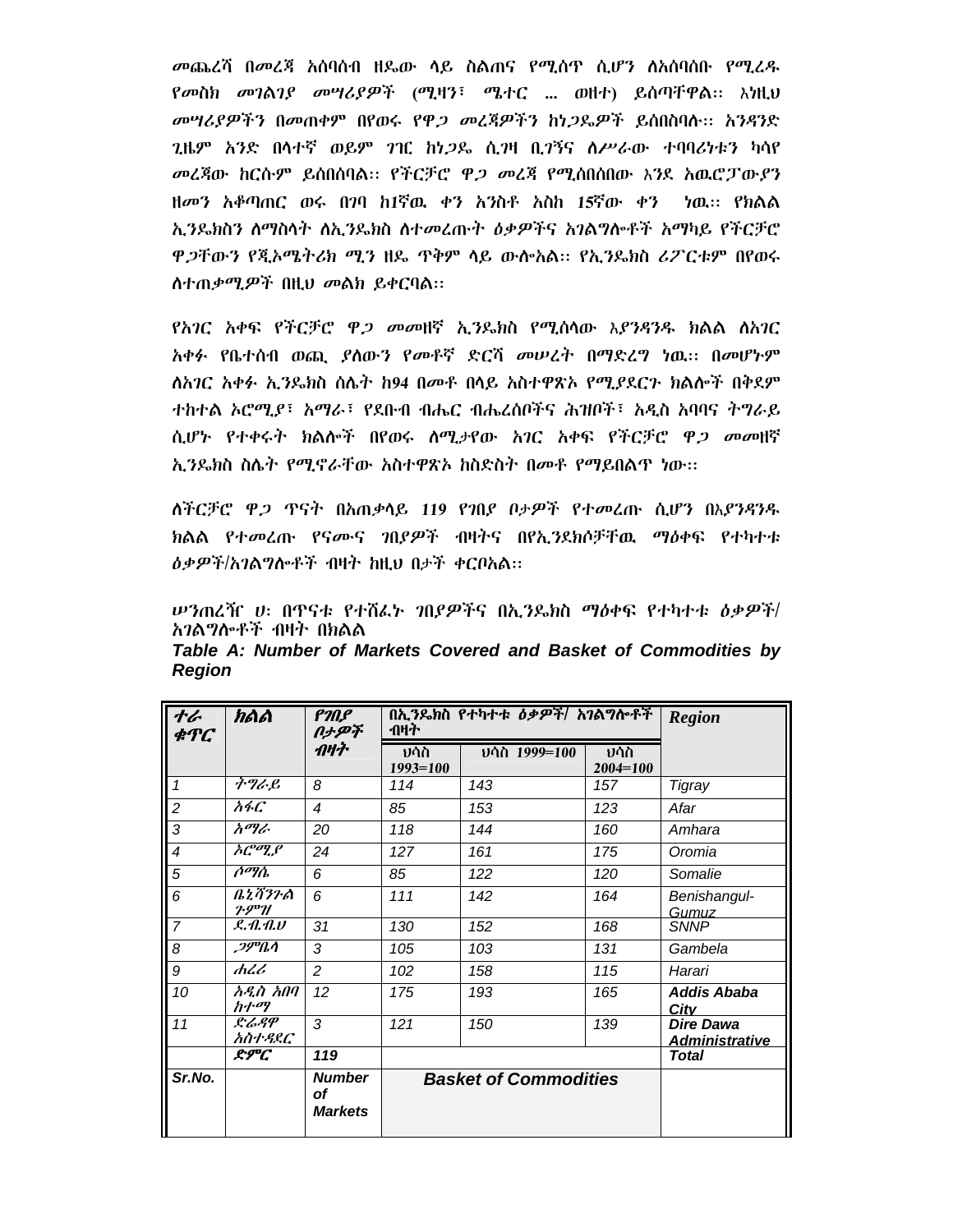ለጠቋሚ አሀዙ ክንዋኔ ዋናው ነገር በጠቋሚ አሀዙ ማዕቀፍ ተካትተው በዋናነት የሚደንለግሉ ዕቃዎችና አንልግሎቶች የመምረጥ ንዳይ ነዉ። ጠቋሚ አሀዞች *የሚመሠረቱት* በአጠቃሳይ በናሙና በሚ*መ*ረጡ *ዕቃዎች* ሳይ ሲሆን በጠቋሚ አሀዙ *ማዕቀ*ፍ ውስጥ *መካተት የሚገ*ባው *ዕቃ መ*ወሰን ግን ሁሴም ቀላል የሚባል ተግባር አይደለም፡፡ የተሰያየ የአመራረጥ ዘዴ መጠቀም ቢቻልም የሚመረጡት ዕቃዎች ለረጅም ጊዜ የሚኖራቸው ተፈላጊነት፤በአስተማማኝ ሁኔታ በገበያ ላይ የመገኘታቸው *ጉዳ*ይ፣ ሌሎችን *ዕቃዎች የመ*ወከል ብቃትና ከሌሎች ምርቶች *ጋ*ር ያላቸው ተወዳዳሪነት መሠረት ያደረገ እንዲሆን ይፌስጋል። በአጠቃላይ የተመረጡት ዕቃዎች በበቂ መጠን የመገኘታቸው ሁኔታ፣ በየወቅቱ ተወዳዳሪነታቸውና ዕቃዎችና አገልግሎቶች ምድቡን የመወከላቸው ብቃትን ማፈ*ጋገ*ጥ ያስፌል*ጋ*ል፡፡

ይህ ታህሳስ 2004 ዓ.ም. መሠረት ያደረገው የሽማቾች ዋ*ጋ መመ*ዘኛ ኢንዱክስ አይነቶችና እ*ያንዳንዱ* ዋና ክፍል ያለው የወጪ ድርሻ በ*ነፅ 6* ላይ ይታያል። ይህ *ሡን*ጠረዥ እንደሚያሳየው የምግብ የመቶኛ የወጪ ድርሻ ታህሳስ 1999 ዓ.ም. ከነበረው 57 በመቶ ወደ 53 በመቶ ቀንሷል:: በአንፃሩ ደግሞ ምግብ ነክ ያልሆነ *መመ*ዘኛ ኢ*ን*ጼክስ ታህሳስ 1999 ዓ.ም. ከነበረው 43 በመቶ የወጪ ድርሻ ወደ 47 በመቶ ከፍ ብሏል፡፡ ባጠቃሳይ ሲታይ በሁሉም ክልሎች ኢንዴክስ ላይ የምግብ የወጪ ድርሻ የማይናቅ ቅናሽ *ያ*ሳየ ሲሆን ምግብ ነክ *ያ*ልሆኑ የወጪ ድርሻ *መ*ጠነኛ ድ*ገ*ት አሳይቶአል።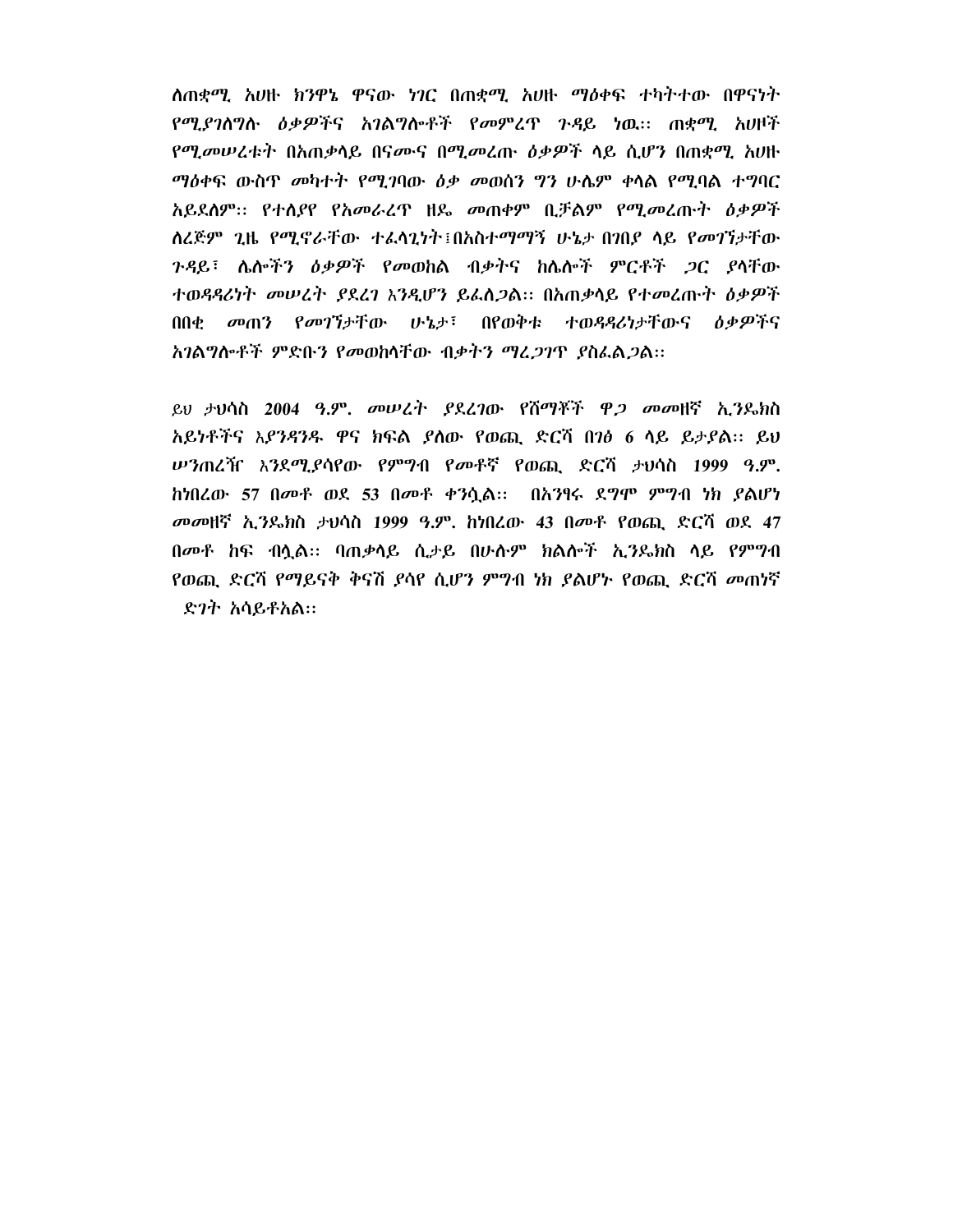## **Introduction**

The Consumer Price Index (CPI) measures the average change in the price paid by consumers for a fixed market basket of goods and services. It is usually based on household expenditure weights of the goods and services in the basket and their current market prices. The twelve CPI's (i.e., the CPI's of the 11 Regions and the CPI at Country Level) presented in this report are based on the results of the Household Income, Consumption and Expenditure Survey (HICES) conducted by the Central Statistical Agency in 2010/2011 from which expenditure weights are derived for major household goods and services of that period and adjusted using the December 2011 retail prices of the goods and services as a base period.

The December 2011 based CPI updates the pervious CPI series (i.e. December 2006 based) and the newly selected baskets are more diversified and the weights are more accurate. It also showed various improvements and incorporates non-food index as an independent group. The new series is constructed for country as a whole and Regional States including Dire Dawa and the Addis Ababa City Administration. However, similar indices had been utilized at Addis Ababa Level since 1963 and at Country, Urban and Rural Levels since 1995/96 and in Country and Regional level since 2000.

All the twelve general indices are divided into two major groups that is food and non-food index. The non-food index has eleven major divisons each, namely: Alcoholic Beverages; Cigarettes and Tobacco; Clothing and Footwear; House Rent, Construction Materials, Water, and Fuel and Power; Furniture, Furnishing, Household Equipment and Operation; Health; Transport; Communication; Recreation, Culture; Education; Restaurants and Hotels; and Miscellaneous Goods and Services. On the other hand, the Food Index has 9 classes. These are: Bread and Cereals; Meat; Milk, Cheese and Eggs; Oil and Fats Spices; Fruits; Vegetables and Pulses, Sugar, Honey and Chocolate; Food Products n,e.c., and Non-alcoholic beverages.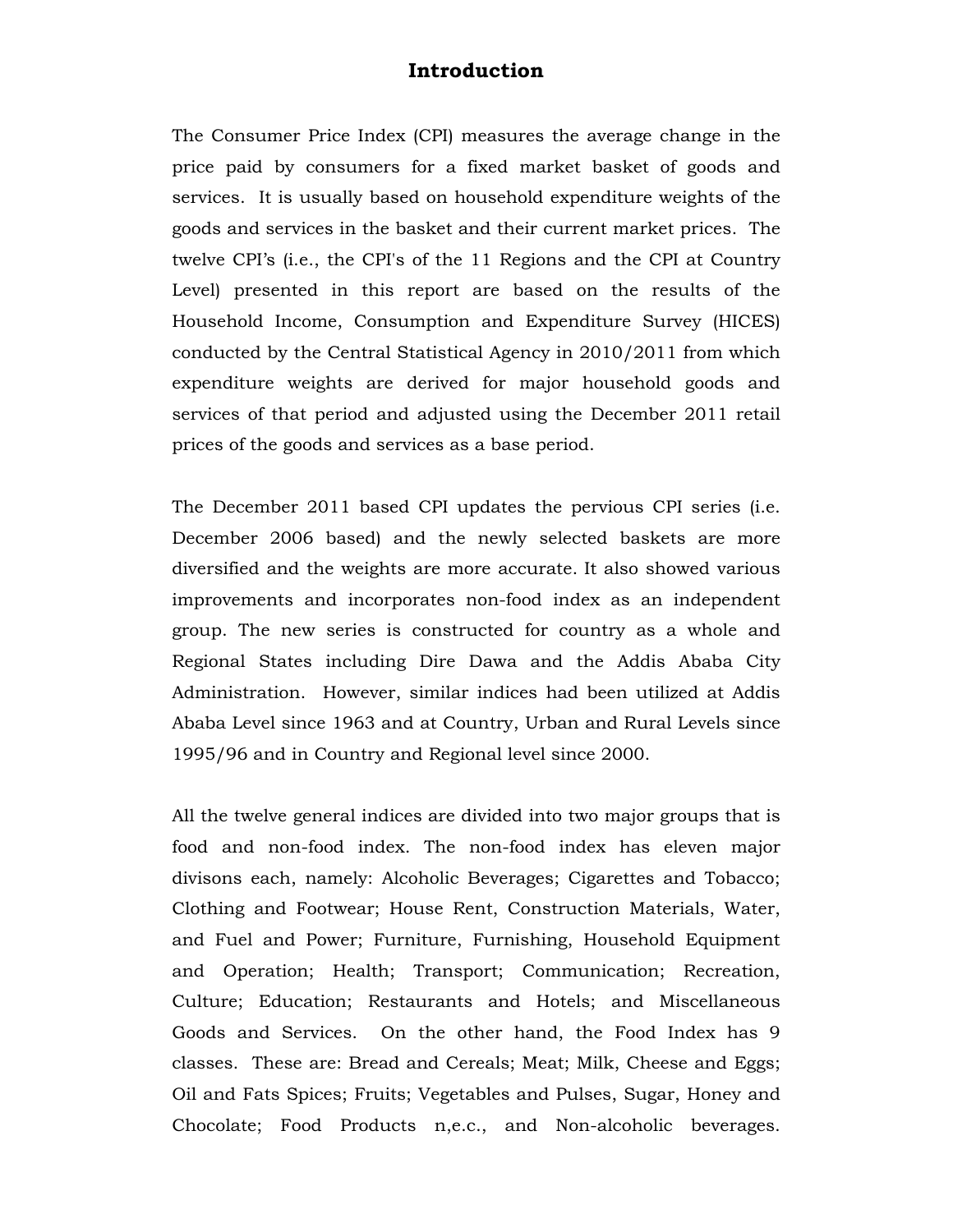Furthermore, the new CPI based on December 2011 also includes more detailed #Housing, Construction materials, Water and Fuel and Power; components.

For the construction of the current consumer price indices, up to date data on retail prices are collected in the purposely selected sample market places located in representative urban centers in each zone/special weredas of the country. Hence, a total of 119 market places were selected for the retail price survey. In each market place an enumerator is assigned to undertaking the data collection activities. The price data is collected from the  $1<sup>st</sup>$  day though  $15<sup>th</sup>$  days of European Calendar month under consideration. To calculate the monthly regional consumer price indices, geometric means of prices of the specific regions are used. The distribution of the market place of each region and items included in the basket of commodities are given on Table A on page 2.

An important factor in constructing a Consumer Price Index is to select the representative basket of goods and services. Including all consumption items into the market basket of goods and services is both cumbersome and unnecessarily costly in term of data collection and processing. Furthermore, it doesn't make sense to include an insignificant weight into an index basket which could not move the price relative up or downwards compared to the general market trend. As a result, basket of goods and services included in the regional baskets are determined by expenditure cut-off point. The total numbers of items included in the regional basket in the December 2011 based indices are given in Table A on page 2.

Country level CPI aggregates the regional group indices and the contributions of the five relatively big regions in terms of the magnitude of the expenditure account for more than 94 percent. These regions are Oromiya, Amhara, SNNP, Addis Ababa and Tigray. On the other hand, the contributions of the remaining regions to the Country Level Consumer Price Index is about six percent.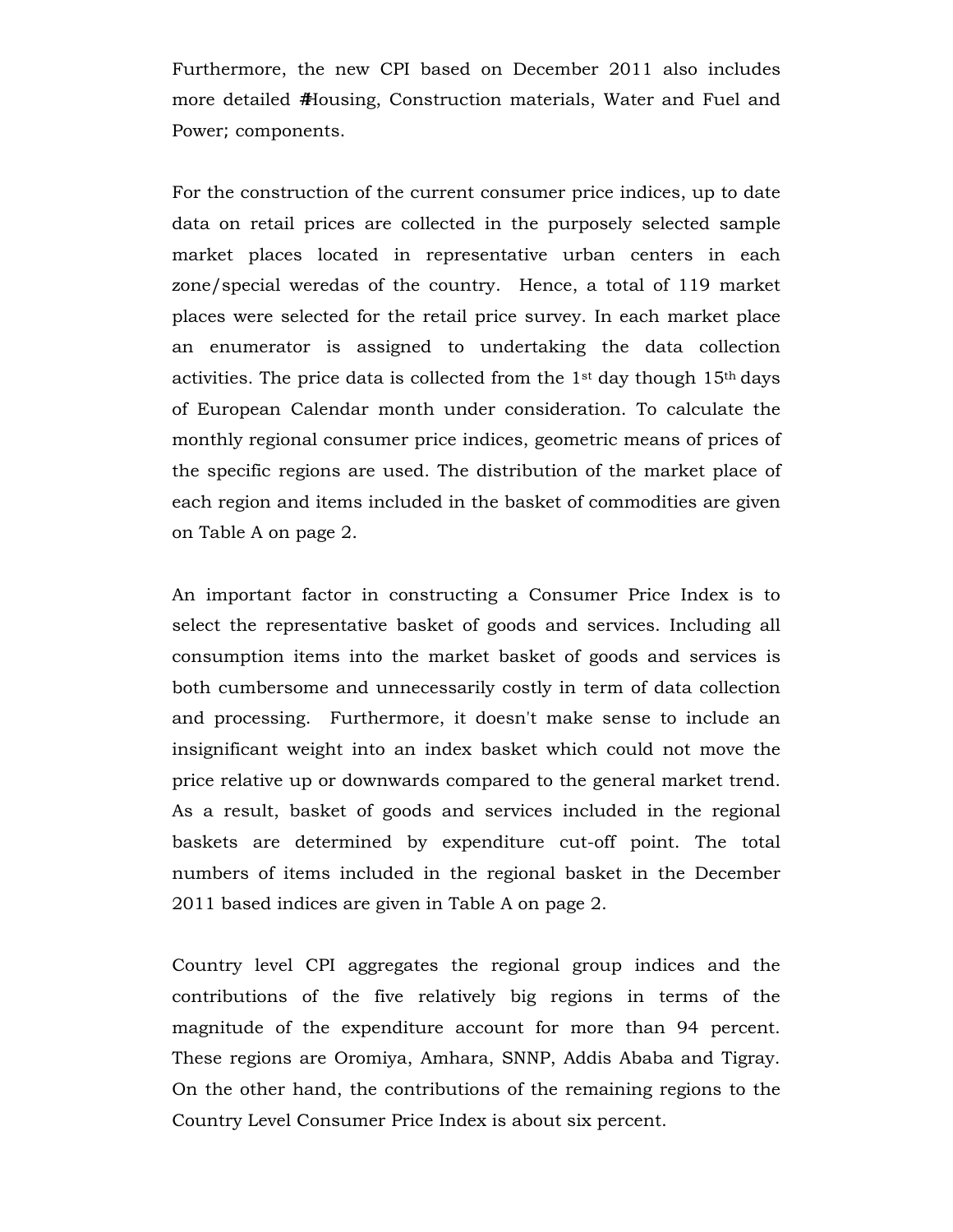According to the weights for food and non-food groups in Table B below, the December 2011 based CPI is about 53 percent of household expenditure spent on the food component, which declined by 4 percentage points as compared to the December 2006 based CPI. On the other hand, the expenditure on non-food components increased from 43 percent to 47 percent.

The 2011 CPI adapted the full version of the latest Classification of Individual Consumption by Purpose (COICOP) while the 2006 based CPI was an earlier version of COICOP. The following table shows the different CIOICOP versions by Comparison. In the 2006 based CPI Recreation, Entertainment and Education; and Transport and Communication were put in the same divisions while the 2011 based CPI separated them as standalone divisions. A new division called Restaurants and Hotels was introduced in the 2011 based CPI by moving the food taken away from home previously categorized with Food to this new division. Non-Alcoholic beverages were taken out of the Non-Food division and moved to the Food division.

**Table B: Major groups in the 2006 and 2011 based CPI and their weights at Country Level** 

| Comparison of COICOP Divisions(2006 Vs 2011)                                              | December 2006=100 | <b>December</b> |  |  |
|-------------------------------------------------------------------------------------------|-------------------|-----------------|--|--|
|                                                                                           |                   | 2011=100        |  |  |
| 1. FOOD AND NON-ALCOHOLIC BEVERAGES                                                       | 57%               | 53%             |  |  |
| Non - FOOD                                                                                | 43%               | 47%             |  |  |
| 2. ALCOHOLIC BEVERAGES AND TOBACCO, NARCOTICS                                             | 2.5               | 4.85            |  |  |
| <b>3. CLOTHING AND FOOTWEAR</b>                                                           | 8.32              | 6.62            |  |  |
| 4. HOUSING, WATER, ELECTRICITY, GAS AND OTHER FUELS                                       | 20.56             | 16.34           |  |  |
| <b>5. FURNISHINGS, HOUSEHOLD EQUIPMENT AND ROUTINE</b><br><b>MAINTENANCE OF THE HOUSE</b> | 3.75              | 5.41            |  |  |
| <b>6. HEALTH</b>                                                                          | 1.11              | 1.08            |  |  |
| 7. TRANSPORT                                                                              | 2.5               | 2.80            |  |  |
| <b>8. COMMUNICATION</b>                                                                   |                   | 1.08            |  |  |
| 9. RECREATION AND CULTURE                                                                 | 1.1               | 0.60            |  |  |
| <b>10. EDUCATION</b>                                                                      |                   | 0.45            |  |  |
| <b>11. RESTAURANTS AND HOTELS</b>                                                         |                   | 5.46            |  |  |
| 12. MISCELLANEOUS GOODS AND SERVICES                                                      | 3.2               | 2.56            |  |  |
| <b>Total</b>                                                                              | 100               | 100             |  |  |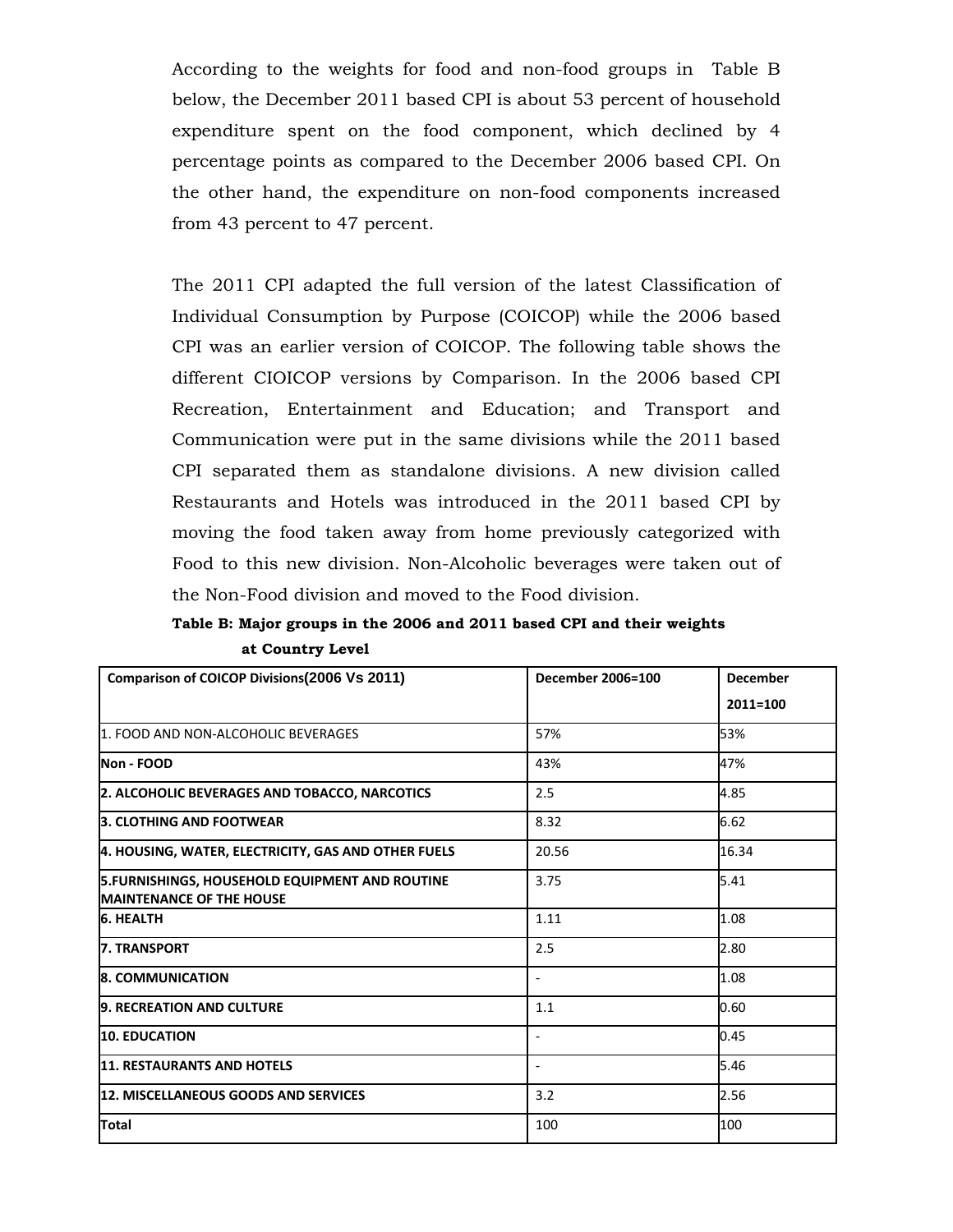## <u>የመጋቢት ወር 2009 ዓ.ም. የዋጋ ግሽበት ሁኔታ</u>

### U)  $P12$  ወራት ተንከባሳይ አማካይ አገራዊ የዋጋ ግሽበት

ከሥንጠረዥ **#**h; መረዳት እንደሚቻለው የመ*ጋ*ቢት ` ወር 2009 ዓ.ም. የተመዘገበው የ12 ወራት ተንከባላይ አማካይ እገራዊ አጠቃሳይ የዋ*ጋ* ግሽበት ካለፌው ዓ*መት ተመ*ሳሳይ ወቅት *ጋ*ር ሲነጻጸር በ6.9 በመቶ ጭማሪ አሳይቶአል። በመጋቢተ ¨ ወር 2009 ዓ.ም. አንራዊ የ12 ወራት ተንከባላይ አማካይ የምግብ የዋ*ጋ* ግሽበት በ6.1 ከመቶ *ዕ*ድንት አሳይቶአል:: የ12 ወራት ተ*ን*ከባላይ አማካይ አገራዊ ምግብ ነክ ያልሆኑ የዋ*ጋ* ግሽበትም በ7.8 ከመቶ ጭማሪ እሳይቶአል። *የ12 ወራት ተንከባሳይ አማካይ የዋጋ ግሽበት ረዘም ,የለ ጊዜ የዋጋ ግሽበት ሁኔታ የሚ,የሳይ ነው።* 

### ለ) የዋ*ጋ ግሽበት ሁኔታ ካለፌው ዓመት ተመሳሳይ ወር ጋር በማነፃፀር*

*የዋጋ ግሽበት ሁኔታ ካለፌው ዓመት ተመሳሳይ ወር ጋር* በማነፃፀር የሚገኘው ውጤት ወቅታዊ የዋ*ጋ ግ*ሽበት ሁኔታን ይገልጻል፡፡ *ሠን*ጠረዥ (መ) የሚያሳየው የዋ*ጋ ግ*ሽበት ሁኔታ "ካለፌው ዓመት ተመሳሳይ ወር *ጋ*ር በማነፃፀር ነው፡፡ ከሥንጠረዡ *መረዳ*ት እደሚቻለው የ*መጋ*ቢት ወር 2009 ዓ.ም አጠቃላይ የዋ*ጋ* ግሽበት ካለፌው ዓመት በመ*ጋ*ቢት ወር 2008 ን.ም *ጋ*ር ሲነጻጸር በ8.5 ከመቶ ከፍ ብሎአል፡፡ ስዚህ ጭማሪ ምክንያቱ በመ*ጋ*ቢት ወር 2009 ዓ.ም የተመዘንበው አጠቃላይ  $P$ ዋጋ መመዘኛ ኢንዴክስ 160.9 ከመቶ በመ.ጋቢ.ት ወር 2008 ከተመዘገበው 148.3 ከመቶ አጠቃላይ የዋ*ጋ መመ*ዘኛ ኢንዴክስ በልጦ በመገኘቱ ነው፡፡ የምግብ ዋ*ጋ ግ*ሽበት የመ*ጋ*ቢት ¨ ወር 2009 ዓ.ም ካለፌው *ዓመት የመጋ*ቢት ¨ ወር 2008  $3.9^{\circ}$  *ጋ*ር ሲ*ነጻጸር* በ9.6 ከመቶ ጭማሪ አሳይቶአል፡፡ ስዚህ ጭማሪ ምክንያቱ በመ*ጋ*ቢ*ት* ¨ ወር 2009 ዓ.ም የተመዘገበው የምግብ ዋ*ጋ መመ*ዘኛ ኢንዱክስ 160.2 ከመቶ በመ*ጋ*ቢት ¨ወር 2008 ዓ.ም ከተመዘገበው 146.2 ከመቶ የምግብ ዋ*ጋ መመ*ዘኛ ኢንዴክስ በልጦ በመገኘቱ ነው፡፡ በያዝነው ወር በእህል ክፍሎች (በተለይ በቆሎ) ጭማሪ ታይቶአል፡፡ እንዲሁም በአተክልት (በተለይም ቃሪያ፣ ቲማቲምና ጎመን)፣ በዋራዋሬና ድንችና ስረስሮች (በተለይ ቆጮ) እና ቡና ዋጋ ላይ ጭማሪ በመታየቱ የዋ*ጋ* ግሽበቱ ከፍ እንዲል ምክንያት ሆኗል፡፡ ምግብ ነክ ያልሆኑ የኢንዴክሱ ክፍሎች የዋ*ጋ* ግሽበት የመ*ጋ*ቢት ወር 2009 ዓ.ም ካለፌው *ዓመት መ.ጋ*ቢ.ት ፤ወር 2008 ዓ.ም *ጋ*ር ሲነጻጸርም የ7.3 በመቶ ጭማሪ አሳይቶአል። ምንብ ነክ ያልሆኑ <u>የኢን</u>ዴክሱ ክፍሎች የዋ*ጋ* ግሽበት ካለፌው ተመሳሳይ ወቅት *ጋ*ር ሲነጻፀር ከፍ እንዲል ካደረጉት ዋና ምክንያቶች ውስዋ በጫት፣ልብስና *መጫሚያ*፣ የማገዶ እንጨት፣ የቤት *ዕቃዎች*ና የቤት−ማሰገጫ*ዎች* ላይ የታየው የዋ*ጋ ጭግ*ሪ ነው። በክልል ደረጃ ሲታይ አማራ፣ ድሬዳዋ፣ ሶማሲና ደቡብ ፌጣን የዋ*ጋ ጭማሪ* አሳይተዋል።

### ሐ) የዋ*ጋ ግሽበት ሁኔታ የአሁኑን ወር ካለፌው ወር ጋር በማነፃፀር*

የ*መጋ*ቢት ወር 2009 ዓ.ም አጠቃሳይ የዋ*ጋ* ግሽበት ካስፌው ወር *ጋ*ር ሲነጻጸር በ2.0 ከመቶ ጭማሪ አሳይቶአል። ወርሃዊ የዋ*ጋ ግ*ሽበት ምጣኔው በመጨረሻዎቹ ሁለት ተከታታይ ወራት *መ*ካከል ያለውን የዋ*ጋ* ለውዋ ለመለካት ያገለግላል። ወርሃዊ የዋ*ጋ ግ*ሽበት ምጣኔው የወቅቱን ሁኔታ የሚሳይ በመሆኑ የአጭር ጊዜ ክስተቱን ብቻ *ያመ*ለክታል::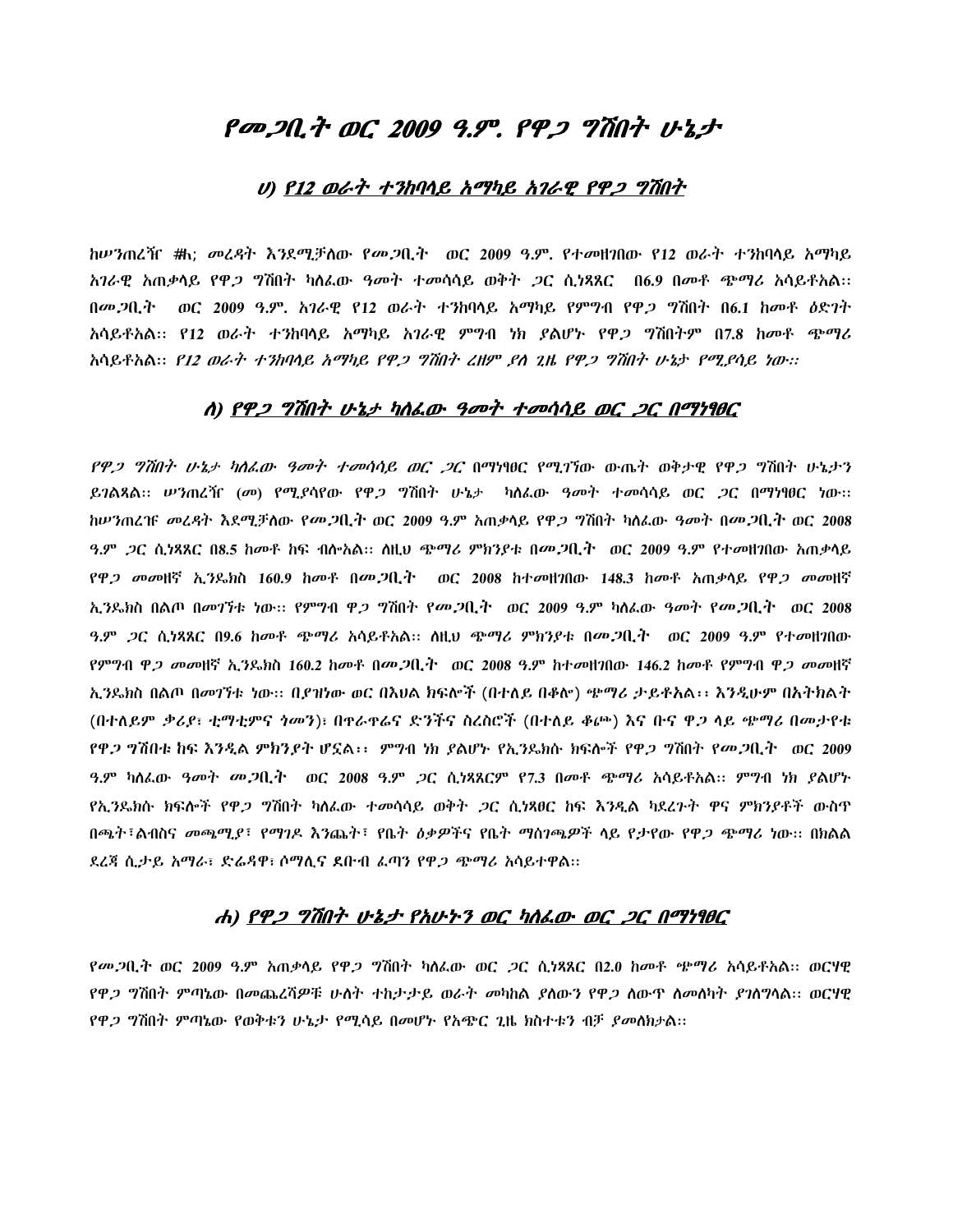# *March 2017 Country Level Inflation Rate*

## *a) 12 months Moving Average Inflation at Country Level*

As it is indicated in Table 'C' below the country level overall inflation rate (annual change based on 12 months Moving Average) rose by 6.9 percent in March 2017 as compared to the one observed in a similar period a year ago. The country level food inflation increased by 6.1 percent as compared to the one observed a year ago. The country level Non-food inflation rate increased by 7.8 percent in March 2017 as compared to the one observed in March 2016. The 12 months moving average inflation rate shows the longer term inflationary situation.

## *b) Inflation based on comparison of Current vs. Last year's similar month at Country Level (Year‐on‐Year Change)*

Inflation based on comparison of Current vs. Last year's similar month shows the current inflation situation. Table (D) shows Inflation rate based on last year's similar month comparison. As can be seen from the table the March 2017 General year‐on‐year inflation has increased by 8.5 percent as compared to the one observed in March 2016. The 8.5 percent rise in General inflation rate is due to the fact that the General Consumer Price Index (CPI) of 160.9 percent observed in March 2017 was higher than the corresponding 148.3 percent General Consumer Price Index (CPI) observed in March 2016. The year-onyear Food inflation has increased by 9.6 percent in March 2017 as compared to the one observed in March 2016. The reason for the increase in the food Inflation rate was that the 160.2 percent Food Consumer Price Index (CPI) observed in March 2017 was greater than the corresponding 146.2 percent Food Consumer Price Index (CPI) observed in March 2016. There was increase in food prices of Cereals (Specially Maize) during the month under review. Likewise, Vegetables (especially Pepper green, Tomato, and Ethiopian Kale), Pulses, Potatoes and other Tubers (especially Kocho), and coffee showed a rise in their prices which contributed to the rapid rise in the inflation rate during the current month. The Non‐Food inflation also increased i.e. by 7.3 percent in March 2017 as compared to the one observed in March 2016. The rise in Inflation in the Non‐food component is mainly due to rise in the prices of Chat, Clothing and Footwear, Firewood, and Household goods and furnishings. Region wise, Amhara, Dire Dawa, Somali and SNNP showed rapid increase in their prices.

### *Inflation based on comparison of Current vs. Last month at Country Level (month‐on‐month)*

The month-on-month General CPI for March 2017 has showed an increase of 2.0 percent as compared to the preceding month. The monthly inflation rate measures the price change between the two latest months. Although up to date, it *can be affected by seasonal and other short term effects.*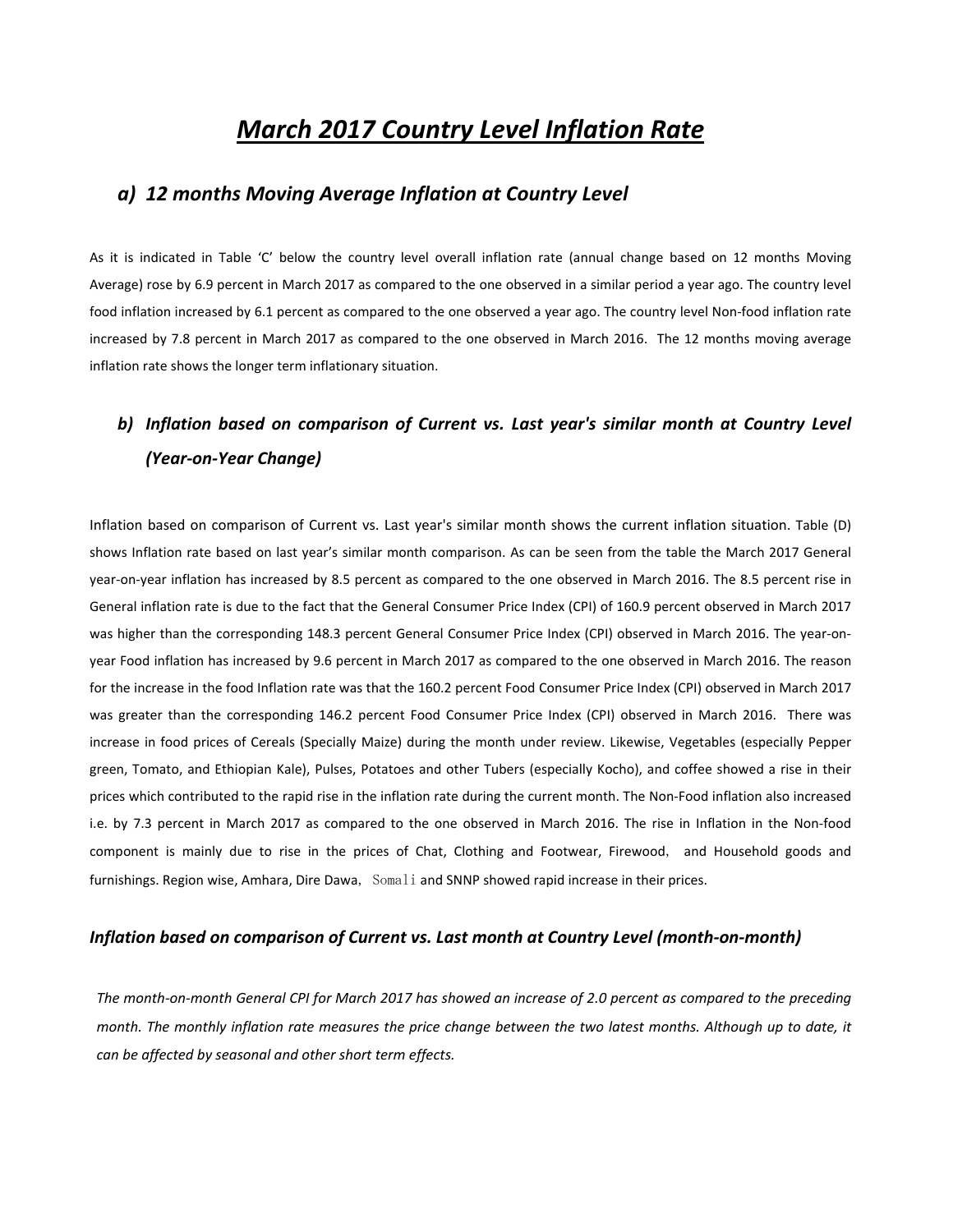# ሥንጠረዥ ሐ፡ በ<u>አገር አቀፍ ደረጃ *የ12 ወራት ተንከባሳይ አማካይ የዋጋ ግሽበት* ሁኔታ</u> **Table C: The Country Level 12 months Moving Average Inflation Rate**

|                    |                  | የዋ <i>ጋ</i> ግሽበት ሁኔታ                   | <b>Budget Year and months</b> |                       |  |  |  |  |
|--------------------|------------------|----------------------------------------|-------------------------------|-----------------------|--|--|--|--|
| በጀት ዓመት (ወር)       | <u>አጠቃሳይ</u>     | $P^{\text{proj}}$ ብ<br>$\overline{PP}$ | የምግብ<br>$\overline{h}$        |                       |  |  |  |  |
|                    | የዋ <i>ጋ</i> ግሽበት | ግሽበት                                   | ያልሆኮ                          |                       |  |  |  |  |
|                    |                  |                                        | የዋ <i>ጋ</i> ግሽበት              |                       |  |  |  |  |
| ዓመታዊ አማካይ          |                  |                                        |                               | Annual Average        |  |  |  |  |
| ሐምሌ 2004 - ሰኔ 2005 | 22.9             | 26.6                                   | 18.4                          | July 2012 - June 2013 |  |  |  |  |
| ዓመታዊ አማካይ          |                  |                                        |                               | Annual Average        |  |  |  |  |
| ሐምሌ 2005 - ሰኔ 2007 | 8.9              | 6.7                                    | 11.6                          | July 2013 - June 2014 |  |  |  |  |
| ዓመታዊ አማካይ          |                  |                                        |                               | Annual Average        |  |  |  |  |
| ሐምሌ 2006 - ሰኔ 2007 | 7.6              | 6.1                                    | 9.3                           | July 2014 - June 2015 |  |  |  |  |
| ዓመታዊ አማካይ          |                  |                                        |                               | Annual Average        |  |  |  |  |
| ሐምሌ 2007 - ሰኔ 2008 | 9.6              | 11.1                                   | 8.0                           | July 2015 - June 2016 |  |  |  |  |
|                    |                  |                                        |                               |                       |  |  |  |  |
| የካቲት 2008          | 10.3             | 12.5                                   | 8.0                           | February 2016         |  |  |  |  |
| መ <i>ጋ</i> ቢት 2008 | 10.2             | 12.2                                   | 8.1                           | March 2016            |  |  |  |  |
| ሚያዝያ 2008          | 10.1             | 11.8                                   | 8.2                           | April 2016            |  |  |  |  |
| ግንቦት 2008          | 9.9              | 11.6                                   | 8.1                           | May 2016              |  |  |  |  |
| ሰኔ 2008            | 9.7              | 11.2                                   | 8.0                           | June 2016             |  |  |  |  |
| ሐምሌ 2008           | 9.2              | 10.3                                   | 7.9                           | <b>July 2016</b>      |  |  |  |  |
| ነሐሴ 2008           | 8.7              | 9.4                                    | 7.9                           | August 2016           |  |  |  |  |
| <b>መስከረም 2009</b>  | 8.3              | 8.6                                    | 8.0                           | September 2016        |  |  |  |  |
| <u> ጥቅምት 2009</u>  | 7.8              | 7.5                                    | 8.0                           | October 2016          |  |  |  |  |
| UAC 2009           | 7.5              | 7.1                                    | 8.0                           | November 2016         |  |  |  |  |
| ታህሳስ 2009          | 7.3              | 6.5                                    | 8.1                           | December 2016         |  |  |  |  |
| TC 2009            | 6.9              | $\bf 6.0$                              | 8.0                           | January 2017          |  |  |  |  |
| የካቲት 2009          | 6.8              | 5.9                                    | 7.8                           | February 2017         |  |  |  |  |
| መጋቢት 2009          | 6.9              | 6.1                                    | 7.8                           | March 2017            |  |  |  |  |
| <b>Budget Year</b> |                  | <b>Inflation Rate</b>                  |                               |                       |  |  |  |  |
|                    | <b>Overall</b>   | Food                                   | Non-food                      |                       |  |  |  |  |
|                    | Inflation        | Inflation                              | Inflation                     |                       |  |  |  |  |
|                    | Rate             | Rate                                   | Rate                          |                       |  |  |  |  |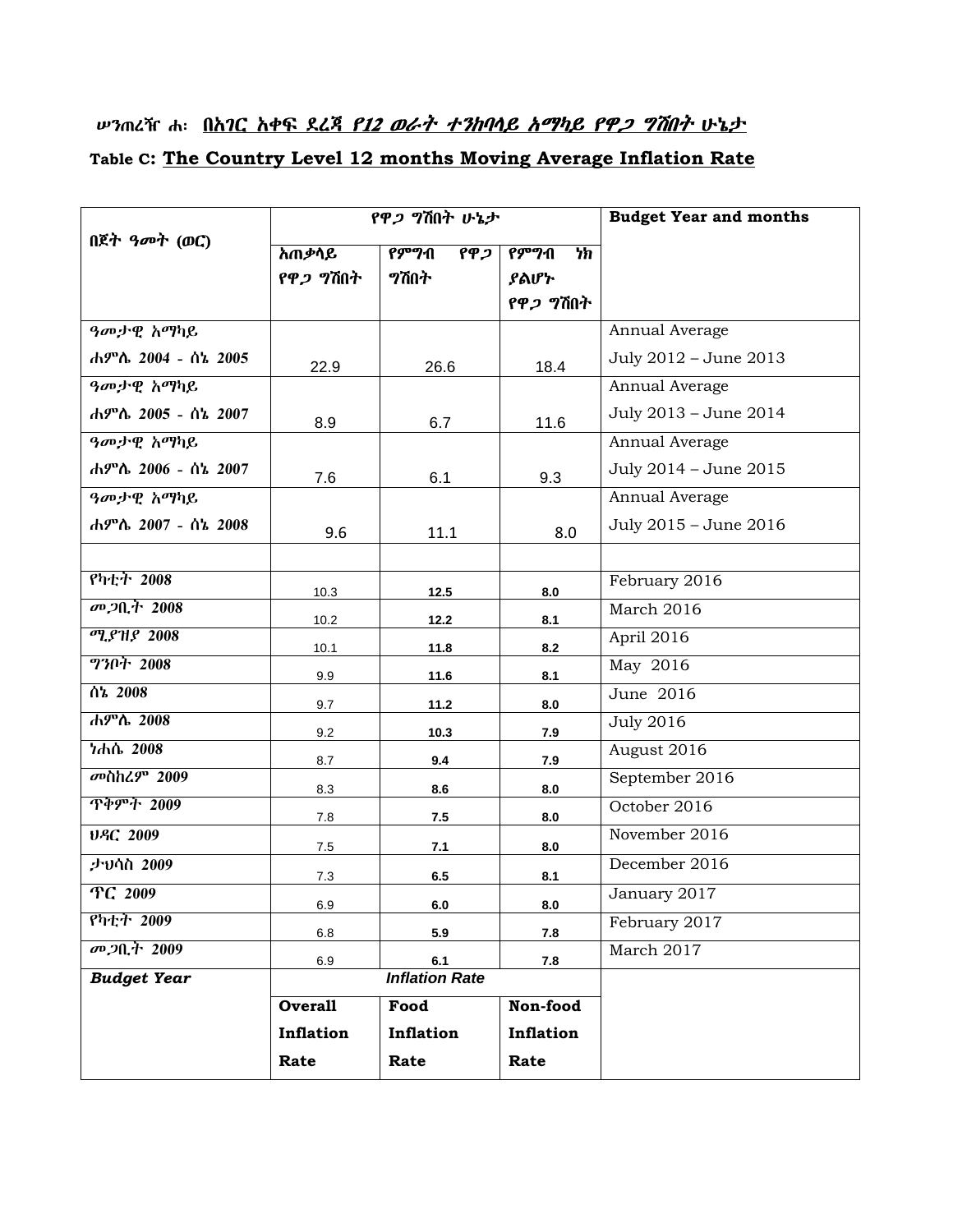## ሥንጠረዥ መ፡ የዘንድሮውና የአምናው ተመሳሳይ ወሮች የሽማቾች ዋ*ጋ መመ*ዘኛ ኢን**ዴ**ክስ ለውዋ ንፅፅር በአገር አቀፍ ደረጃ ማጠቃለያ Table D: Summary of Comparison of CPI Movements, Current vs. Last year's **Similar Months at Country Level**

|                         |                         | የዋ <i>ጋ ግ</i> ሽበት ሁኔታ | <b>Budget Year and</b>    |                       |  |
|-------------------------|-------------------------|-----------------------|---------------------------|-----------------------|--|
| በጀት ዓመት (ወር)            | <u>አጠቃሳይ የዋ<i>ጋ</i></u> | የምግብ የዋ <i>ጋ</i>      | የምግብ ነክ ያልሆኑ              | months                |  |
|                         | <b>ግሽበ</b> ት            | <b>?ሽበት</b>           | የዋ <i>ጋ</i> ግሽበት          |                       |  |
| ዓመታዊ አማካይ               | 13.8                    | 13.2                  | 15.0                      | Annual Average        |  |
| ሐምሌ 2004 - ሰኔ 2005      |                         |                       |                           | July 2012 - June 2013 |  |
| ዓመታዊ አማካይ               | 8.1                     | 5.9                   | 10.5                      | Annual Average        |  |
| ሐምሌ 2005 - ሰኔ 2007      |                         |                       |                           | July 2013 - June 2014 |  |
| ዓመታዊ አማካይ               | 7.7                     | 7.4                   | 8.0                       | Annual Average        |  |
| ሐምሌ 2007 - ሰኔ 2007      |                         |                       |                           | July 2014 - June 2015 |  |
| ዓመታዊ አማካይ               |                         |                       |                           | Annual Average        |  |
| ሐምሌ 2007 - ሰኔ 2008      | 9.7                     | 11.3                  | 8.1                       | July 2015 - June 2016 |  |
|                         |                         |                       |                           |                       |  |
| የካቲት 2008               | 8.9                     | 9.2                   | 8.5                       | February 2016         |  |
| መጋቢት 2008               | 7.5                     | 7.3                   | 7.8                       | March 2016            |  |
| <b><i>ሚያዝያ 2008</i></b> | 7.4                     | 6.3                   | 8.7                       | April 2016            |  |
| <b>730ት 2008</b>        | 7.9                     | 8.4                   | 7.4                       | May 2016              |  |
| ሰኔ 2008                 | 7.5                     | 7.2                   | 7.8                       | <b>June 2016</b>      |  |
| ሐምሌ 2008                | 6.0                     | 4.1                   | 8.3                       | <b>July 2016</b>      |  |
| ነሐሴ 2008                | 5.9                     | 4.4                   | 7.6                       | August 2016           |  |
| <b>መስከረም 2009</b>       | 6.9                     | 6.1                   | 7.8                       | September 2016        |  |
| <b>ጥቅምት 2009</b>        | 5.6                     | 3.4                   | 8.2                       | October 2016          |  |
| ህዳር 2009                | 7.0                     | 6.1                   | 8.1                       | November 2016         |  |
| ታህሳስ 2009               | 6.7                     | $\overline{5.3}$      | 8.2                       | December 2016         |  |
| TC 2009                 | 6.1                     | 5.0                   | 7.4                       | January 2017          |  |
| የካቲት 2009               | 7.0                     | 7.8                   | 6.2                       | February 2017         |  |
| መ <i>ጋ</i> ቢት 2009      | 8.5<br>9.6<br>7.3       |                       |                           | March 2017            |  |
| <b>Budget Year</b>      |                         | <b>Inflation Rate</b> |                           |                       |  |
|                         | <b>Overall</b>          | Food                  | <b>Non-food Inflation</b> |                       |  |
|                         | <b>Inflation Rate</b>   | Inflation             | Rate                      |                       |  |
|                         |                         | Rate                  |                           |                       |  |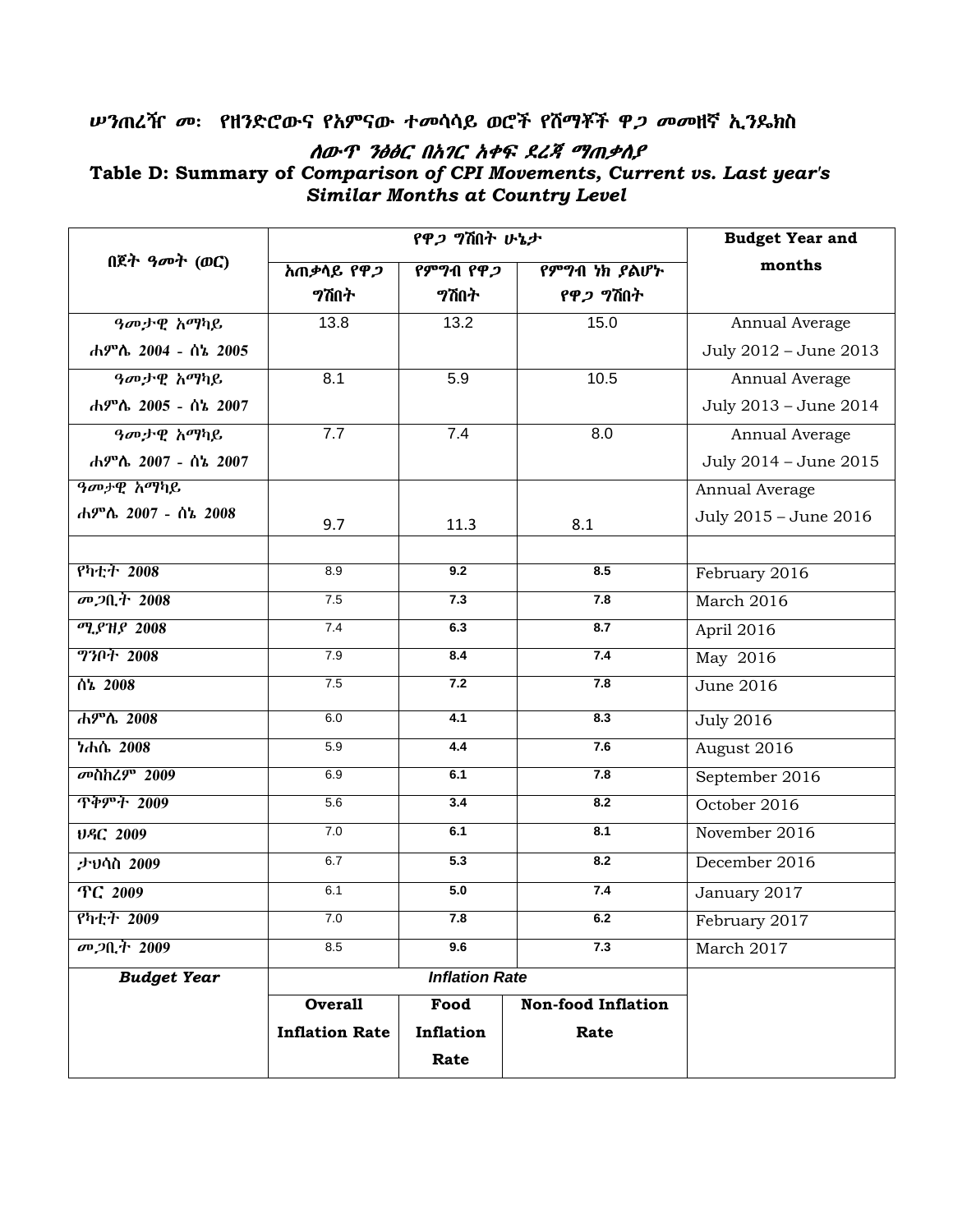# ሥንጠረዥ ሥ፡ የአሁትናና ያስፌው ወር የሽማቾች ዋ*ጋ መመ*ዘኛ ኢ*ን*ዶክስ<br>*ሰውጥ ንፅፅር በአገር አቀፍ ደረጃ ማጠቃለያ* Table E: Summary of Comparison of CPI Movements, Current vs. Last month at Country Level

|                         |                  | የዋ <i>ጋ</i> ግሽበት ሁኔታ              | <b>Budget Year and months</b> |                       |  |  |
|-------------------------|------------------|-----------------------------------|-------------------------------|-----------------------|--|--|
| በጀት ዓመት (ወር)            | አጠቃሳይ            | $\overline{P}$<br>$\overline{PP}$ | የምግብ<br>ካክ                    |                       |  |  |
|                         | የዋ <i>ጋ</i> ግሽበት | <b>ግሽበ</b> ት                      | ያልሆኑ የዋ <i>ጋ</i>              |                       |  |  |
|                         |                  |                                   | <b>ግሽበ</b> ት                  |                       |  |  |
| ዓመታዊ አማካይ               | 0.6              | 0.3                               | 0.9                           | Annual Average        |  |  |
| ሐምሌ 2004 - ሰኔ 2005      |                  |                                   |                               | July 2012 - June 2013 |  |  |
| ዓመታዊ አማካይ               | 0.7              | 0.5                               | 0.8                           | Annual Average        |  |  |
| ሐምሌ 2005 - ሰኔ 2007      |                  |                                   |                               | July 2013 - June 2014 |  |  |
| ዓመታዊ አማካይ               | 0.8              | 1.0                               | 0.6                           | Annual Average        |  |  |
| ሐምሌ 2007 - ሰኔ 2007      |                  |                                   |                               | July 2014 - June 2015 |  |  |
| ዓመታዊ አማካይ               |                  |                                   |                               | Annual Average        |  |  |
| ሐምሌ 2007 - ሰኔ 2008      | 0.6              | 0.6                               | 0.6                           | July 2015 - June 2016 |  |  |
|                         |                  |                                   |                               |                       |  |  |
| የካቲት 2008               | $-0.1$           | $-1.3$                            | $1.3$                         | February 2016         |  |  |
| መጋቢት 2008               | 0.6              | 1.1                               | 0.1                           | March 2016            |  |  |
| <b><i>ሚያዝያ 2008</i></b> | 1.5              | 1.3                               | 1.7                           | April 2016            |  |  |
| <b>ግንቦት 2008</b>        | 1.3              | 2.6                               | $-0.1$                        | May 2016              |  |  |
| $\overline{0h}$ 2008    | 1.0              | 1.3                               | 0.7                           | June 2016             |  |  |
| ሐምሌ 2008                | 0.5              | 0.0                               | 1.0                           | <b>July 2016</b>      |  |  |
| ነሐሴ 2008                | 0.4              | $1.4$                             | $-0.8$                        | August 2016           |  |  |
| <b>መስከረም 2009</b>       | 2.0              | 3.5                               | 0.3                           | September 2016        |  |  |
| <u> ጥቅምት 2009</u>       | $-1.0$           | $-2.3$                            | 0.6                           | October 2016          |  |  |
| USC 2009                | $-0.7$           | $-2.1$                            | 0.9                           | November 2016         |  |  |
| ታህሳስ 2009               | $-0.3$           | $-0.9$                            | 0.4                           | December 2016         |  |  |
| TC 2009                 | 0.6              | 0.5                               | 0.7                           | January 2017          |  |  |
| የካቲት 2009               | 0.8              | 1.3                               | 0.2                           | February 2017         |  |  |
| መጋቢት 2009               | 2.8<br>2.0       |                                   | $1.1$                         | March 2017            |  |  |
|                         |                  | <b>Inflation Rate</b>             |                               |                       |  |  |
|                         | <b>Overall</b>   | <b>Food Inflation</b>             | Non-food                      |                       |  |  |
|                         | Inflation        | Rate                              | Inflation                     |                       |  |  |
|                         | Rate             |                                   | Rate                          |                       |  |  |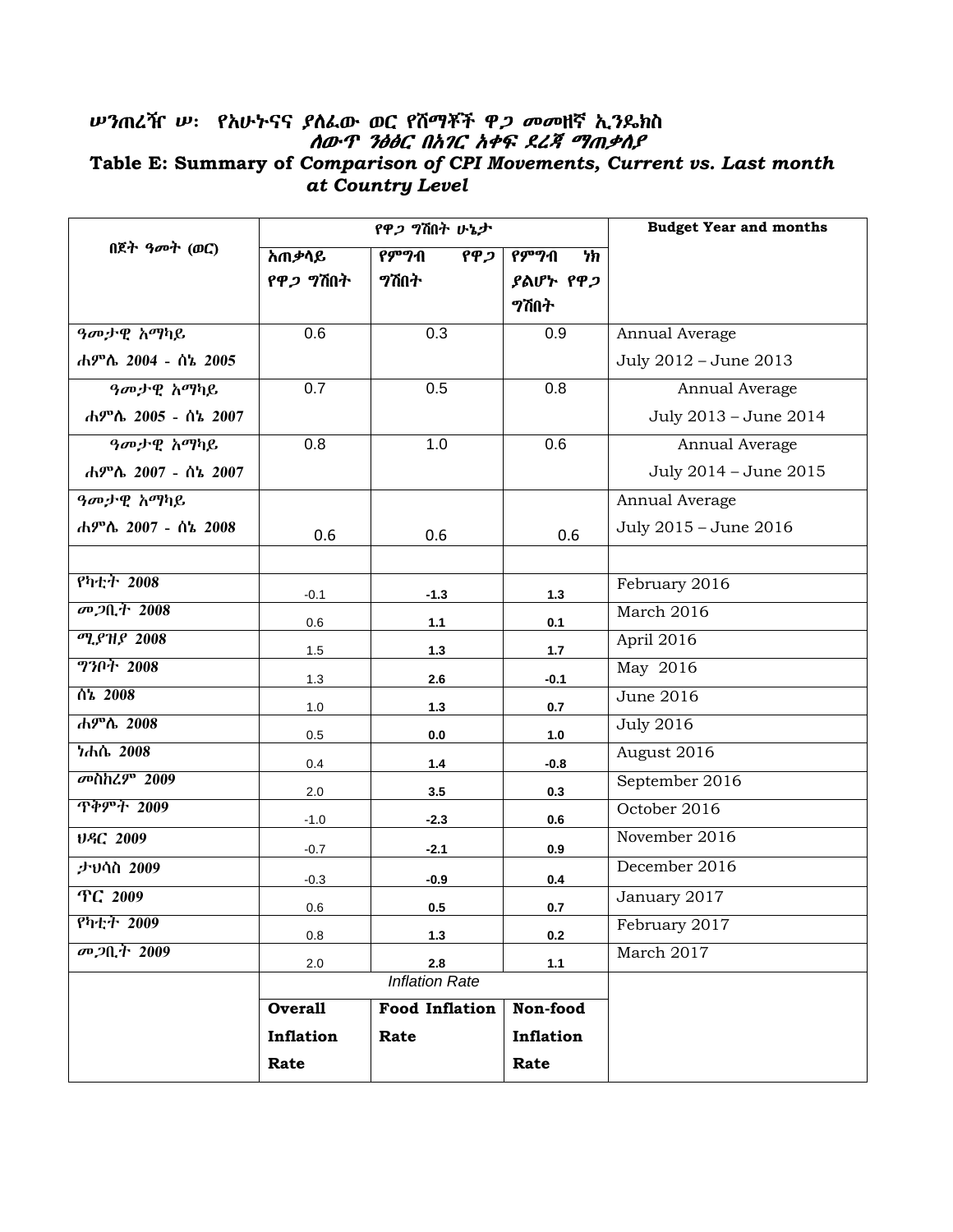## የዘንድርውና የአምናው ተመሳሳይ ወሮች የችርቻር ዋ*ጋ መመ*ዘኛ ጠቋሚ አሀዝ ንፅፅር በአገር አቀፍ ደረጃ

Comparison of CPI Movements, Current vs Last year's Similar Months at Country Level

hwንጠርዥ  $I(U)$  መረዳት እንደሚቻለው የመ, 20, ት ወር 2009 ዓ.ም የአገር አቀፍ ጠቅሳሳ የችርቻሮ ዋጋ ኢንዴክስ ከመጋቢት ወር 2008 ዓ.ም ጠቅሳሳ አ.ንዴክስ 2C ሲነፃፀር በ8.5 ከመቶ ጭማሪ አሳይቶአል። ስዚህ ጭማሪ ምክንያት የሆኑት ምግብና አልኮል ያልሆኑ መጠጦች 9.6 ከመቶ፣ መጠዋ፣ሲጃራና ትምባሆ  $0.2.5$  have  $\ell$  . A that average and  $0.4$  have  $\ell$ . የቤት ኪራይ፣ የቤት መሥሪያ ዕቃዎች፣ ዉሃና ኢነርጂ በ10.4 ከመቶ፣ የቤት ዕቃዎች፣ ቤት ማስገጫዎች፣ የቤት ቁሳቁስና የቤት ሥራተኛ Rough A5.0 house the SAP Anos ትራንስፖርት 9.1 ከመቶ፣ መገናኛ በ2.2 ከመቶ፣ መዝናኛና ባህል  $P9.0$  hover ትምህርት በ0.2 ከመቶ፣ ሬስቶራንትና ሆቴሎች በ7.9 ከመቶ እና ሌሎች ዕቃዎችና አገልግሎቶች በ6.0 ከመቶ በየኢንዴክሶቻቸው ሳይ ጭማሪ በማሳየታቸው ነው።

*w ንጠረች*ና *1(ለ) እንደሚያሳየው ካለፌው ዓመት* ተመሳሳይ ወር *ጋር ሲነፃር አብዛኛዎቹ የምግብ* ክፍሎች ጭማሪ አሳይተዋል። ዳቦና እህል በ7.2 horf!  $\mu$ 2 09.6 horf! orti hens ዕንቁሳል በ6.0 ከመቶ፣ ዘይትና ቅባቶች በ10.3  $h$ ov $f$ :  $9.8$  harts hindrs ዋራዋሬ፣ ድንችና ሴሎች ስራ ስሮች በ11.3 ከመቶ፣ ስኳር ማርና ቼኮሴት በ6.9፣ ሴሎች ምግቦች በ8.8 ከመቶ እና አልኮል ያልሆኑ መጠጦችና ቡና በ21.8 በየኢንዴክሶቻቸው ሳይ ዕድንት አሳይተዋል።

The March 2017 Country Level Consumer Price Index has increased by 8.5 percent as compared to March 2016 (Table 1(a)). This increase in the General Consumer Price Index is attributed to the rise observed in the indices of Food and Non-alcoholic beverages 9.6 percent, Alcoholic Beverages and Tobacco 2.5 percent, Clothing and Footwear by 4.4 percent, House Rent, Construction Materials, Water and Fuel and Power by 10.4 percent. Furniture, Furnishings, Household Equipment and Operation by 5.0 percent, Health by 10.4 percent, Transport by 9.1 percent, Communication by 2.2 percent, Recreation and Culture by 9.0 percent, Education by 0.2 percent, Restaurant and Hotels 7.9 percent and Miscellaneous Goods by 6.0 percent.

Most of the components of Food index showed increase as compared to similar month last year (Table 1(b)). Bread and Cereals by (7.2 percent), Meat (9.6 percent), Milk, Cheese and Eggs (6.0 percent), oils and Fats by (10.3 percent), Fruits by (9.8 percent), Vegetables and Pulses, Potatoes and Tubers declined by (11.3 percent), Sugar, Jam, Honey, and chocolate by (6.9 percent), Other Food Products and spices n.e.c by (8.8 percent), and Non-Alcoholic beverages and Coffee by  $(21.8$  percent).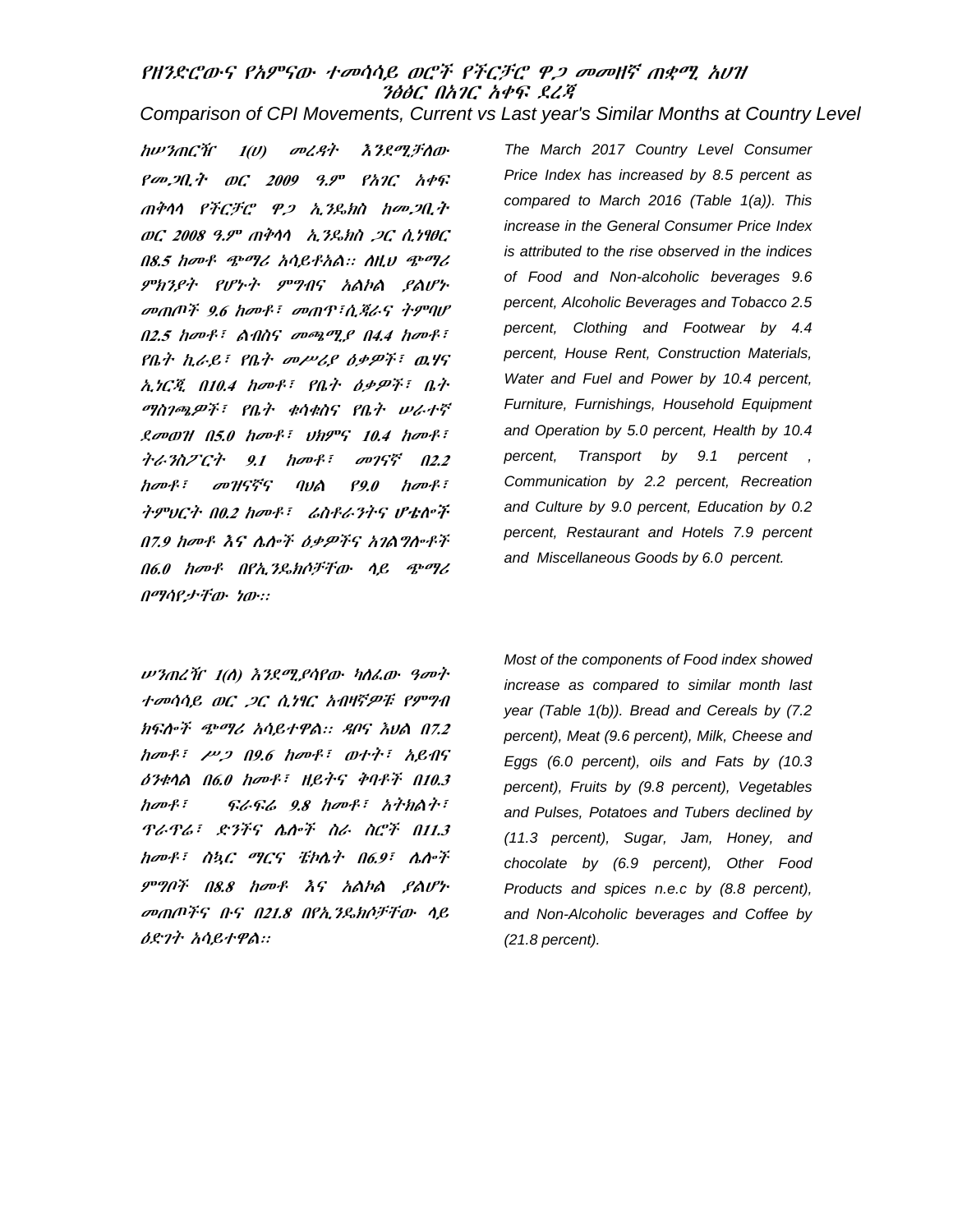## *የዘንድሮውና የአምናው ተመ*ሳሳይ ወሮች የችርቻሮ ዋ*ጋ መመዘኛ* ጠቋሚ አሀዝ ንፅፅር በአ*ገ*ር አቀፍና በክልሎ*ች ደረጃ* Comparison of CPI Movements, Current vs Last year at Country and Regional Levels

ከሥንጠረዥ 2(ሀ) መረዳት እንደሚቻለው Pop<sub>20</sub> } ac 2009 9.9 PAIC APS ጠቅሳሳ የችርቻሮ ዋ*ጋ መመ*ዘኛ ኢ*ን*ደክስ ከመጋቢት ወር 2008 ዓ.ም ጠቅሳሳ ኢንደክስ  $2C$   $\Lambda$ ,  $2\theta$  $C$   $\eta$  $8.5$   $h$   $\sigma$  $P$ ጭማሪ አሳይቶአል። ለዚህ ጭማሪ አስተዋጽኦ ,የደረጉተ አዲስ አበባ በ6.2 ከመቶ፣ አፋር  $4.3$  hover. አማራ  $11.6$  have  $\frac{1}{2}$ ቤኔቫንጉል ጉሙዝ በ8.6 ከመቶ፣ ድሬዳዋ  $12.7$  horf:  $29^\circ 0.4$  horf: dll  $01.2$  have  $\mathbf{F}$  $AC^{op}$   $C^{op}$   $C^{op}$   $D^{op}$   $D^{op}$   $D^{op}$ ደቡብ ብሄሮች ብሄረሰቦችና ሕዝቦች 11.7  $h$ <sub>*r*</sub> $m$ <sup>2</sup> $i$ *ሶማሴ በ18.4 ከመቶ እና* ትግራይ 5.1 ከመቶ ጭማሪ በማሳየታቸው ነው።

ሥንጠረዥ 2(ለ) እንደሚያሳየው ለምግብ  $\lambda$   $3$   $\ell$   $\delta$   $\eta$  $19.6$  $h$ ov $f$  $\omega_{\text{th}}\omega C$ ምክንያት የሆነ∙ት  $A \mathcal{L} \dot{\theta} = A \theta \dot{\theta} + A \dot{\theta}$ አማራ  $0.14.3$  have  $\bar{t}$   $0.2572$   $\alpha$   $2.401$   $0.7$ ከመቶ፣ ድሬዳዋ በ12.1 ከመቶ፣ ጋምቤሳ  $AC^{op}$   $C^{op}$   $D^{op}$   $D^{op}$   $D^{op}$   $D^{op}$   $D^{op}$   $D^{op}$   $D^{op}$   $D^{op}$   $D^{op}$   $D^{op}$   $D^{op}$   $D^{op}$   $D^{op}$   $D^{op}$   $D^{op}$   $D^{op}$   $D^{op}$   $D^{op}$   $D^{op}$   $D^{op}$   $D^{op}$   $D^{op}$   $D^{op}$   $D^{op}$   $D^{op}$   $D^{op}$   $D^{op}$   $D^{op}$   $D^{op}$   $D^{op$  $\frac{1}{2}$   $\frac{1}{2}$   $\frac{1}{2}$   $\frac{1}{2}$   $\frac{1}{2}$   $\frac{1}{2}$   $\frac{1}{2}$   $\frac{1}{2}$   $\frac{1}{2}$   $\frac{1}{2}$   $\frac{1}{2}$   $\frac{1}{2}$   $\frac{1}{2}$   $\frac{1}{2}$   $\frac{1}{2}$   $\frac{1}{2}$   $\frac{1}{2}$   $\frac{1}{2}$   $\frac{1}{2}$   $\frac{1}{2}$   $\frac{1}{2}$   $\frac{1}{2}$  ሶማሴ 14.1 ከመቶ እና ትግራይ በ7.9 ከመቶ በምግብ ኢንዴክሶቻቸው  $\eta_{\mathcal{L}}$ ጭማሪ አሳይተዋል።

Table  $2(a)$  also displays that the March 2017 Country level General Consumer Price Index has increased by 7.0 percent as compared to March 2016. This increase was attributed to the rise in the indices of its constituent regions; namely: Addis Ababa 6.2 percent, Afar by 4.3 percent, Amhara 11.6 percent, Benishangul Gumuz by 8.6 percent, Dire Dawa 12.7 percent, Gambella 6.4 percent, Harari by 1.2 percent, Oromia 3.6 percent, SNNP by 11.7 percent, Somali by 18.4 percent and Tigray by 5.1 percent.

Table  $2(b)$  reveals the rise in the food index by 9.6 percent is due to the rise in the indices of the regions namely: Addis Ababa by 6.9 percent, Afar 0.6 percent, Amhara 14.3 percent, Benishangul Gumuz by 10.7 percent, Dire Dawa 12.1 percent, Gambella 9.0 percent, Harari 12.5 percent, Oromia 0.9 percent, SNNP 17.8 percent, Somali 14.1 percent and Tigray 7.9 percent.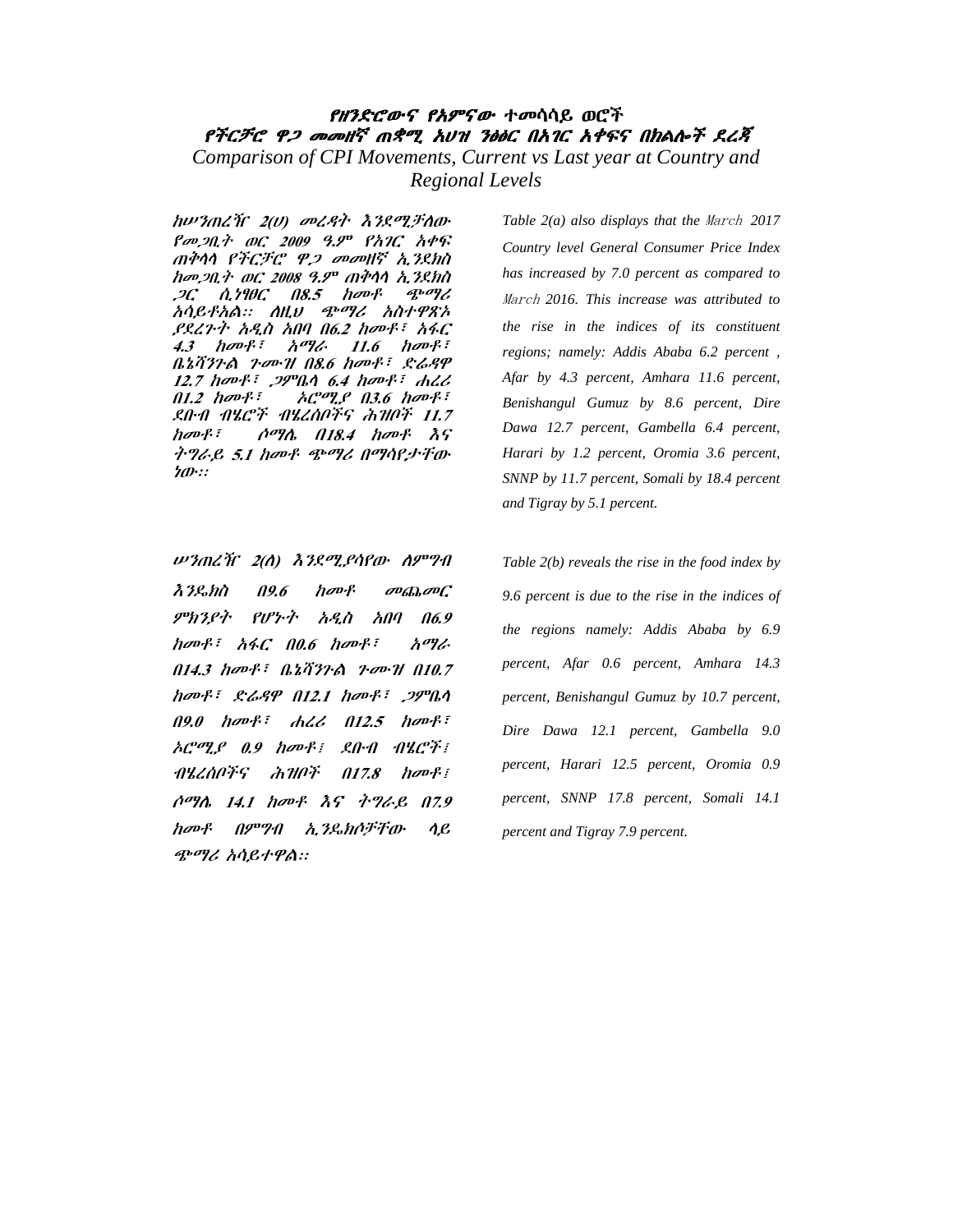**General CPI for Country Level and Major Regions** 



የሽማቾች ዋጋ ኢንዴክስ ለአገር አቀፍና ለዋና ዋና ክልሎች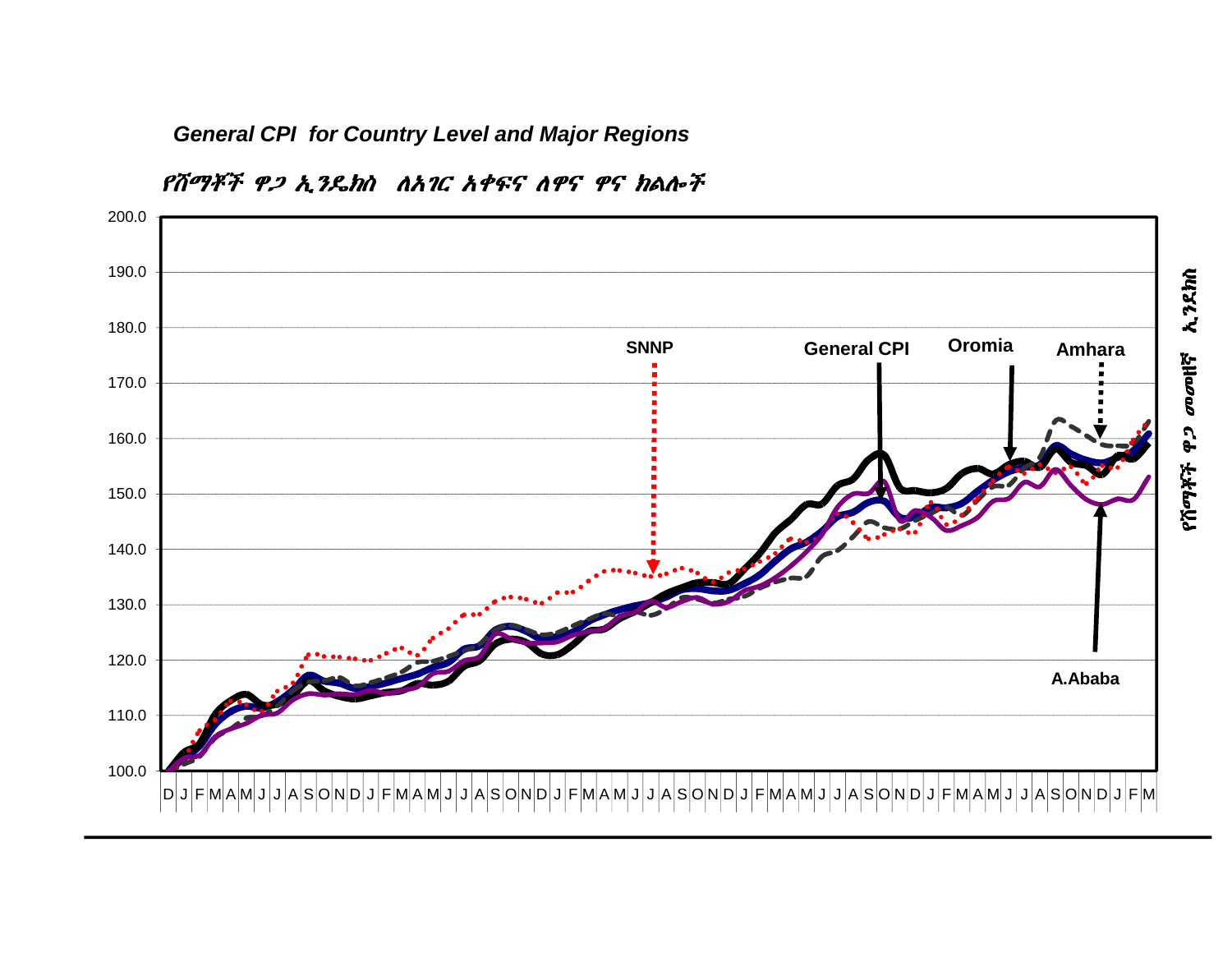#### *ሠን*ጠረዥ 10፤ ጠቅላላ የሽማቾች ዋ*ጋ መመ*ዘኛ ኢንዴክስና በሥሩ የተካተቱ ክፍሎች በአገር አቀፍ ደረጃ

 $\frac{1}{2}$ vnn 2004 = 100

Table 1a: General Consumer Price Index and Its Components at Country Level

| <b>OCS</b> 9007         | ጠቅሳሳ             | ምንብና              | ምንብ ነክ            | ምግብ ነክ ያልሆኑ የኢንዴክስ ክፍሎች<br><b>Non-food Consumer Price Index Components</b> |                     |                                   |                             |        |                  |       |                                                  |       |                                                    |                |                                 |
|-------------------------|------------------|-------------------|-------------------|----------------------------------------------------------------------------|---------------------|-----------------------------------|-----------------------------|--------|------------------|-------|--------------------------------------------------|-------|----------------------------------------------------|----------------|---------------------------------|
|                         | ኢንዴክስ አልኮል       | 0 A . OL          | ያልሆኑ              | መጠዋ                                                                        | ልብስና                | የቤት ኪራይ፤                          | የቤት ለቃዎች                    | ሕክዎና   | ትራንስፖርት          | መገናኛ  | መዝናኛና                                            | ትምህርት | ሬስቶራንትና                                            | ሌሎች<br>فأستقده |                                 |
|                         |                  | መጠሞች              | ኢንዴክስ             | ሰጻራና                                                                       | መጫሚያ                | መሥሪያ                              | የቤት<br>man mark             |        |                  |       | ባህል                                              |       | ሀ ቴሎች                                              | አገንሎቶች         |                                 |
|                         |                  |                   |                   | ትምባሆ                                                                       |                     | ስቃዎች፥ውሃ፤                          | የቤት ቀሳቀስና                   |        |                  |       |                                                  |       |                                                    |                |                                 |
|                         |                  |                   |                   |                                                                            |                     | ነጻጅናሃይል                           | የቤት ቃራተኛ                    |        |                  |       |                                                  |       |                                                    |                |                                 |
|                         |                  |                   |                   |                                                                            |                     |                                   | ደመወዝ                        |        |                  |       |                                                  |       |                                                    |                |                                 |
| Month an Year           | General<br>Index | Food and          | Non-Food<br>Index | <b>Alcoholic</b>                                                           | <b>Clothing and</b> | Housing,                          | Furnishings,<br>Household   | Health | <b>Transport</b> |       | Communicatio Recreation and Education<br>Culture |       | <b>Rstaurants and Misellanous</b><br><b>Hotels</b> | Goods and      | <b>Month an Year</b>            |
|                         |                  | Non-<br>Alcoholic |                   | <b>Beverages and Footwear</b><br><b>Tobacco</b>                            |                     | Water,<br><b>Electricity, Gas</b> | <b>Equipment and</b>        |        |                  |       |                                                  |       |                                                    | services       |                                 |
|                         |                  | <b>Beverages</b>  |                   |                                                                            |                     | and Other                         | Routine                     |        |                  |       |                                                  |       |                                                    |                |                                 |
|                         |                  |                   |                   |                                                                            |                     | <b>Fuels</b>                      | Maintenance of<br>the House |        |                  |       |                                                  |       |                                                    |                |                                 |
|                         |                  |                   |                   |                                                                            |                     |                                   |                             |        |                  |       |                                                  |       |                                                    |                |                                 |
| <i>2004 - 2004</i>      | 100.0            | 100.0             | 100.0             | 100.0                                                                      | 100.0               | 100.0                             | 100.0                       | 100.0  | 100.0            | 100.0 | 100.0                                            | 100.0 | 100.0                                              | 100.0          | December 2011                   |
|                         |                  |                   |                   |                                                                            |                     |                                   |                             |        |                  |       |                                                  |       |                                                    |                |                                 |
| ሐምሌ 2004 - ሰኔ 2005      | 116.3            | 117.6             | 114.8             | 109.8                                                                      | 115.7               | 117.4                             | 117.0                       | 121.6  | 100.1            | 100.0 | 111.2                                            | 103.0 | 120.3                                              | 112.0          | July 2012 - June 2013           |
| ሐምሌ 2005 - ሰኔ 2006      | 125.7            | 124.5             | 127.0             | 125.1                                                                      | 128.9               | 131.2                             | 128.6                       | 138.8  | 100.9            | 100.0 | 119.0                                            | 105.0 | 135.3                                              | 118.8          | July 2013 - June 2014           |
| ሐምሌ 2006 - ሰኔ 2007      | 135.4            | 133.8             | 137.1             | 144.1                                                                      | 141.4               | 142.4                             | 138.1                       | 150.4  | 101.0            | 100.7 | 119.1                                            | 105.7 | 143.3                                              | 123.2          | July 2014 - June 2015           |
| ሐምሌ 2007 - ሰኔ 2008      | 148.5            | 148.7             | 148.2             | 153.7                                                                      | 150.1               | 156.5                             | 149.4                       | 164.4  | 100.8            | 101.9 | 137.0                                            | 118.4 | 158.3                                              | 128.7          | July 2015 - June 2016           |
| 2008                    |                  |                   |                   |                                                                            |                     |                                   |                             |        |                  |       |                                                  |       |                                                    |                | 2015/2016                       |
| TG 2008                 | 147.6            | 146.6             | 148.6             | 159.1                                                                      | 150.2               | 154.5                             | 150.6                       | 167.8  | 102.3            | 102.4 | 137.2                                            | 120.9 | 160.1                                              | 128.6          | January 2016                    |
| የካቲት 2008               | 147.4            | 144.6             | 150.5             | 164.3                                                                      | 149.6               | 158.7                             | 152.1                       | 164.1  | 100.3            | 100.8 | 141.3                                            | 120.9 | 159.8                                              | 129.6          | February "                      |
| <i>መጋቢት 2008</i>        | 148.3            | 146.2             | 150.6             | 163.0                                                                      | 152.4               | 157.7                             | 153.5                       | 167.2  | 99.9             | 100.5 | 140.9                                            | 120.9 | 159.9                                              | 129.0          | $\cdot$<br>March                |
| <b>TPMP</b> 2008        | 150.5            | 148.0             | 153.3             | 158.5                                                                      | 151.3               | 164.6                             | 153.4                       | 170.4  | 101.8            | 102.3 | 142.4                                            | 121.0 | 164.7                                              | 130.3          | April                           |
| 7707 2008               | 152.5            | 151.9             | 153.1             | 149.1                                                                      | 152.7               | 167.5                             | 153.4                       | 174.2  | 97.7             | 102.3 | 140.4                                            | 121.0 | 162.6                                              | 131.4          | $\mathbf{u}$<br>May             |
| 12 2008                 | 154.0            | 153.8             | 154.2             | 148.0                                                                      | 152.7               | 169.2                             | 154.1                       | 173.7  | 102.2            | 102.6 | 142.1                                            | 121.0 | 165.0                                              | 130.9          | June                            |
| 2009                    |                  |                   |                   |                                                                            |                     |                                   |                             |        |                  |       |                                                  |       |                                                    |                | 2016/2017                       |
| ሐምሌ 2008                | 154.7            | 153.8             | 155.8             | 149.0                                                                      | 152.2               | 173.0                             | 154.7                       | 168.3  | 101.4            | 100.5 | 141.9                                            | 121.1 | 167.5                                              | 131.8          | July<br>2016                    |
| <i>rhn</i> 2008         | 155.5            | 156.0             | 154.9             | 144.7                                                                      | 151.2               | 172.3                             | 154.9                       | 166.8  | 101.6            | 100.5 | 142.9                                            | 121.1 | 167.6                                              | 131.4          | $\blacksquare$<br><b>August</b> |
| <i>antihL9</i> 2009     | 158.6            | 161.5             | 155.4             | 145.3                                                                      | 153.3               | 170.9                             | 155.1                       | 169.6  | 102.2            | 100.6 | 146.9                                            | 121.1 | 170.9                                              | 132.0          | September "                     |
| <b>ጥቅምተ 2009</b>        | 157.1            | 157.8             | 156.3             | 150.7                                                                      | 152.0               | 172.0                             | 156.0                       | 174.3  | 102.7            | 100.6 | 148.4                                            | 121.1 | 170.5                                              | 131.2          | October "                       |
| <b>URC</b> 2009         | 156.0            | 154.5             | 157.7             | 156.3                                                                      | 153.4               | 173.2                             | 157.1                       | 174.3  | 102.6            | 100.9 | 151.1                                            | 121.1 | 170.5                                              | 132.3          | November "                      |
| <i><b>JUAN 2009</b></i> | 155.7            | 153.2             | 158.5             | 160.0                                                                      | 153.8               | 172.2                             | 158.5                       | 177.4  | 103.7            | 100.9 | 153.5                                            | 121.1 | 172.8                                              | 133.8          | December "                      |
| TC 2009                 | 156.6            | 153.9             | 159.6             | 168.0                                                                      | 153.5               | 174.1                             | 157.1                       | 178.0  | 106.5            | 101.0 | 152.6                                            | 121.1 | 169.6                                              | 134.7          | January 2017                    |
| <b>Pht+ 2009</b>        | 157.8            | 155.9             | 159.9             | 165.2                                                                      | 155.4               | 173.0                             | 159.6                       | 182.3  | 107.3            | 102.9 | 152.7                                            | 121.1 | 170.3                                              | 136.6          | February "                      |
| መጋቢት 2009               | 160.9            | 160.2             | 161.6             | 167.0                                                                      | 159.1               | 174.2                             | 161.2                       | 184.5  | 109.0            | 102.8 | 153.6                                            | 121.1 | 172.6                                              | 136.8          | March<br>$\cdot$                |
|                         | 8.5              | 9.6               | 7.3               | 2.5                                                                        | 4.4                 | 10.4                              | 5.0                         | 10.4   | 9.1              | 2.2   | 9.0                                              | 0.2   | 7.9                                                | 6.0            |                                 |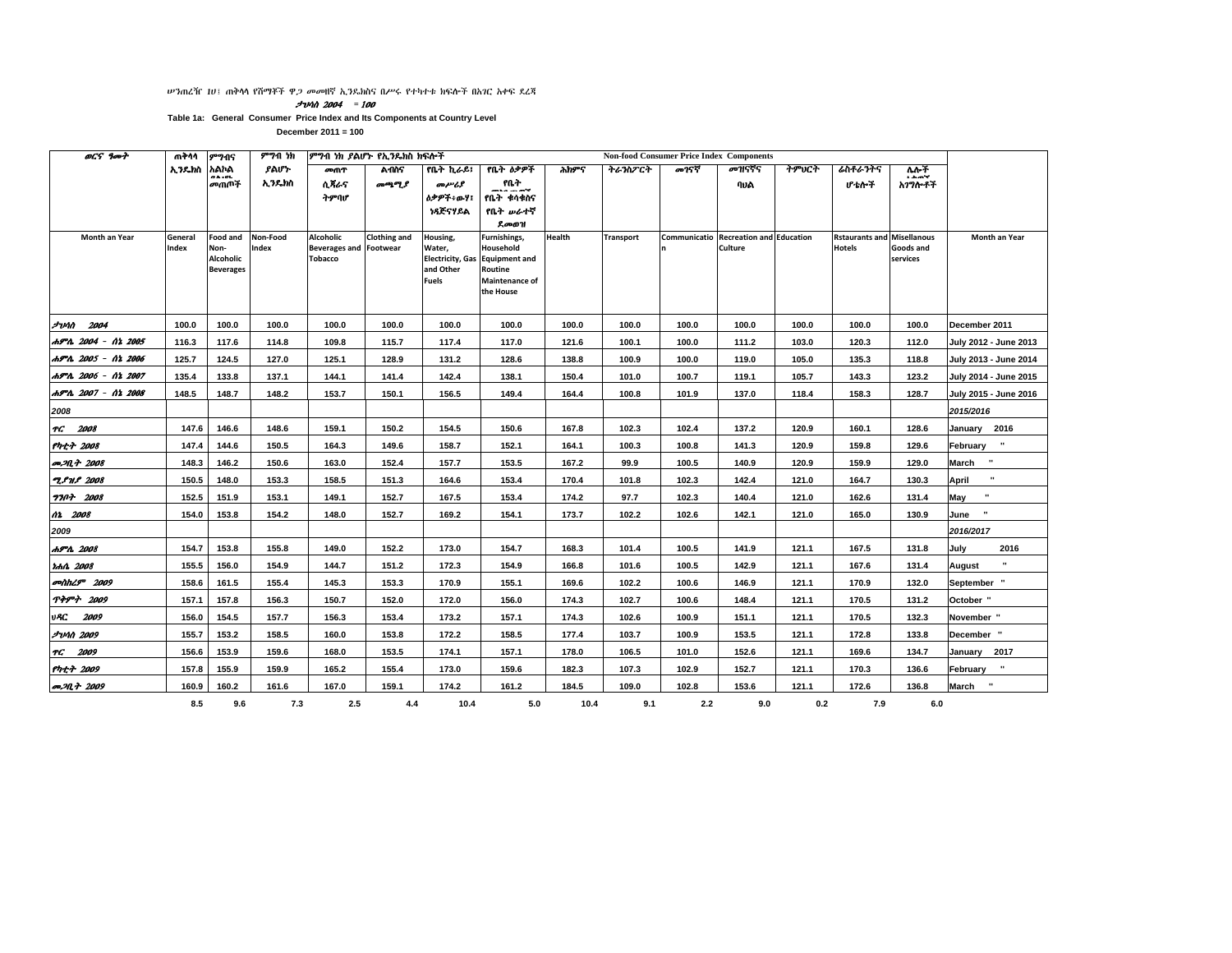ሥንጠረዥ 30፤ ጠቅሳሳ የሽማቾች ዋ*ጋ መመ*ዘኛ ኢንዴክስና በሥሩ የተካተቱ ክፍሎች ስአዲስ አበባ ከተማ አስተዳደር

#### **לוטיל - 2004** - 200

Table 3a: General Consumer Price Index and Its Components for Addis Ababa City Adminstration

| ወርና ዓመት                 | ጠቅሳሳ             | ምንብና                                              | ምንብ ነክ            | ምንብ ነክ ያልሆኑ የኢንዴክስ ክፍሎች                                      |              |                                                 |                                                                                                       |        | <b>Non-food Consumer Price Index Components</b> |       |                                                                |       |                                                    |                       |                          |
|-------------------------|------------------|---------------------------------------------------|-------------------|--------------------------------------------------------------|--------------|-------------------------------------------------|-------------------------------------------------------------------------------------------------------|--------|-------------------------------------------------|-------|----------------------------------------------------------------|-------|----------------------------------------------------|-----------------------|--------------------------|
|                         | ኢንዴክስ            | አልኮል<br>ያልሆኑ                                      | ያልሆኑ              | መጠዋ                                                          | ልብስና         | የቤት ኪራይ፤                                        | የቤት ዕቃዎች                                                                                              | ሕክዎና   | ትራንስፖርት                                         | መገናኛ  | መዝናኛና                                                          | ትምህርት | ሬስቶራንትና                                            | <b>M+T</b><br>ስቃዎች    |                          |
|                         |                  | መጠቦች                                              | ኢንዴክስ             | ሲ ጻራና                                                        | መጫሚያ         | የቤት<br>መሥሪያ                                     | የቤት<br>ግስጌጫዎች                                                                                         |        |                                                 |       | ባህል                                                            |       | ሆ ቴሎች                                              | አገግሎቶች                |                          |
|                         |                  |                                                   |                   | ትምባሆ                                                         |              | <b>ስቃዎች÷ውሃ፤</b><br>ነጻጅናሃዶል                      | የቤት ቁሳቁስና<br>የቤት <i>ው</i> ራተኛ<br>ደመወዝ                                                                 |        |                                                 |       |                                                                |       |                                                    |                       |                          |
| Month an Year           | General<br>Index | Food and<br>Non-<br>Alcoholic<br><b>Beverages</b> | Non-Food<br>Index | Alcoholic<br><b>Beverages and Footwear</b><br><b>Tobacco</b> | Clothing and | Housing,<br>Water,<br>and Other<br><b>Fuels</b> | Furnishings,<br>Household<br>Electricity, Gas Equipment and<br>Routine<br>Maintenance of<br>the House | Health | <b>Transport</b>                                |       | <b>Communicatio Recreation and Education</b><br><b>Culture</b> |       | <b>Rstaurants and Misellanous</b><br><b>Hotels</b> | Goods and<br>services | Month an Year            |
| <b>2004</b> 2004        | 100.0            | 100.0                                             | 100.0             | 100.0                                                        | 100.0        | 100.0                                           | 100.0                                                                                                 | 100.0  | 100.0                                           | 100.0 | 100.0                                                          | 100.0 | 100.0                                              | 100.0                 | December 2011            |
| ሐምሌ 2004 - ሰኔ 2005      | 114.4            | 119.3                                             | 111.1             | 111.4                                                        | 119.4        | 116.3                                           | 111.2                                                                                                 | 113.2  | 99.1                                            | 100.0 | 107.9                                                          | 107.3 | 110.0                                              | 115.9                 | July 2012 - June 2013    |
| ሐምሌ 2005 - ሰኔ 2006      | 124.2            | 124.9                                             | 123.7             | 129.0                                                        | 131.6        | 129.8                                           | 123.2                                                                                                 | 118.9  | 104.8                                           | 100.0 | 124.5                                                          | 111.9 | 139.6                                              | 125.7                 | July 2013 - June 2014    |
| ሐምሌ 2006 - ሰኔ 2007      | 133.6            | 140.1                                             | 129.2             | 138.6                                                        | 139.9        | 134.4                                           | 130.8                                                                                                 | 141.1  | 102.8                                           | 100.0 | 130.6                                                          | 111.9 | 151.7                                              | 135.8                 | July 2014 - June 2015    |
| ሐምሌ 2007 - ሰኔ 2008      | 147.3            | 163.4                                             | 136.7             | 144.1                                                        | 149.3        | 141.0                                           | 142.9                                                                                                 | 150.7  | 96.8                                            | 100.0 | 133.3                                                          | 142.9 | 166.1                                              | 148.0                 | July 2015 - June 2016    |
| 2008                    |                  |                                                   |                   |                                                              |              |                                                 |                                                                                                       |        |                                                 |       |                                                                |       |                                                    |                       | 2015/2016                |
| TG 2008                 | 145.7            | 157.7                                             | 137.7             | 144.4                                                        | 149.0        | 140.4                                           | 144.6                                                                                                 | 153.2  | 97.9                                            | 100.0 | 132.2                                                          | 149.1 | 171.1                                              | 147.2                 | January 2016             |
| የካቲት 2008               | 143.3            | 151.6                                             | 137.7             | 145.0                                                        | 149.4        | 141.2                                           | 148.4                                                                                                 | 152.0  | 95.4                                            | 100.0 | 133.1                                                          | 149.1 | 168.0                                              | 150.9                 | February "               |
| መጋቢት 2008               | 144.1            | 155.1                                             | 136.8             | 142.8                                                        | 149.7        | 138.4                                           | 148.2                                                                                                 | 155.3  | 95.4                                            | 100.0 | 137.4                                                          | 149.1 | 166.8                                              | 151.4                 | March<br>$\mathbf{u}$    |
| <b>TPHP</b> 2008        | 145.6            | 157.4                                             | 137.7             | 143.8                                                        | 152.0        | 139.2                                           | 148.9                                                                                                 | 155.1  | 95.6                                            | 100.0 | 137.0                                                          | 149.1 | 169.3                                              | 151.7                 | $\blacksquare$<br>April  |
| <b>770+ 2008</b>        | 148.7            | 164.5                                             | 138.2             | 146.1                                                        | 152.6        | 140.7                                           | 149.0                                                                                                 | 153.7  | 95.4                                            | 100.0 | 137.2                                                          | 149.1 | 168.0                                              | 152.3                 | May                      |
| 02 2008                 | 149.2            | 164.9                                             | 138.7             | 151.1                                                        | 152.9        | 139.7                                           | 150.1                                                                                                 | 153.4  | 95.4                                            | 100.0 | 137.3                                                          | 149.1 | 173.9                                              | 149.6                 | $\cdot$<br>June          |
| 2009                    |                  |                                                   |                   |                                                              |              |                                                 |                                                                                                       |        |                                                 |       |                                                                |       |                                                    |                       | 2016/2017                |
| ሐምሌ 2008                | 152.1            | 170.1                                             | 140.2             | 154.5                                                        | 153.5        | 142.3                                           | 152.4                                                                                                 | 155.7  | 95.4                                            | 100.0 | 139.5                                                          | 149.1 | 175.2                                              | 151.3                 | July<br>2016             |
| <i><b>thn. 2008</b></i> | 151.6            | 169.4                                             | 139.7             | 164.6                                                        | 153.1        | 141.3                                           | 152.8                                                                                                 | 154.2  | 95.4                                            | 100.0 | 138.4                                                          | 149.1 | 173.9                                              | 150.3                 | August                   |
| መስከረም 2009              | 154.4            | 174.4                                             | 141.0             | 163.3                                                        | 157.8        | 142.4                                           | 153.1                                                                                                 | 156.5  | 95.6                                            | 100.0 | 139.6                                                          | 149.1 | 176.6                                              | 150.1                 | September                |
| <b>ጥቅምት 2009</b>        | 151.5            | 168.1                                             | 140.5             | 157.4                                                        | 156.7        | 142.3                                           | 153.3                                                                                                 | 154.8  | 95.4                                            | 100.0 | 141.9                                                          | 149.1 | 174.4                                              | 150.0                 | October "                |
| 2009<br>vAC             | 149.0            | 161.6                                             | 140.5             | 156.1                                                        | 155.8        | 141.9                                           | 151.9                                                                                                 | 156.3  | 95.4                                            | 100.0 | 140.7                                                          | 149.1 | 177.8                                              | 150.1                 | November "               |
| <i><b>JUAN 2009</b></i> | 148.1            | 160.6                                             | 139.8             | 151.6                                                        | 155.6        | 139.6                                           | 152.7                                                                                                 | 151.7  | 95.4                                            | 100.0 | 142.3                                                          | 149.1 | 175.9                                              | 156.0                 | December "               |
| TG 2009                 | 149.1            | 159.0                                             | 142.6             | 159.5                                                        | 157.0        | 143.7                                           | 154.2                                                                                                 | 159.2  | 99.8                                            | 100.0 | 140.7                                                          | 149.1 | 178.1                                              | 156.8                 | 2017<br>January          |
| የካቲት 2009               | 149.0            | 157.3                                             | 143.4             | 156.6                                                        | 156.2        | 145.3                                           | 155.7                                                                                                 | 161.1  | 102.8                                           | 100.0 | 141.6                                                          | 149.1 | 175.6                                              | 160.0                 | $\mathbf{u}$<br>February |
| <i>መጋቢት 2009</i>        | 153.1            | 165.8                                             | 144.7             | 153.5                                                        | 158.6        | 144.9                                           | 158.9                                                                                                 | 162.1  | 102.0                                           | 100.0 | 143.0                                                          | 149.1 | 180.5                                              | 167.7                 | $\mathbf{u}$<br>February |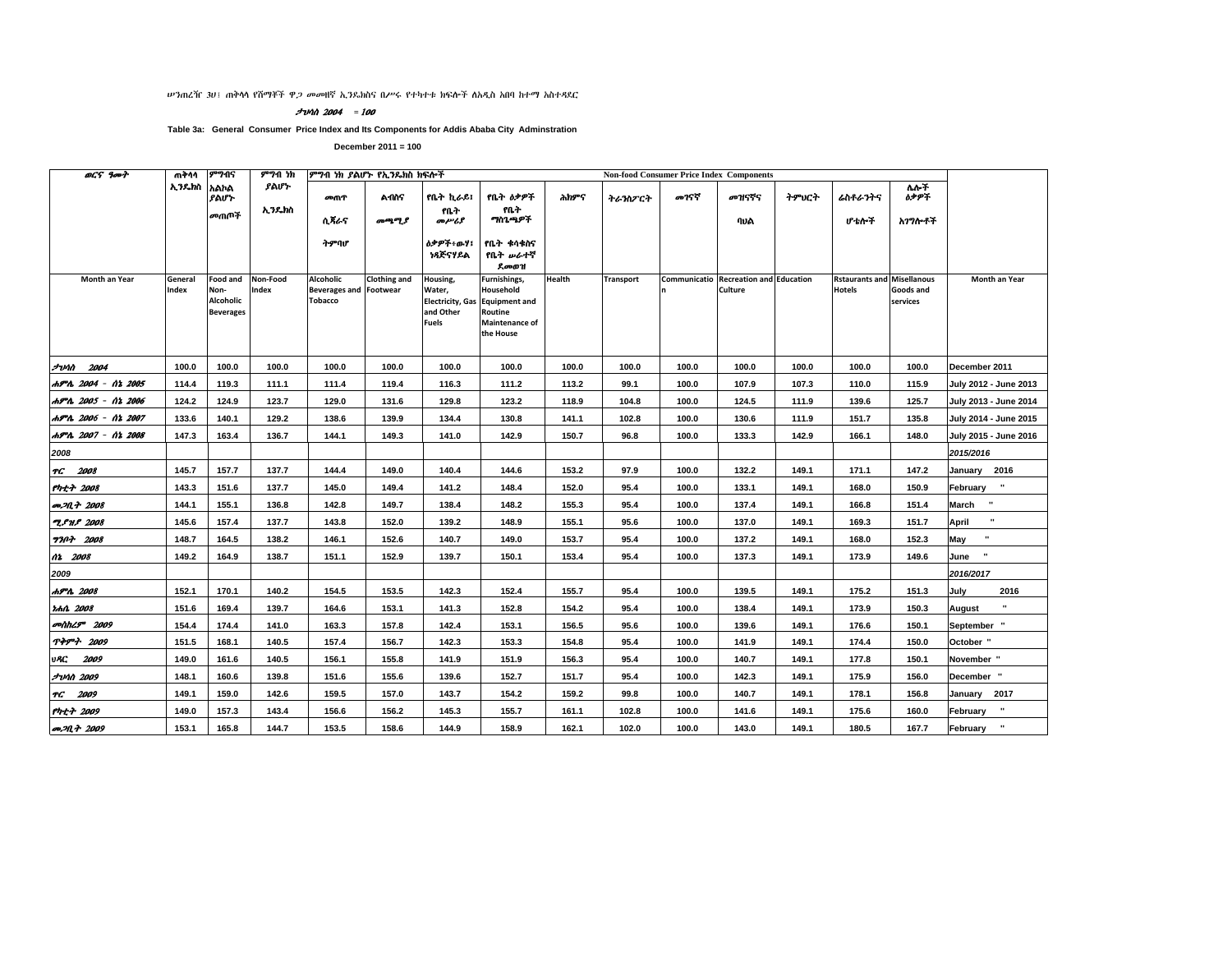#### ሥንጠረዥ 40፤ ጠቅሳሳ የሽማቾች ዋ*ጋ መመ*ዘኛ ኢንዴክስና በሥሩ የተካተቱ ክፍሎች ስአፋር ክልሳዊ *መን*ግስት

ታህሳስ 2004 =100

Table 4a: General Consumer Price Index and Its Components for Afar Regional State

| <b>OCS</b> 9007            | ጠቅሳሳ       | ምንብና                | ምንብ ነክ        |             | ምንብ ነክ ያልሆኑ የኢንዴክስ ክፍሎች |                             |                               |        |                  |       | <b>Non-food Consumer Price Index Components</b> |       |                                   |                    |                                      |
|----------------------------|------------|---------------------|---------------|-------------|-------------------------|-----------------------------|-------------------------------|--------|------------------|-------|-------------------------------------------------|-------|-----------------------------------|--------------------|--------------------------------------|
|                            | አንዴክስ አልክል | ያልሆኑ<br><b>መጠጦች</b> | ያልሆኑ<br>ኢንዴክስ | መጠዋ<br>ሲጻራና | <b>A</b> በስና            | የቤት ኪራይ፤<br>የቤት             | የቤት ዕቃዎች<br>የቤት<br>ግስጌ ዓዎች    | ሕክዎና   | ትራንስፖርት          | መገናኛ  | መዝናኛና                                           | ትምህርት | ሬስቶራንትና                           | ሌሎች<br><b>ስቃዎች</b> |                                      |
|                            |            |                     |               | ትምባሆ        | መማሚያ                    | መሥሪያ<br>ስቃዎች፥ወሃ፤<br>ነጻጅናሃይል | የቤት ቀሳቀስና<br>የቤት ሥራተኛ<br>ደመወዝ |        |                  |       | ባህል                                             |       | ሆ ቴሎች                             | አ <i>ገግ</i> ሎቶች    |                                      |
| Month an Year              | General    | <b>Food and</b>     | Non-Food      | Alcoholic   | <b>Clothing and</b>     | Housing,                    | Furnishings,<br><b>Enhold</b> | Health | <b>Transport</b> |       | <b>Communicatio Recreation and Education</b>    |       | <b>Rstaurants and Misellanous</b> |                    | Month an Year                        |
| <b>JUM 2004</b>            | 100.0      | 100.0               | 100.0         | 100.0       | 100.0                   | 100.0                       | 100.0                         | 100.0  | 100.0            | 100.0 | 100.0                                           | 100.0 | 100.0                             | 100.0              | December 2011                        |
| ሐምሌ 2004 - ሰኔ 2005         | 121.2      | 116.4               | 128.1         | 100.6       | 146.6                   | 156.0                       | 102.6                         | 115.9  | 123.8            | 100.0 | 104.0                                           | 0.0   | 124.8                             | 109.5              | July 2012 - June 2013                |
| ሐምሌ 2005 - ሰኔ 2006         | 134.3      | 124.7               | 148.1         | 105.5       | 175.6                   | 185.9                       | 115.3                         | 154.6  | 145.7            | 100.0 | 117.2                                           | 0.0   | 141.3                             | 122.4              | July 2013 - June 2014                |
| ሐምሌ 2006 - ሰኔ 2007         | 137.8      | 131.9               | 146.4         | 112.3       | 180.9                   | 155.0                       | 127.3                         | 170.6  | 169.8            | 100.0 | 123.6                                           | 0.0   | 152.3                             | 126.1              | July 2014 - June 2015                |
| ሐምሌ 2007 - ሰኔ 2008         | 163.6      | 150.4               | 182.5         | 151.1       | 189.2                   | 240.5                       | 152.4                         | 185.4  | 174.9            | 100.0 | 137.5                                           | 0.0   | 174.8                             | 130.0              | July 2015 - June 2016                |
| 2008                       |            |                     |               |             |                         |                             |                               |        |                  |       |                                                 |       |                                   |                    | 2015/2016                            |
| TG 2008                    | 160.9      | 147.3               | 180.3         | 163.2       | 179.5                   | 228.6                       | 154.8                         | 195.1  | 186.0            | 100.0 | 138.1                                           | 0.0   | 172.7                             | 132.4              | January 2016                         |
| የካቲት 2008                  | 166.6      | 146.6               | 195.4         | 180.5       | 181.8                   | 274.7                       | 157.4                         | 190.6  | 175.7            | 100.0 | 138.6                                           | 0.0   | 176.2                             | 128.5              | $\cdot$<br>February                  |
| መጋቢት 2008                  | 170.5      | 147.9               | 203.0         | 166.7       | 185.8                   | 308.6                       | 160.6                         | 189.8  | 162.1            | 100.0 | 142.3                                           | 0.0   | 178.1                             | 131.5              | March "                              |
| <b>TPHP</b> 2008           | 175.2      | 154.4               | 205.1         | 172.5       | 188.4                   | 309.5                       | 162.5                         | 186.6  | 175.7            | 100.0 | 139.7                                           | 0.0   | 179.9                             | 126.4              | April                                |
| <b>7707 2008</b>           | 170.6      | 149.0               | 201.8         | 151.3       | 184.1                   | 319.3                       | 153.5                         | 186.5  | 175.7            | 100.0 | 134.6                                           | 0.0   | 175.6                             | 129.7              | $\blacksquare$<br>May                |
| 02 2008                    | 174.2      | 147.6               | 212.5         | 153.4       | 210.0                   | 331.4                       | 161.2                         | 188.3  | 175.7            | 100.0 | 150.2                                           | 0.0   | 183.3                             | 127.7              | June                                 |
| 2009                       |            |                     |               |             |                         |                             |                               |        |                  |       |                                                 |       |                                   |                    | 2016/2017                            |
| ሐምሌ 2008                   | 176.9      | 151.6               | 213.3         | 159.7       | 202.2                   | 340.1                       | 159.8                         | 185.0  | 170.2            | 100.0 | 139.4                                           | 0.0   | 180.2                             | 129.6              | 2016<br>July                         |
| <b>the 2008</b>            | 175.6      | 152.6               | 208.6         | 140.1       | 186.9                   | 344.8                       | 161.8                         | 173.1  | 175.7            | 100.0 | 140.8                                           | 0.0   | 183.1                             | 130.2              | August                               |
| <b><i>contact 2009</i></b> | 177.8      | 157.3               | 207.2         | 166.2       | 188.6                   | 322.1                       | 159.9                         | 166.3  | 175.7            | 100.0 | 139.3                                           | 0.0   | 185.1                             | 130.5              | September "                          |
| TPPT 2009                  | 176.5      | 158.3               | 202.6         | 173.4       | 183.6                   | 303.8                       | 160.0                         | 168.0  | 170.2            | 100.0 | 138.8                                           | 0.0   | 185.7                             | 130.9              | October "                            |
| <b>UAC 2009</b>            | 173.5      | 154.4               | 200.8         | 165.6       | 192.9                   | 291.0                       | 163.4                         | 164.8  | 186.0            | 100.0 | 133.4                                           | 0.0   | 186.3                             | 133.4              | November "                           |
| <b>JUM 2009</b>            | 171.4      | 147.9               | 205.1         | 159.2       | 196.9                   | 310.8                       | 157.9                         | 152.6  | 181.4            | 100.0 | 140.8                                           | 0.0   | 190.3                             | 134.3              | December "                           |
| TG 2009                    | 174.6      | 149.3               | 210.9         | 187.1       | 190.6                   | 319.0                       | 161.5                         | 150.5  | 170.2            | 100.0 | 136.1                                           | 0.0   | 194.8                             | 135.8              | January 2017                         |
| የካቲት 2009                  | 168.5      | 147.9               | 198.1         | 136.6       | 195.7                   | 298.4                       | 159.1                         | 161.3  | 174.2            | 100.0 | 142.7                                           | 0.0   | 189.6                             | 133.5              | $\overline{\phantom{a}}$<br>February |
| <b>P.M.+ 2009</b>          | 177.9      | 148.9               | 219.7         | 147.2       | 193.4                   | 373.9                       | 160.9                         | 184.9  | 175.7            | 100.0 | 146.9                                           | 0.0   | 191.5                             | 132.3              | February "                           |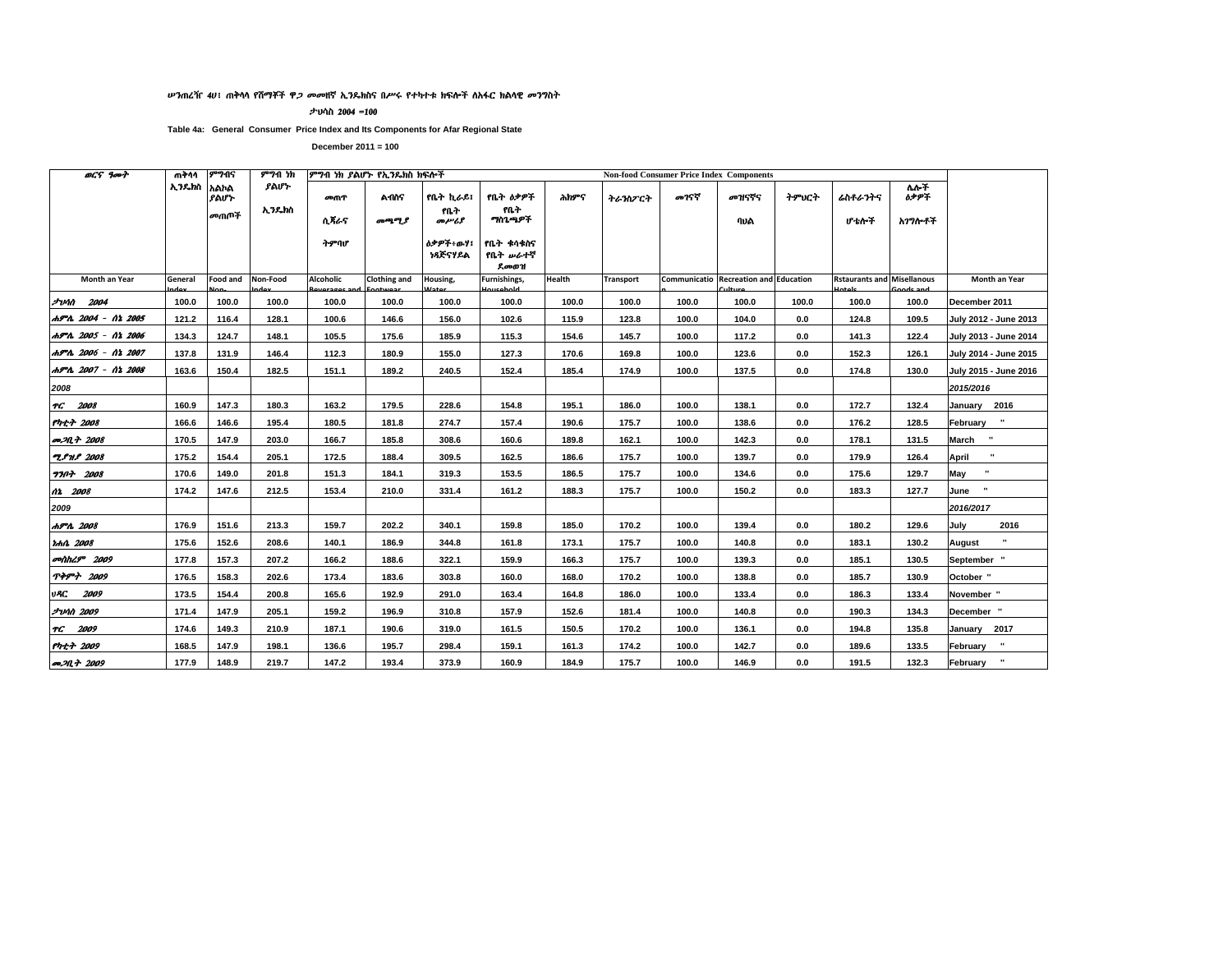#### ሥንጠረዥ 50፣ ጠቅሳሳ የሽማቾች ዋ*ጋ መመ*ዘኛ ኢንዴክስና በሥሩ የተካተቱ ክፍሎች ስአማራ ክልሳዊ *መን*ግስት

ታህሳስ 2004 =100

Table 5a: General Consumer Price Index and Its Components for Amhara Regional State

| <b>OCS</b> 9007            | ጠቅሳሳ             | ምንብና                                                     | ምንብ ነክ            | ምግብ ነክ ያልሆኑ የኢንዴክስ ክፍሎች                                      |                     |                                                                            |                                                                                             |        |                  |       | <b>Non-food Consumer Price Index Components</b>  |       |                                                    |                       |                                |
|----------------------------|------------------|----------------------------------------------------------|-------------------|--------------------------------------------------------------|---------------------|----------------------------------------------------------------------------|---------------------------------------------------------------------------------------------|--------|------------------|-------|--------------------------------------------------|-------|----------------------------------------------------|-----------------------|--------------------------------|
|                            | ኢንዴክስ            | አልኮል<br>ያልሆኑ                                             | ያልሆነ·             | መጠዋ                                                          | <b>A105</b>         | የቤት ኪራይ፤                                                                   | የቤት ዕቃዎች                                                                                    | ሕክዎና   | ትራንስፖርት          | መገናኛ  | መዝናኛና                                            | ትምህርት | ሬስቶራንትና                                            | ለሎች<br><b>ስቃዎች</b>    |                                |
|                            |                  | መጠጡች                                                     | ኢንዴክስ             | ሲጻራና                                                         | መጫሚያ                | የቤት<br>محرمسرهم                                                            | የቤት<br>ግስጌጫዎች                                                                               |        |                  |       | ባህል                                              |       | ሆ ቴሎች                                              | አገግሎቶች                |                                |
|                            |                  |                                                          |                   | ትምባሆ                                                         |                     | <b>ስቃዎች፥ውሃ፤</b><br>ነጻጅናሃይል                                                 | የቤት ቁሳቁስና<br>የቤት <i>ው</i> ራተኛ<br>ደመወዝ                                                       |        |                  |       |                                                  |       |                                                    |                       |                                |
| Month an Year              | General<br>Index | <b>Food and</b><br>Non-<br>Alcoholic<br><b>Beverages</b> | Non-Food<br>Index | Alcoholic<br><b>Beverages and Footwear</b><br><b>Tobacco</b> | <b>Clothing and</b> | Housing,<br>Water,<br><b>Electricity, Gas</b><br>and Other<br><b>Fuels</b> | Furnishings,<br>Household<br><b>Equipment and</b><br>Routine<br>Maintenance of<br>the House | Health | <b>Transport</b> |       | Communicatio Recreation and Education<br>Culture |       | <b>Rstaurants and Misellanous</b><br><b>Hotels</b> | Goods and<br>services | Month an Year                  |
| $7$ <i>vin</i> $2004$      | 100.0            | 100.0                                                    | 100.0             | 100.0                                                        | 100.0               | 100.0                                                                      | 100.0                                                                                       | 100.0  | 100.0            | 100.0 | 100.0                                            | 100.0 | 100.0                                              | 100.0                 | December 2011                  |
| ሐምሌ 2004 - ሰኔ 2005         | 116.8            | 120.0                                                    | 113.5             | 121.7                                                        | 107.4               | 109.1                                                                      | 124.2                                                                                       | 118.3  | 103.7            | 100.0 | 108.3                                            | 100.0 | 118.5                                              | 111.9                 | July 2012 - June 2013          |
| ሐምሌ 2005 - ሰኔ 2006         | 125.8            | 125.6                                                    | 126.0             | 139.4                                                        | 114.5               | 121.3                                                                      | 141.2                                                                                       | 146.9  | 99.1             | 100.0 | 113.0                                            | 100.0 | 134.7                                              | 120.1                 | July 2013 - June 2014          |
| ሐምሌ 2006 - ሰኔ 2007         | 132.4            | 128.7                                                    | 136.2             | 149.4                                                        | 125.7               | 133.5                                                                      | 154.0                                                                                       | 161.4  | 103.2            | 104.9 | 115.9                                            | 102.1 | 143.3                                              | 123.3                 | July 2014 - June 2015          |
| ሐምሌ 2007 - ሰኔ 2008         | 146.0            | 141.4                                                    | 150.7             | 156.8                                                        | 130.3               | 155.3                                                                      | 169.2                                                                                       | 164.2  | 119.0            | 112.3 | 121.2                                            | 100.0 | 160.5                                              | 125.2                 | July 2015 - June 2016          |
| 2008                       |                  |                                                          |                   |                                                              |                     |                                                                            |                                                                                             |        |                  |       |                                                  |       |                                                    |                       | 2015/2016                      |
| TG 2008                    | 146.5            | 141.9                                                    | 151.3             | 158.0                                                        | 128.2               | 154.8                                                                      | 170.5                                                                                       | 173.8  | 123.1            | 113.0 | 125.1                                            | 100.0 | 162.4                                              |                       | 124.7 January 2016             |
| የካቲት 2008                  | 147.6            | 141.2                                                    | 154.2             | 163.5                                                        | 130.5               | 161.4                                                                      | 171.9                                                                                       | 168.0  | 113.5            | 113.0 | 126.7                                            | 100.0 | 162.7                                              |                       | 126.4 February "               |
| <b>መጋቢት 2008</b>           | 146.1            | 140.5                                                    | 151.9             | 157.8                                                        | 130.3               | 155.8                                                                      | 173.4                                                                                       | 175.1  | 112.3            | 113.0 | 124.9                                            | 100.0 | 162.9                                              |                       | 125.7 March "                  |
| <b>TPMP</b> 2008           | 148.9            | 142.5                                                    | 155.6             | 156.1                                                        | 130.0               | 161.4                                                                      | 173.3                                                                                       | 181.5  | 123.1            | 113.0 | 127.5                                            | 100.0 | 169.7                                              |                       | $\mathbf{u}$<br>127.7 April    |
| <b>7707 2008</b>           | 151.3            | 146.1                                                    | 156.8             | 163.0                                                        | 132.1               | 164.9                                                                      | 175.0                                                                                       | 165.3  | 123.1            | 113.0 | 117.8                                            | 100.0 | 166.5                                              | 127.2 May             |                                |
| 02 2008                    | 151.6            | 144.9                                                    | 158.5             | 158.2                                                        | 131.2               | 171.3                                                                      | 174.0                                                                                       | 155.0  | 123.1            | 115.0 | 122.1                                            | 100.0 | 168.5                                              |                       | 126.0 June                     |
| 2009                       |                  |                                                          |                   |                                                              |                     |                                                                            |                                                                                             |        |                  |       |                                                  |       |                                                    |                       | 2016/2017                      |
| ሐምሌ 2008                   | 154.7            | 146.7                                                    | 163.1             | 156.6                                                        | 129.0               | 181.7                                                                      | 174.7                                                                                       | 162.9  | 127.3            | 113.0 | 125.1                                            | 100.0 | 173.9                                              | 128.6 July            | 2016                           |
| <i><b>Idhit 2008</b></i>   | 157.1            | 152.0                                                    | 162.3             | 158.0                                                        | 129.3               | 178.2                                                                      | 178.1                                                                                       | 152.3  | 123.9            | 113.0 | 126.2                                            | 100.0 | 174.7                                              |                       | 128.0 August                   |
| <b><i>colthL9</i></b> 2009 | 163.2            | 163.0                                                    | 163.5             | 154.0                                                        | 127.8               | 181.2                                                                      | 179.0                                                                                       | 156.3  | 123.9            | 113.0 | 131.1                                            | 100.0 | 177.1                                              |                       | 129.7 September "              |
| <b>ጥቅምት 2009</b>           | 162.2            | 160.4                                                    | 164.1             | 156.4                                                        | 127.7               | 180.9                                                                      | 179.9                                                                                       | 177.6  | 124.2            | 113.0 | 119.2                                            | 100.0 | 178.0                                              |                       | 128.7 October "                |
| 2009<br>VAC.               | 160.5            | 154.1                                                    | 167.3             | 161.9                                                        | 126.0               | 188.1                                                                      | 180.9                                                                                       | 175.3  | 123.6            | 115.0 | 135.8                                            | 100.0 | 178.9                                              |                       | 130.7 November "               |
| <i><b>JvAN 2009</b></i>    | 158.9            | 151.9                                                    | 166.2             | 160.9                                                        | 126.9               | 186.1                                                                      | 181.2                                                                                       | 177.1  | 120.8            | 115.0 | 130.6                                            | 100.0 | 176.6                                              |                       | 133.5 December "               |
| TG 2009                    | 158.7            | 154.5                                                    | 163.1             | 157.1                                                        | 127.7               | 179.2                                                                      | 181.5                                                                                       | 181.9  | 131.1            | 115.0 | 132.3                                            | 100.0 | 171.7                                              |                       | 133.5 January<br>2017          |
| የካቲት 2009                  | 159.0            | 154.8                                                    | 163.4             | 158.2                                                        | 127.8               | 178.1                                                                      | 183.9                                                                                       | 178.4  | 123.9            | 115.0 | 128.6                                            | 100.0 | 174.4                                              |                       | $\mathbf{u}$<br>135.6 February |
| <b>መጋቢት 2009</b>           | 163.1            | 160.7                                                    | 165.7             | 160.2                                                        | 135.5               | 181.4                                                                      | 186.1                                                                                       | 180.9  | 123.9            | 115.0 | 131.2                                            | 100.0 | 173.4                                              |                       | $\mathbf{u}$<br>133.5 February |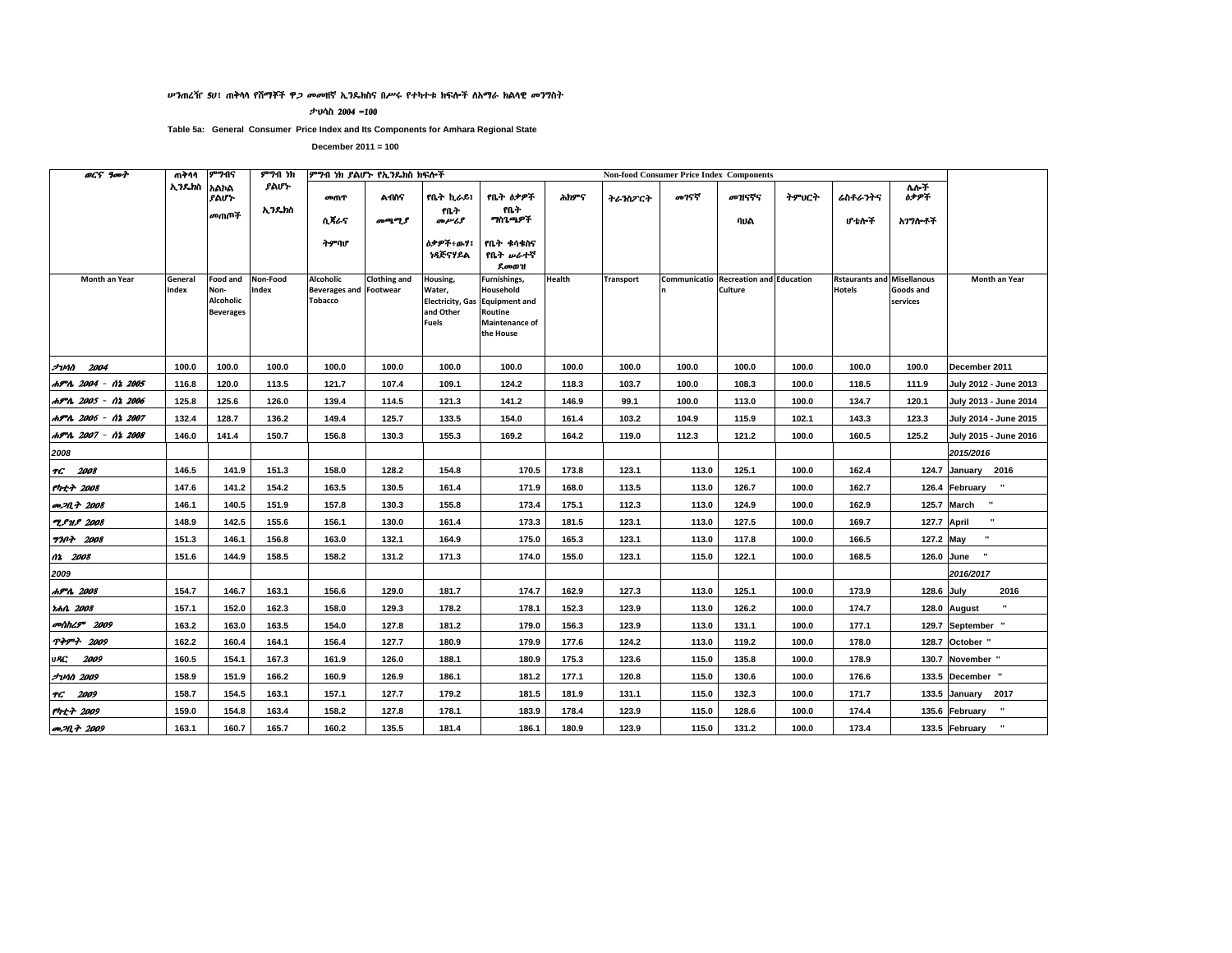#### ሥንጠረዥ 6U፣ ጠቅሳሳ የሽማቾች ዋ*ጋ መመ*ዘኛ ኢንዴክስና በሥሩ የተካተቱ ክፍሎች ለበኒሻንጉል ጉሙዝ ክልሳዊ መንግስት

ታህሳስ 2004 =100

Table 6a: General Consumer Price Index and Its Components for Benishangul-Gumuz Regional State

| <b>OCS</b> 9007                    | ጠቅሳሳ       | ምንብና            | ምንብ ነክ        |                  | ምንብ ነክ ያልሆኑ የኢንዴክስ ክፍሎች |                         |                                       |        |                  | <b>Non-food Consumer Price Index Components</b> |                                       |       |                                   |                                  |                       |
|------------------------------------|------------|-----------------|---------------|------------------|-------------------------|-------------------------|---------------------------------------|--------|------------------|-------------------------------------------------|---------------------------------------|-------|-----------------------------------|----------------------------------|-----------------------|
|                                    | ኢንዱክስ አልክል | ያልሆኑ<br>መጠጦች    | ያልሆኑ<br>ኢንዴክስ | መጠዋ<br>ሲጻራና      | ልብስና<br>መጫሚያ            | የቤት ኪራይ፤<br>የቤት<br>መሥሪያ | የቤት ዕቃዎች<br>የቤት<br>ግስጌ ዓዎች            | ሕክዎና   | ትራንስፖርት          | መገናኛ                                            | መዝናኛና<br>ባህል                          | ትምህርት | ሬስቶራንትና<br>ሆ ቴሎች                  | $\overline{M}$<br>ስቃዎች<br>አንግሎቶች |                       |
|                                    |            |                 |               | ትምባሆ             |                         | ስቃዎች፥ወሃ፤<br>ነጻጅናሃይል     | የቤት ቀሳቀስና<br>የቤት <i>ው</i> ራተኛ<br>ደመወዝ |        |                  |                                                 |                                       |       |                                   |                                  |                       |
| Month an Year                      | General    | <b>Food and</b> | Non-Food      | <b>Alcoholic</b> | <b>Clothing and</b>     | Housing,                | Furnishings,                          | Health | <b>Transport</b> |                                                 | Communicatio Recreation and Education |       | <b>Rstaurants and Misellanous</b> |                                  | <b>Month an Year</b>  |
| コンハロ<br>2004                       | 100.0      | 100.0           | 100.0         | 100.0            | 100.0                   | 100.0                   | 100.0                                 | 100.0  | 100.0            | 100.0                                           | 100.0                                 | 100.0 | 100.0                             | 100.0                            | December 2011         |
| ሐምሌ 2004 - ሰኔ 2005                 | 113.2      | 107.5           | 121.9         | 138.3            | 118.3                   | 140.8                   | 113.3                                 | 110.7  | 105.8            | 100.0                                           | 106.0                                 | 0.0   | 110.6                             | 110.4                            | July 2012 - June 2013 |
| ሐምሌ 2005 - ሰኔ 2006                 | 123.5      | 114.9           | 136.4         | 167.7            | 130.4                   | 165.0                   | 119.0                                 | 136.3  | 107.2            | 100.0                                           | 109.8                                 | 0.0   | 121.1                             | 115.8                            | July 2013 - June 2014 |
| ሐምሌ 2006 - ሰኔ 2007                 | 123.4      | 114.0           | 137.6         | 175.7            | 144.5                   | 151.2                   | 127.9                                 | 131.0  | 106.5            | 100.0                                           | 111.5                                 | 0.0   | 127.8                             | 116.2                            | July 2014 - June 2015 |
| ሐምሌ 2007 - ሰኔ 2008                 | 134.1      | 127.5           | 144.0         | 181.5            | 152.2                   | 156.3                   | 140.2                                 | 157.0  | 106.5            | 100.0                                           | 115.1                                 | 0.0   | 130.6                             | 120.1                            | July 2015 - June 2016 |
| 2007                               |            |                 |               |                  |                         |                         |                                       |        |                  |                                                 |                                       |       |                                   |                                  | 2014/2015             |
| 2008                               |            |                 |               |                  |                         |                         |                                       |        |                  |                                                 |                                       |       |                                   |                                  | 2015/2016             |
| TC 2008                            | 134.9      | 127.2           | 146.5         | 174.8            | 152.9                   | 167.2                   | 139.6                                 | 137.8  | 117.2            | 100.0                                           | 116.0                                 | 0.0   | 130.2                             | 119.6                            | January 2016          |
| የካቲት 2008                          | 133.0      | 124.3           | 146.1         | 191.9            | 152.8                   | 158.4                   | 145.0                                 | 135.4  | 106.3            | 100.0                                           | 116.5                                 | 0.0   | 134.1                             | 120.8                            | February "            |
| an 20, 4 2008                      | 130.9      | 121.1           | 145.7         | 196.0            | 152.4                   | 153.0                   | 142.8                                 | 170.1  | 104.7            | 100.0                                           | 116.3                                 | 0.0   | 134.9                             | 120.3                            | March "               |
| <b>TPHP</b> 2008                   | 131.9      | 122.8           | 145.5         | 205.4            | 152.5                   | 150.0                   | 143.8                                 | 171.9  | 104.8            | 100.0                                           | 116.6                                 | 0.0   | 131.5                             | 122.1                            | April                 |
| <b>7707 2008</b>                   | 134.0      | 126.5           | 145.3         | 182.3            | 153.5                   | 150.7                   | 144.2                                 | 206.3  | 104.9            | 100.0                                           | 115.8                                 | 0.0   | 130.5                             | 127.8                            | May                   |
| 02 2008                            | 135.0      | 128.3           | 145.0         | 176.6            | 152.8                   | 147.1                   | 144.7                                 | 238.1  | 105.2            | 100.0                                           | 118.5                                 | 0.0   | 133.8                             | 120.9                            | June                  |
| 2009                               |            |                 |               |                  |                         |                         |                                       |        |                  |                                                 |                                       |       |                                   |                                  | 2016/2017             |
| ሐምሌ 2008                           | 135.6      | 128.0           | 147.0         | 175.0            | 149.9                   | 156.8                   | 141.1                                 | 232.7  | 105.4            | 100.0                                           | 119.3                                 | 0.0   | 136.6                             | 123.8                            | 2016<br>July          |
| <i>rhit 2008</i>                   | 138.3      | 131.7           | 148.3         | 173.1            | 150.5                   | 167.4                   | 139.6                                 | 222.8  | 105.4            | 100.0                                           | 119.3                                 | 0.0   | 131.9                             | 120.3                            | August                |
| መስከረም 2009                         | 139.6      | 134.5           | 147.1         | 173.3            | 150.8                   | 159.0                   | 141.2                                 | 230.5  | 105.6            | 100.0                                           | 119.9                                 | 0.0   | 133.7                             | 124.7                            | September "           |
| <b>ጥቅምት 2009</b>                   | 137.3      | 132.9           | 143.9         | 171.8            | 150.1                   | 152.7                   | 141.6                                 | 169.6  | 116.8            | 100.0                                           | 121.3                                 | 0.0   | 131.9                             | 125.9                            | October "             |
| <b>URC 2009</b>                    | 138.6      | 131.2           | 149.7         | 186.2            | 151.7                   | 168.4                   | 142.2                                 | 146.6  | 116.9            | 100.0                                           | 120.9                                 | 0.0   | 137.2                             | 125.6                            | November "            |
| <i><b>FUAN 2009</b></i>            | 138.3      | 131.2           | 149.0         | 202.7            | 150.4                   | 162.9                   | 142.8                                 | 152.6  | 105.9            | 100.0                                           | 121.1                                 | 0.0   | 139.7                             | 121.9                            | December "            |
| TC 2009                            | 138.7      | 132.2           | 148.5         | 211.6            | 153.2                   | 155.5                   | 141.7                                 | 169.3  | 106.2            | 100.0                                           | 120.6                                 | 0.0   | 139.2                             | 122.2                            | January 2017          |
| የካቲት 2009                          | 140.1      | 131.8           | 152.6         | 192.7            | 150.9                   | 176.0                   | 143.5                                 | 141.2  | 119.0            | 100.0                                           | 121.1                                 | 0.0   | 139.0                             | 127.1                            | February "            |
| <b><i>m<sub>204</sub></i></b> 2009 | 142.1      | 134.0           | 154.2         | 190.8            | 152.8                   | 182.6                   | 147.5                                 | 141.3  | 108.4            | 100.0                                           | 120.7                                 | 0.0   | 137.8                             | 126.8                            | February "            |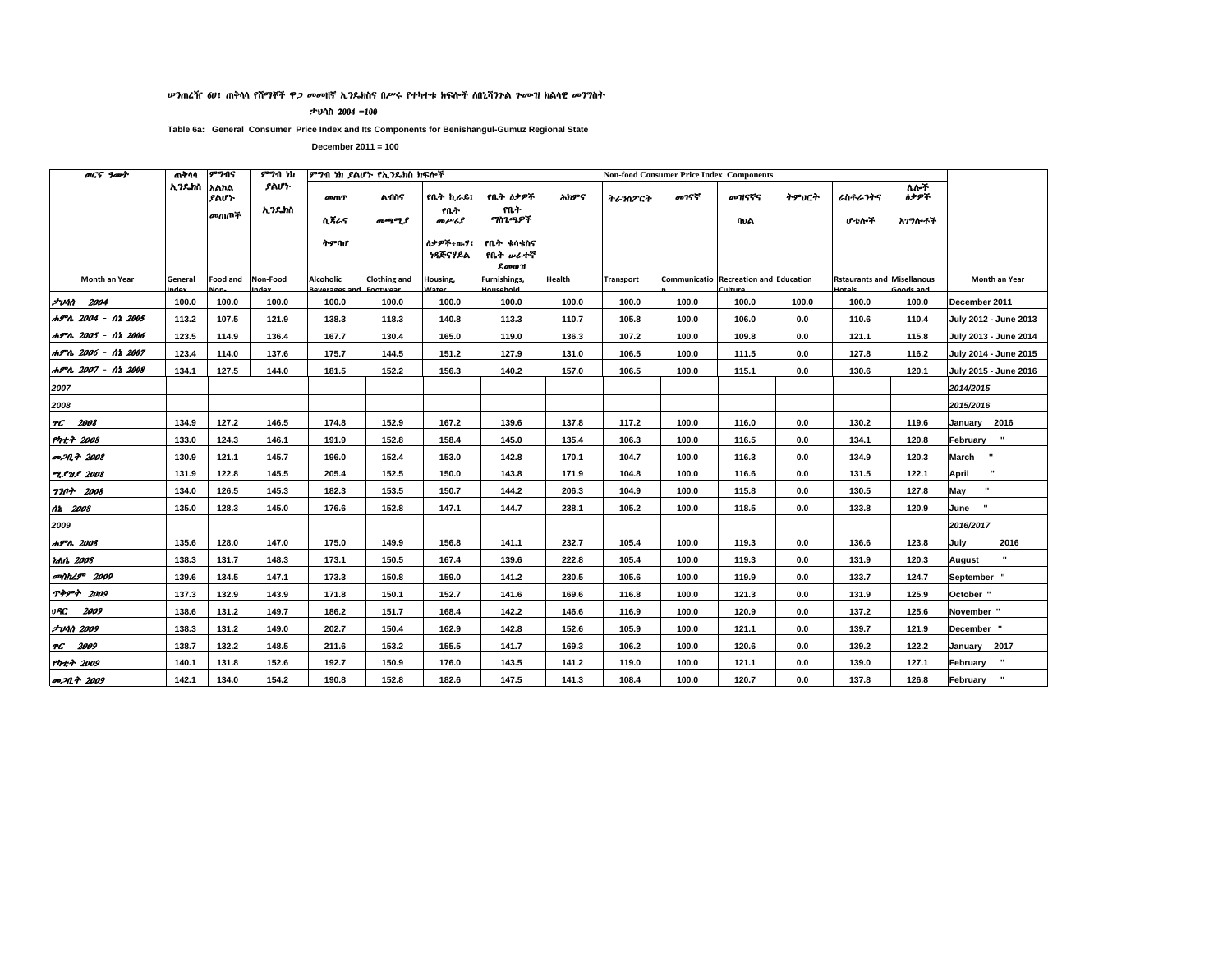#### ሥንጠረዥ 70፤ ጠቅሳሳ የሽማቾች ዋ*ጋ መመ*ዘኛ ኢንዴክስና በሥሩ የተካተቱ ክፍሎች ስድራዳዋ ከተማ አስተዳደር

ታህሳስ 2004 =100

Table 7a: General Consumer Price Index and Its Components for Dire Dawa City Administration

| <b>OCS</b> good            | ጠቅሳሳ       | ምንብና            | ምንብ ነክ        |              | ምንብ ነክ ያልሆኑ የኢንዴክስ ክፍሎች |                             |                                |        |                  |       | <b>Non-food Consumer Price Index Components</b> |       |                                   |                               |                          |
|----------------------------|------------|-----------------|---------------|--------------|-------------------------|-----------------------------|--------------------------------|--------|------------------|-------|-------------------------------------------------|-------|-----------------------------------|-------------------------------|--------------------------|
|                            | ኢንዱክስ አልክል | ያልሆኑ<br>መጠጡች    | ያልሆኑ<br>ኢንዴክስ | መጠዋ          | <b>A</b> በስና            | የቤት ኪራይ፤<br>የቤት             | የቤት ዕቃዎች<br>የቤት<br>ግስጌጫዎች      | ሕክዎና   | ትራንስፖርት          | መገናኛ  | መዝናኛና                                           | ትምህርት | ሬስቶራንትና                           | $\overline{M}$<br><b>69PT</b> |                          |
|                            |            |                 |               | ሲጻራና<br>ትምባሆ | መጫሚያ                    | መሥሪያ<br>ስቃዎች፥ውሃ፤<br>ነጻጅናሃይል | የቤት ቀሳቀስና<br>የቤት ሥራተኛ<br>ደመወዝ  |        |                  |       | ባህል                                             |       | ሆ ቴሎች                             | አገግሎቶች                        |                          |
| Month an Year              | General    | <b>Food and</b> | Non-Food      | Alcoholic    | Clothing and            | Housing,                    | Furnishings,<br>المراجع والمرد | Health | <b>Transport</b> |       | Communicatio Recreation and Education           |       | <b>Rstaurants and Misellanous</b> |                               | Month an Year            |
| <b>Juhn 2004</b>           | 100.0      | 100.0           | 100.0         | 100.0        | 100.0                   | 100.0                       | 100.0                          | 100.0  | 100.0            | 100.0 | 100.0                                           | 100.0 | 100.0                             | 100.0                         | December 2011            |
| ሐምሌ 2004 - ሰኔ 2005         | 113.3      | 111.8           | 114.5         | 91.3         | 131.1                   | 123.3                       | 110.3                          | 105.7  | 117.4            | 100.0 | 103.6                                           | 100.0 | 139.1                             | 108.7                         | July 2012 - June 2013    |
| ሐምሌ 2005 - ሰኔ 2006         | 132.5      | 119.7           | 142.9         | 122.9        | 154.0                   | 177.2                       | 123.1                          | 116.5  | 120.1            | 100.0 | 113.1                                           | 100.0 | 155.4                             | 122.3                         | July 2013 - June 2014    |
| ሐምሌ 2006 - ሰኔ 2007         | 147.0      | 129.2           | 161.7         | 181.0        | 165.0                   | 182.0                       | 135.7                          | 122.7  | 121.8            | 100.0 | 123.9                                           | 100.0 | 158.4                             | 138.3                         | July 2014 - June 2015    |
| ሐምሌ 2007 - ሰኔ 2008         | 158.1      | 134.1           | 177.7         | 211.5        | 189.5                   | 185.5                       | 147.9                          | 121.9  | 117.2            | 100.0 | 130.9                                           | 100.0 | 189.3                             | 151.8                         | July 2015 - June 2016    |
| 2008                       |            |                 |               |              |                         |                             |                                |        |                  |       |                                                 |       |                                   |                               | 2015/2016                |
| TC 2008                    | 163.1      | 134.8           | 186.2         | 243.8        | 191.9                   | 186.9                       | 141.1                          | 122.0  | 115.6            | 100.0 | 130.9                                           | 100.0 | 192.9                             | 159.6                         | January 2016             |
| የካቲት 2008                  | 167.4      | 132.1           | 196.4         | 290.3        | 188.9                   | 183.6                       | 149.3                          | 122.0  | 115.6            | 100.0 | 130.9                                           | 100.0 | 194.4                             | 151.0                         | $\mathbf{u}$<br>February |
| መጋቢት 2008                  | 159.9      | 133.3           | 181.7         | 225.2        | 192.7                   | 184.4                       | 149.3                          | 123.6  | 122.5            | 100.0 | 130.9                                           | 100.0 | 189.0                             | 157.7                         | March "                  |
| <b>ZPHP</b> 2008           | 165.2      | 135.5           | 189.5         | 259.3        | 191.5                   | 180.6                       | 153.3                          | 122.1  | 115.6            | 100.0 | 130.9                                           | 100.0 | 197.1                             | 156.9                         | April                    |
| <b>770+ 2008</b>           | 165.5      | 145.9           | 181.6         | 212.2        | 198.7                   | 187.5                       | 153.3                          | 125.0  | 115.6            | 100.0 | 130.9                                           | 100.0 | 200.2                             | 160.2                         | ×<br>May                 |
| 02 2008                    | 161.0      | 141.7           | 176.8         | 191.3        | 194.6                   | 184.0                       | 152.5                          | 125.0  | 122.5            | 100.0 | 130.9                                           | 100.0 | 210.2                             | 159.7                         | June                     |
| 2009                       |            |                 |               |              |                         |                             |                                |        |                  |       |                                                 |       |                                   |                               | 2016/2017                |
| ሐምሌ 2008                   | 159.6      | 141.7           | 174.2         | 178.0        | 194.5                   | 186.1                       | 152.9                          | 122.1  | 122.5            | 100.0 | 130.9                                           | 100.0 | 207.9                             | 164.1                         | 2016<br>July             |
| tota 2008                  | 162.9      | 145.3           | 177.3         | 194.5        | 191.2                   | 189.1                       | 146.6                          | 123.5  | 122.5            | 100.0 | 130.9                                           | 100.0 | 202.5                             | 162.8                         | August                   |
| <b><i>contact 2009</i></b> | 162.5      | 149.3           | 173.3         | 175.9        | 196.6                   | 185.7                       | 149.4                          | 125.1  | 122.5            | 100.0 | 130.9                                           | 100.0 | 206.0                             | 164.1                         | September "              |
| TPPT 2009                  | 168.7      | 148.9           | 184.9         | 214.1        | 206.2                   | 185.9                       | 155.4                          | 121.4  | 122.5            | 100.0 | 130.9                                           | 100.0 | 212.6                             | 170.3                         | October "                |
| <b>UAC</b> 2009            | 167.3      | 146.2           | 184.5         | 207.7        | 205.6                   | 190.8                       | 152.1                          | 123.5  | 122.5            | 100.0 | 130.9                                           | 100.0 | 214.1                             | 167.4                         | November "               |
| <b>JUM 2009</b>            | 168.6      | 144.3           | 188.5         | 227.3        | 203.3                   | 193.2                       | 154.0                          | 125.1  | 122.5            | 100.0 | 133.7                                           | 100.0 | 204.3                             | 167.3                         | December "               |
| TG 2009                    | 172.5      | 141.6           | 197.8         | 256.9        | 208.9                   | 198.5                       | 158.4                          | 120.5  | 122.5            | 100.0 | 134.1                                           | 100.0 | 202.6                             | 170.3                         | January 2017             |
| የካቲት 2009                  | 172.9      | 140.3           | 199.7         | 276.5        | 211.4                   | 187.0                       | 154.8                          | 122.0  | 125.2            | 100.0 | 136.2                                           | 100.0 | 203.5                             | 172.8                         | February                 |
| <b>P.M.+ 2009</b>          | 180.3      | 149.5           | 205.6         | 289.4        | 210.8                   | 193.7                       | 160.4                          | 122.0  | 125.2            | 100.0 | 136.2                                           | 100.0 | 209.1                             | 172.0                         | February "               |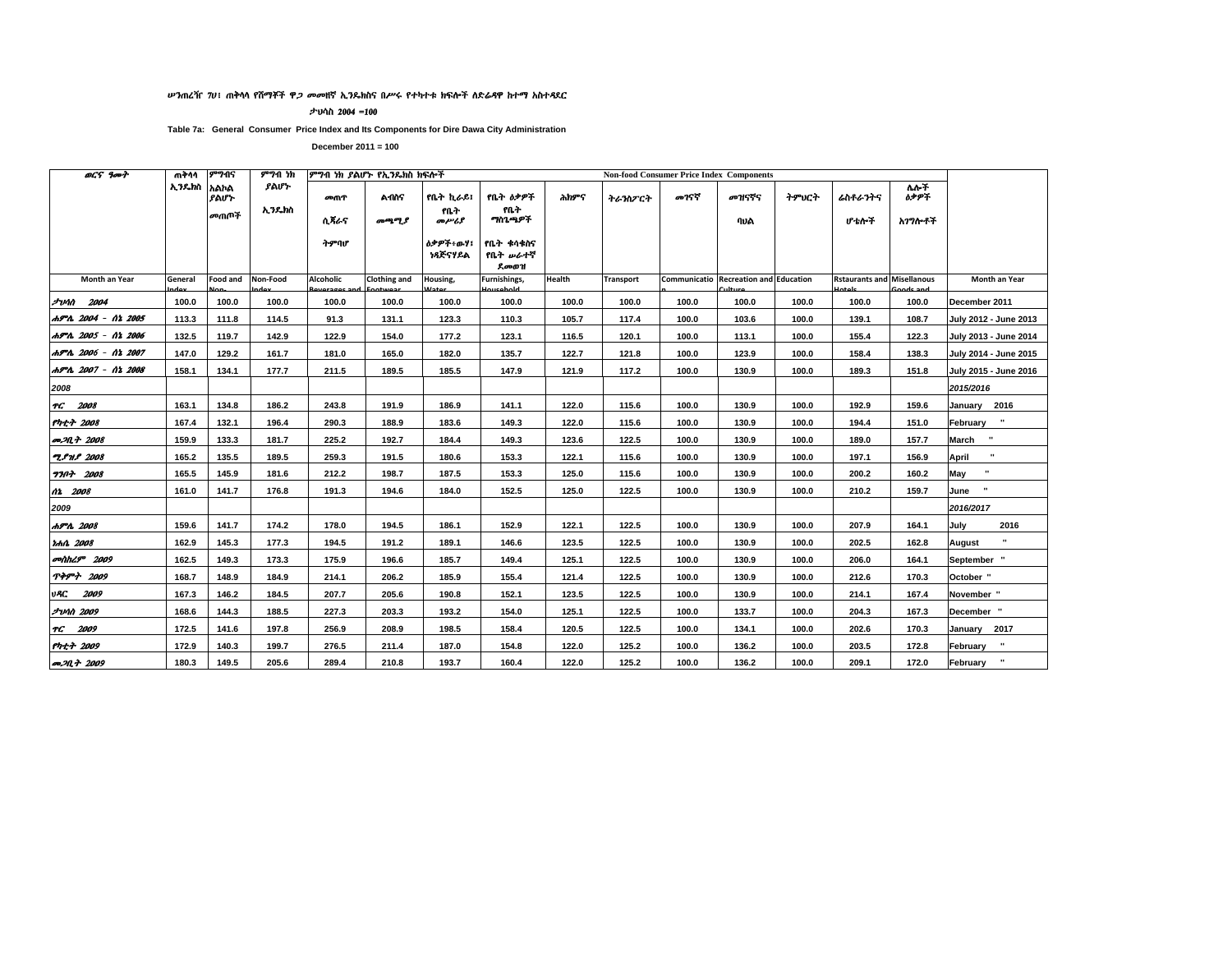#### ሥንጠረዥ 80፤ ጠቅሳሳ የሽማቾች ዋ*ጋ መመ*ዘኛ ኢንዴክስና በሥሩ የተካተቱ ክፍሎች ስ*ጋ*ምቤሳ ክልሳዊ *መን*ግስት

ታህሳስ 2004 =100

Table 8a: General Consumer Price Index and Its Components for Gambella Regional State

| <b>OCS</b> 9007            | ጠቅሳሳ             | ምንብና                                                     | ምንብ ነክ            |                                                              | ምግብ ነክ ያልሆኑ የኢንዴክስ ክፍሎች |                                                                            |                                                                                             |        |                  |       | <b>Non-food Consumer Price Index Components</b>  |       |                                                    |                       |                                |
|----------------------------|------------------|----------------------------------------------------------|-------------------|--------------------------------------------------------------|-------------------------|----------------------------------------------------------------------------|---------------------------------------------------------------------------------------------|--------|------------------|-------|--------------------------------------------------|-------|----------------------------------------------------|-----------------------|--------------------------------|
|                            | ኢንዴክስ            | አልኮል<br>ያልሆኑ                                             | ያልሆነ·             | መጠዋ                                                          | <b>A</b> በስና            | የቤት ኪራይ፤                                                                   | የቤት ዕቃዎች                                                                                    | ሕክዎና   | ትራንስፖርት          | መገናኛ  | መዝናኛና                                            | ትምህርት | ሬስቶራንትና                                            | ለሎች<br><b>ስቃዎች</b>    |                                |
|                            |                  | መጠጡች                                                     | ኢንዴክስ             | ሲጻራና                                                         | መጫሚያ                    | የቤት<br>መሥሪያ                                                                | የቤት<br>ግስጊጫዎች                                                                               |        |                  |       | ባህል                                              |       | ሆ ቴሎች                                              | አገግሎቶች                |                                |
|                            |                  |                                                          |                   | ትምባሆ                                                         |                         | <b>ስቃዎች፥ውሃ፤</b><br>ነጻጅናሃይል                                                 | የቤት ቁሳቁስና<br>የቤት <i>ው</i> ራተኛ<br>ደመወዝ                                                       |        |                  |       |                                                  |       |                                                    |                       |                                |
| Month an Year              | General<br>Index | <b>Food and</b><br>Non-<br>Alcoholic<br><b>Beverages</b> | Non-Food<br>Index | Alcoholic<br><b>Beverages and Footwear</b><br><b>Tobacco</b> | <b>Clothing and</b>     | Housing,<br>Water,<br><b>Electricity, Gas</b><br>and Other<br><b>Fuels</b> | Furnishings,<br>Household<br><b>Equipment and</b><br>Routine<br>Maintenance of<br>the House | Health | <b>Transport</b> |       | Communicatio Recreation and Education<br>Culture |       | <b>Rstaurants and Misellanous</b><br><b>Hotels</b> | Goods and<br>services | Month an Year                  |
| $7$ <i>vin</i> $2004$      | 100.0            | 100.0                                                    | 100.0             | 100.0                                                        | 100.0                   | 100.0                                                                      | 100.0                                                                                       | 100.0  | 100.0            | 100.0 | 100.0                                            | 100.0 | 100.0                                              | 100.0                 | December 2011                  |
| ሐምሌ 2004 - ሰኔ 2005         | 114.9            | 114.8                                                    | 115.1             | 112.9                                                        | 130.3                   | 105.7                                                                      | 117.9                                                                                       | 116.8  | 113.4            | 100.0 | 114.5                                            | 0.0   | 122.0                                              | 126.6                 | July 2012 - June 2013          |
| ሐምሌ 2005 - ሰኔ 2006         | 125.4            | 124.2                                                    | 127.4             | 115.9                                                        | 151.0                   | 119.9                                                                      | 130.4                                                                                       | 139.7  | 116.6            | 100.0 | 134.3                                            | 0.0   | 131.6                                              | 146.8                 | July 2013 - June 2014          |
| ሐምሌ 2006 - ሰኔ 2007         | 130.2            | 129.9                                                    | 130.6             | 122.3                                                        | 153.9                   | 120.1                                                                      | 132.0                                                                                       | 154.9  | 122.6            | 100.0 | 137.2                                            | 0.0   | 139.1                                              | 149.2                 | July 2014 - June 2015          |
| ሐምሌ 2007 - ሰኔ 2008         | 141.5            | 142.9                                                    | 139.0             | 137.4                                                        | 171.7                   | 118.0                                                                      | 140.9                                                                                       | 169.1  | 134.7            | 100.0 | 145.3                                            | 0.0   | 157.3                                              | 157.3                 | July 2015 - June 2016          |
| 2008                       |                  |                                                          |                   |                                                              |                         |                                                                            |                                                                                             |        |                  |       |                                                  |       |                                                    |                       | 2015/2016                      |
| TG 2008                    | 139.0            | 137.8                                                    | 140.9             | 128.4                                                        | 180.7                   | 122.3                                                                      | 142.7                                                                                       | 175.8  | 142.3            | 100.0 | 144.3                                            | 0.0   | 161.1                                              |                       | 153.0 January 2016             |
| የካቲት 2008                  | 140.8            | 140.5                                                    | 141.3             | 132.2                                                        | 167.9                   | 121.5                                                                      | 142.2                                                                                       | 164.4  | 168.6            | 100.0 | 146.6                                            | 0.0   | 160.4                                              |                       | 153.3 February "               |
| መጋቢት 2008                  | 139.1            | 140.4                                                    | 136.8             | 131.7                                                        | 162.0                   | 115.4                                                                      | 143.1                                                                                       | 170.2  | 126.0            | 100.0 | 146.6                                            | 0.0   | 166.4                                              |                       | 148.2 March "                  |
| <b>TPHP</b> 2008           | 141.5            | 142.8                                                    | 139.2             | 132.3                                                        | 174.7                   | 112.9                                                                      | 145.6                                                                                       | 173.2  | 142.8            | 100.0 | 146.6                                            | 0.0   | 163.8                                              | 155.5 April           | $\mathbf{u}$                   |
| <b>7707 2008</b>           | 144.5            | 148.1                                                    | 138.5             | 138.0                                                        | 167.9                   | 112.5                                                                      | 146.2                                                                                       | 180.3  | 126.4            | 100.0 | 147.3                                            | 0.0   | 162.9                                              | 155.5 May             |                                |
| 02 2008                    | 147.0            | 150.1                                                    | 141.8             | 145.1                                                        | 173.4                   | 118.1                                                                      | 148.3                                                                                       | 178.1  | 126.7            | 100.0 | 151.1                                            | 0.0   | 162.1                                              |                       | 153.6 June                     |
| 2009                       |                  |                                                          |                   |                                                              |                         |                                                                            |                                                                                             |        |                  |       |                                                  |       |                                                    |                       | 2016/2017                      |
| ሐምሌ 2008                   | 147.7            | 151.7                                                    | 141.1             | 134.3                                                        | 182.9                   | 116.2                                                                      | 148.9                                                                                       | 181.4  | 126.7            | 100.0 | 149.8                                            | 0.0   | 163.6                                              | 154.3 July            | 2016                           |
| <i><b>Idhit 2008</b></i>   | 145.5            | 148.3                                                    | 140.7             | 135.6                                                        | 184.3                   | 111.5                                                                      | 147.4                                                                                       | 164.1  | 143.7            | 100.0 | 150.3                                            | 0.0   | 168.6                                              |                       | 153.1 August                   |
| <b><i>colthL9</i></b> 2009 | 148.6            | 154.9                                                    | 138.1             | 135.6                                                        | 170.6                   | 109.0                                                                      | 138.5                                                                                       | 199.2  | 143.9            | 100.0 | 150.3                                            | 0.0   | 166.5                                              |                       | 156.6 September                |
| <b>ጥቅምት 2009</b>           | 147.9            | 151.5                                                    | 142.0             | 135.8                                                        | 175.5                   | 117.6                                                                      | 146.3                                                                                       | 179.0  | 144.0            | 100.0 | 149.4                                            | 0.0   | 169.2                                              |                       | 154.7 October "                |
| 2009<br>vAC                | 145.5            | 146.1                                                    | 144.5             | 153.1                                                        | 183.6                   | 112.7                                                                      | 145.8                                                                                       | 190.0  | 144.2            | 100.0 | 163.0                                            | 0.0   | 169.0                                              |                       | 158.1 November "               |
| <i><b>JvAN 2009</b></i>    | 147.4            | 150.0                                                    | 143.1             | 124.1                                                        | 184.9                   | 113.4                                                                      | 148.8                                                                                       | 201.5  | 144.6            | 100.0 | 162.1                                            | 0.0   | 176.2                                              |                       | 167.7 December "               |
| TG 2009                    | 146.7            | 150.1                                                    | 141.0             | 129.3                                                        | 188.3                   | 112.4                                                                      | 140.8                                                                                       | 190.1  | 144.7            | 100.0 | 153.5                                            | 0.0   | 173.0                                              |                       | 159.4 January<br>2017          |
| የካቲት 2009                  | 145.2            | 150.2                                                    | 136.9             | 112.9                                                        | 178.3                   | 110.3                                                                      | 142.9                                                                                       | 172.4  | 144.7            | 100.0 | 161.1                                            | 0.0   | 167.9                                              |                       | $\mathbf{u}$<br>159.5 February |
| <b>መጋቢት 2009</b>           | 147.9            | 153.1                                                    | 139.3             | 121.6                                                        | 177.0                   | 116.6                                                                      | 141.1                                                                                       | 205.7  | 144.7            | 55.0  | 150.0                                            | 0.0   | 175.7                                              |                       | 157.9 February                 |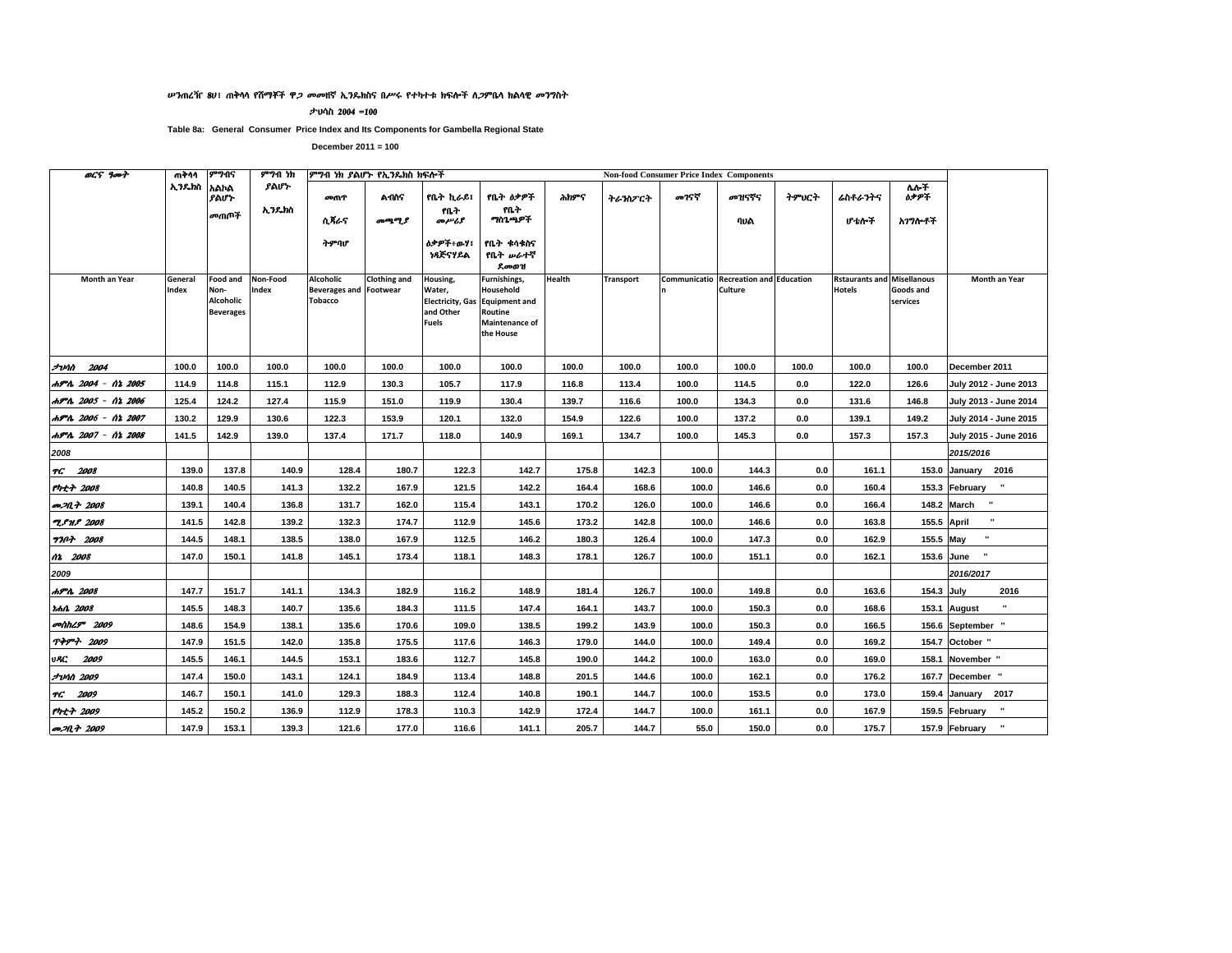#### ሥንጠረዥ 90፤ ጠቅሳሳ የሸማቾች ዋ*ጋ መመ*ዘኛ ኢንዴክስና በሥሩ የተካተቱ ክፍሎች ስሐረሪ ክልሳዊ መንግስት

ታህሳስ 2004 =100

Table 9a: General Consumer Price Index and Its Components for Harari Regional State

| <b>OCS</b> 9007         | ጠቅሳሳ             | ምንብና                                                     | ምንብ ነክ            |                                                              | ምግብ ነክ ያልሆኑ የኢንዴክስ ክፍሎች |                                                 |                                                                                                       |               |           |       | <b>Non-food Consumer Price Index Components</b>                |       |                                                    |                       |                                |
|-------------------------|------------------|----------------------------------------------------------|-------------------|--------------------------------------------------------------|-------------------------|-------------------------------------------------|-------------------------------------------------------------------------------------------------------|---------------|-----------|-------|----------------------------------------------------------------|-------|----------------------------------------------------|-----------------------|--------------------------------|
|                         | ኢንዴክስ            | አልኮል<br>ያልሆኑ                                             | ያልሆኑ              | መጠዋ                                                          | <b>A</b> በስና            | የቤት ኪራይ!                                        | የቤት ዕቃዎች                                                                                              | ሕክዎና          | ትራንስፖርት   | መገናኛ  | መዝናኛና                                                          | ትምህርት | ሬስቶራንትና                                            | ለሎች<br><b>ስቃዎች</b>    |                                |
|                         |                  | መጠቦች                                                     | ኢንዴክስ             | ሲ ጻራና                                                        | መጫሚያ                    | የቤት<br>መሥሪያ                                     | የቤት<br>ግስጊጫዎች                                                                                         |               |           |       | ባህል                                                            |       | ሆቴሎች                                               | አገግሎቶች                |                                |
|                         |                  |                                                          |                   | ትምባሆ                                                         |                         | ስቃዎች፥ውሃ፤<br>ነጻጅናሃይል                             | የቤት ቁሳቁስና<br>የቤት <i>ው</i> ራተኛ<br>ደመወዝ                                                                 |               |           |       |                                                                |       |                                                    |                       |                                |
| Month an Year           | General<br>Index | <b>Food and</b><br>Non-<br>Alcoholic<br><b>Beverages</b> | Non-Food<br>Index | Alcoholic<br><b>Beverages and Footwear</b><br><b>Tobacco</b> | <b>Clothing and</b>     | Housing,<br>Water,<br>and Other<br><b>Fuels</b> | Furnishings,<br>Household<br>Electricity, Gas Equipment and<br>Routine<br>Maintenance of<br>the House | <b>Health</b> | Transport |       | <b>Communicatio Recreation and Education</b><br><b>Culture</b> |       | <b>Rstaurants and Misellanous</b><br><b>Hotels</b> | Goods and<br>services | Month an Year                  |
| <b>JUAN 2004</b>        | 100.0            | 100.0                                                    | 100.0             | 100.0                                                        | 100.0                   | 100.0                                           | 100.0                                                                                                 | 100.0         | 100.0     | 100.0 | 100.0                                                          | 100.0 | 100.0                                              | 100.0                 | December 2011                  |
| ሐምሌ 2004 - ሰኔ 2005      | 111.0            | 119.0                                                    | 103.6             | 97.7                                                         | 117.6                   | 100.0                                           | 112.9                                                                                                 | 120.3         | 108.6     | 100.0 | 99.7                                                           | 100.0 | 120.2                                              | 112.2                 | July 2012 - June 2013          |
| ሐምሌ 2005 - ሰኔ 2006      | 122.8            | 131.5                                                    | 114.8             | 112.1                                                        | 131.5                   | 109.7                                           | 127.6                                                                                                 | 105.0         | 107.3     | 100.0 | 116.4                                                          | 100.0 | 135.4                                              | 121.0                 | July 2013 - June 2014          |
| ሐምሌ 2006 - ሰኔ 2007      | 132.6            | 145.6                                                    | 120.7             | 122.1                                                        | 140.6                   | 111.8                                           | 135.5                                                                                                 | 91.4          | 107.1     | 100.0 | 114.1                                                          | 100.0 | 143.8                                              | 127.6                 | July 2014 - June 2015          |
| ሐምሌ 2007 - ሰኔ 2008      | 147.1            | 156.5                                                    | 138.5             | 172.2                                                        | 150.3                   | 104.4                                           | 153.5                                                                                                 | 107.1         | 107.1     | 100.0 | 151.5                                                          | 100.0 | 152.7                                              | 140.5                 | July 2015 - June 2016          |
| 2008                    |                  |                                                          |                   |                                                              |                         |                                                 |                                                                                                       |               |           |       |                                                                |       |                                                    |                       | 2015/2016                      |
| TC 2008                 | 162.6            | 157.6                                                    | 167.2             | 253.2                                                        | 144.8                   | 107.6                                           | 153.9                                                                                                 | 125.3         | 107.1     | 100.0 | 181.0                                                          | 100.0 | 149.4                                              |                       | 166.5 January 2016             |
| የካቲት 2008               | 162.4            | 155.5                                                    | 168.8             | 266.2                                                        | 152.9                   | 99.9                                            | 157.4                                                                                                 | 114.7         | 107.1     | 100.0 | 187.4                                                          | 100.0 | 148.5                                              |                       | 137.7 February "               |
| መጋቢት 2008               | 167.4            | 154.1                                                    | 179.6             | 295.7                                                        | 156.3                   | 99.9                                            | 158.1                                                                                                 | 140.2         | 107.1     | 100.0 | 187.4                                                          | 100.0 | 153.5                                              |                       | 140.0 March "                  |
| <b>TPHP</b> 2008        | 148.2            | 158.7                                                    | 138.7             | 174.8                                                        | 150.9                   | 99.9                                            | 159.1                                                                                                 | 105.4         | 107.1     | 100.0 | 187.4                                                          | 100.0 | 150.8                                              | 143.6 April           | $\blacksquare$                 |
| <b>7707 2008</b>        | 145.2            | 165.4                                                    | 126.7             | 138.1                                                        | 152.9                   | 99.9                                            | 160.6                                                                                                 | 105.4         | 107.1     | 100.0 | 189.5                                                          | 100.0 | 153.1                                              | 137.3 May             |                                |
| 02 2008                 | 154.9            | 166.5                                                    | 144.2             | 190.0                                                        | 155.7                   | 99.9                                            | 157.6                                                                                                 | 105.4         | 107.1     | 100.0 | 189.5                                                          | 100.0 | 154.5                                              |                       | 142.1 June                     |
| 2009                    |                  |                                                          |                   |                                                              |                         |                                                 |                                                                                                       |               |           |       |                                                                |       |                                                    |                       | 2016/2017                      |
| ሐምሌ 2008                | 150.6            | 167.2                                                    | 135.4             | 160.6                                                        | 161.3                   | 99.9                                            | 158.7                                                                                                 | 147.6         | 107.1     | 100.0 | 189.4                                                          | 100.0 | 152.4                                              | 141.1 July            | 2016                           |
| ነሐሴ 2008                | 149.9            | 169.8                                                    | 131.7             | 150.4                                                        | 162.7                   | 99.8                                            | 155.9                                                                                                 | 105.4         | 107.1     | 100.0 | 188.1                                                          | 100.0 | 158.5                                              |                       | 140.2 August                   |
| <i>onthL9</i> 2009      | 155.8            | 178.5                                                    | 134.9             | 160.3                                                        | 158.5                   | 99.8                                            | 158.2                                                                                                 | 115.5         | 107.1     | 100.0 | 189.4                                                          | 100.0 | 159.2                                              |                       | 141.9 September "              |
| <b>ጥቅምት 2009</b>        | 146.0            | 169.6                                                    | 124.4             | 128.9                                                        | 157.2                   | 99.6                                            | 159.9                                                                                                 | 119.0         | 107.1     | 100.0 | 189.4                                                          | 100.0 | 155.5                                              |                       | 143.8 October "                |
| 2009<br>vAC             | 153.0            | 169.9                                                    | 137.4             | 164.3                                                        | 179.0                   | 99.8                                            | 157.2                                                                                                 | 105.4         | 107.1     | 100.0 | 186.7                                                          | 100.0 | 148.9                                              |                       | 143.1 November "               |
| <i><b>JUAN 2009</b></i> | 155.5            | 168.0                                                    | 144.0             | 186.2                                                        | 162.4                   | 99.8                                            | 161.6                                                                                                 | 105.4         | 107.1     | 100.0 | 189.5                                                          | 100.0 | 157.9                                              |                       | 142.3 December "               |
| TG 2009                 | 157.4            | 160.7                                                    | 154.3             | 212.4                                                        | 165.4                   | 105.4                                           | 161.1                                                                                                 | 119.0         | 107.1     | 100.0 | 188.2                                                          | 100.0 | 147.8                                              |                       | 142.3 January<br>2017          |
| $f h t + 2009$          | 163.7            | 163.5                                                    | 163.9             | 238.6                                                        | 156.6                   | 110.0                                           | 161.0                                                                                                 | 107.1         | 107.1     | 100.0 | 190.9                                                          | 100.0 | 152.7                                              |                       | $\mathbf{u}$<br>144.6 February |
| <i>መጋቢት 2009</i>        | 169.3            | 173.2                                                    | 165.8             | 230.1                                                        | 159.5                   | 117.9                                           | 162.9                                                                                                 | 105.4         | 107.1     | 100.0 | 190.9                                                          | 100.0 | 186.5                                              |                       | 145.0 February                 |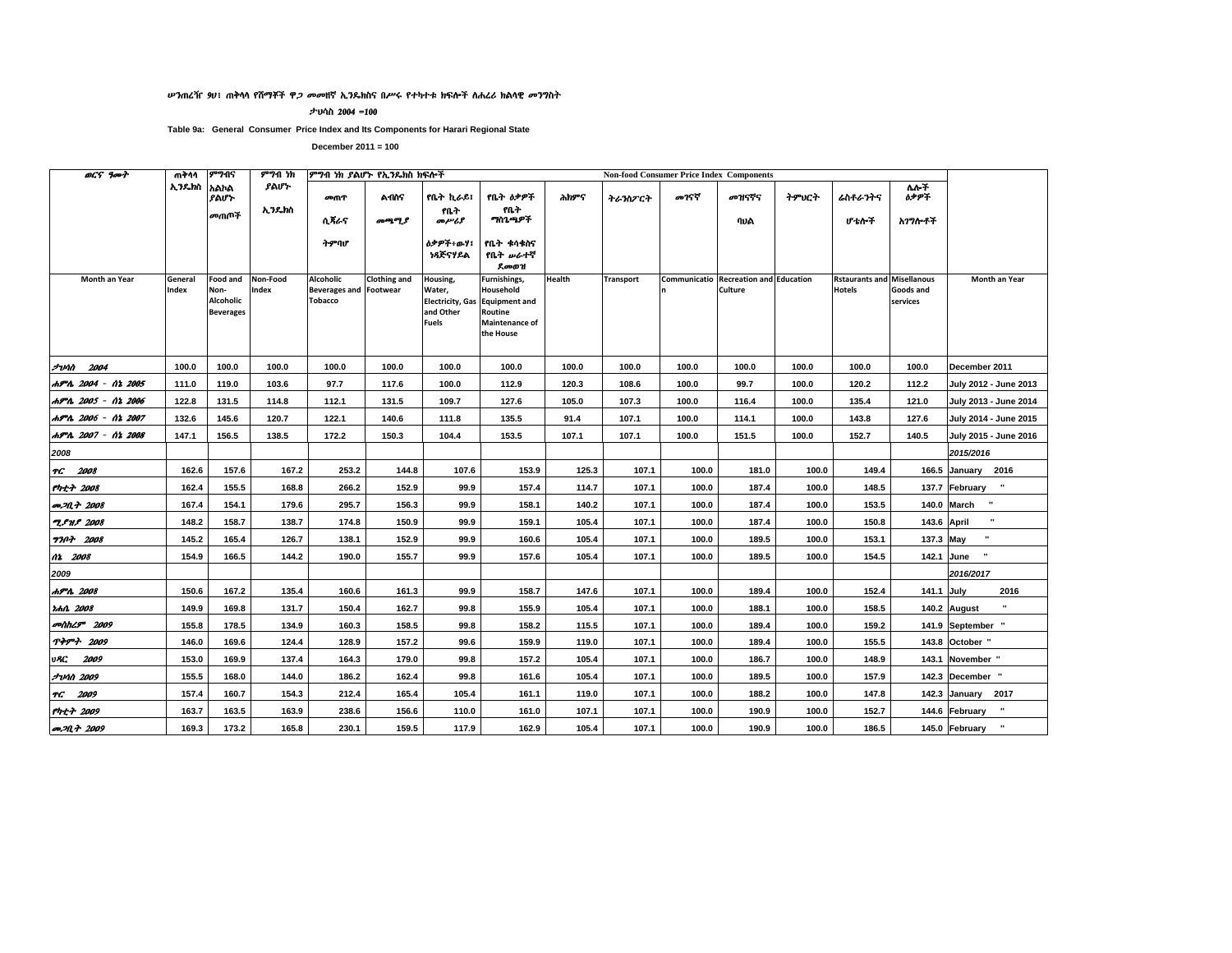#### ሥንጠረዥ 100፣ ጠቅሳሳ የሽማቾች ዋ*ጋ መመ*ዘኛ ኢንዴክስና በሥሩ የተካተቱ ክፍሎች ለኦሮሚ*ያ* ክልሳዊ መንግስት

ታህሳስ 2004 =100

Table 10a: General Consumer Price Index and Its Components for Oromia Regional State

| <b>OCS</b> 9007         | ጠቅሳሳ             | ምንብና                                                     | ምንብ ነክ            | ምፃብ ነክ ያልሆኑ የኢንዴክስ ክፍሎች                                      |                     |                                                                            |                                                                                             |        |                  |       | <b>Non-food Consumer Price Index Components</b>  |       |                                                    |                       |                       |
|-------------------------|------------------|----------------------------------------------------------|-------------------|--------------------------------------------------------------|---------------------|----------------------------------------------------------------------------|---------------------------------------------------------------------------------------------|--------|------------------|-------|--------------------------------------------------|-------|----------------------------------------------------|-----------------------|-----------------------|
|                         | አንዴክስ አልክል       | ያልሆኑ                                                     | ያልሆኑ              | መጠዋ                                                          | A MG                | የቤት ኪራይ፤                                                                   | የቤት ዕቃዎች                                                                                    | ሕክምና   | ትራንስፖርት          | መገናኛ  | መዝናኛና                                            | ትምህርት | ሬስቶራንትና                                            | ሌሎች<br>ስቃዎች           |                       |
|                         |                  | መጠቦች                                                     | ኢንዴክስ             | ሲ ጸራና                                                        | መጫሚያ                | የቤት<br>መሥሪያ                                                                | የቤት<br>ግስጌጫዎች                                                                               |        |                  |       | ባህል                                              |       | ሆ ቴሎች                                              | አገግሎቶች                |                       |
|                         |                  |                                                          |                   | ትምባሆ                                                         |                     | <b>ስቃዎች፥</b> ውሃ፤<br>ነጻጅናሃይል                                                | የቤት ቀሳቀስና<br>የቤት ሥራተኛ<br><b>Root</b>                                                        |        |                  |       |                                                  |       |                                                    |                       |                       |
| Month an Year           | General<br>Index | Food and<br>Non-<br><b>Alcoholic</b><br><b>Beverages</b> | Non-Food<br>Index | Alcoholic<br><b>Beverages and Footwear</b><br><b>Tobacco</b> | <b>Clothing and</b> | Housing,<br>Water,<br><b>Electricity, Gas</b><br>and Other<br><b>Fuels</b> | Furnishings,<br>Household<br><b>Equipment and</b><br>Routine<br>Maintenance of<br>the House | Health | <b>Transport</b> |       | Communicatio Recreation and Education<br>Culture |       | <b>Rstaurants and Misellanous</b><br><b>Hotels</b> | Goods and<br>services | Month an Year         |
| <b>2004</b> 2004        | 100.0            | 100.0                                                    | 100.0             | 100.0                                                        | 100.0               | 100.0                                                                      | 100.0                                                                                       | 100.0  | 100.0            | 100.0 | 100.0                                            | 100.0 | 100.0                                              | 100.0                 | December 2011         |
| ሐምሌ 2004 - ሰኔ 2005      | 114.4            | 115.6                                                    | 113.1             | 102.3                                                        | 113.9               | 117.1                                                                      | 115.9                                                                                       | 115.9  | 97.3             | 100.0 | 103.9                                            | 100.0 | 122.5                                              | 112.5                 | July 2012 - June 2013 |
| ሐምሌ 2005 - ሰኔ 2006      | 123.4            | 123.3                                                    | 123.5             | 114.9                                                        | 129.3               | 127.8                                                                      | 126.1                                                                                       | 132.4  | 95.0             | 100.0 | 109.9                                            | 100.0 | 134.0                                              | 117.9                 | July 2013 - June 2014 |
| ሐምሌ 2006 - ሰኔ 2007      | 138.1            | 139.5                                                    | 136.6             | 139.5                                                        | 144.3               | 144.5                                                                      | 136.8                                                                                       | 140.5  | 95.3             | 100.0 | 101.7                                            | 100.0 | 142.4                                              | 121.9                 | July 2014 - June 2015 |
| ሐምሌ 2007 - ሰኔ 2008      | 153.1            | 158.1                                                    | 147.5             | 146.0                                                        | 154.5               | 158.2                                                                      | 148.1                                                                                       | 158.8  | 93.3             | 100.0 | 133.4                                            | 100.0 | 158.5                                              | 128.1                 | July 2015 - June 2016 |
| 2008                    |                  |                                                          |                   |                                                              |                     |                                                                            |                                                                                             |        |                  |       |                                                  |       |                                                    |                       | 2015/2016             |
| TG 2008                 | 150.2            | 153.4                                                    | 146.6             | 152.1                                                        | 154.0               | 152.0                                                                      | 149.6                                                                                       | 162.5  | 94.6             | 100.0 | 132.5                                            | 100.0 | 160.3                                              | 128.7                 | January 2016          |
| የካቲት 2008               | 151.0            | 152.9                                                    | 148.9             | 152.3                                                        | 153.7               | 158.3                                                                      | 151.9                                                                                       | 159.7  | 94.0             | 100.0 | 137.4                                            | 100.0 | 159.9                                              | 129.4                 | February "            |
| መጋቢት 2008               | 153.7            | 155.7                                                    | 151.5             | 161.0                                                        | 159.2               | 160.8                                                                      | 152.5                                                                                       | 157.4  | 93.8             | 100.0 | 139.7                                            | 100.0 | 160.1                                              | 128.2                 | March "               |
| <b>2.PH.P 2008</b>      | 154.6            | 156.4                                                    | 152.5             | 154.2                                                        | 155.9               | 165.2                                                                      | 152.6                                                                                       | 163.7  | 94.3             | 100.0 | 142.3                                            | 100.0 | 164.7                                              | 129.9                 | April                 |
| <b>9707 2008</b>        | 153.6            | 156.9                                                    | 149.8             | 128.2                                                        | 157.4               | 166.9                                                                      | 151.1                                                                                       | 172.1  | 85.3             | 100.0 | 141.2                                            | 100.0 | 162.2                                              | 132.4                 | $\blacksquare$<br>May |
| 12 2008                 | 155.3            | 158.4                                                    | 151.7             | 129.8                                                        | 157.6               | 169.4                                                                      | 152.6                                                                                       | 165.2  | 94.2             | 100.0 | 141.4                                            | 100.0 | 167.1                                              | 130.7                 | June                  |
| 2009                    |                  |                                                          |                   |                                                              |                     |                                                                            |                                                                                             |        |                  |       |                                                  |       |                                                    |                       | 2016/2017             |
| ሐምሌ 2008                | 155.9            | 159.9                                                    | 151.3             | 137.3                                                        | 156.1               | 166.5                                                                      | 153.0                                                                                       | 159.0  | 93.9             | 100.0 | 139.4                                            | 100.0 | 167.9                                              | 132.7                 | July<br>2016          |
| rmA 2008                | 155.1            | 159.0                                                    | 150.7             | 122.7                                                        | 153.4               | 170.7                                                                      | 153.0                                                                                       | 159.3  | 93.7             | 100.0 | 142.7                                            | 100.0 | 167.1                                              | 132.7                 | August                |
| መስከረም 2009              | 158.1            | 163.0                                                    | 152.6             | 127.4                                                        | 157.8               | 171.0                                                                      | 153.3                                                                                       | 165.2  | 94.2             | 100.0 | 145.6                                            | 100.0 | 171.3                                              | 132.0                 | September "           |
| <b>ጥቅምት 2009</b>        | 155.7            | 159.1                                                    | 151.9             | 136.5                                                        | 155.6               | 166.5                                                                      | 153.3                                                                                       | 168.8  | 94.6             | 100.0 | 149.9                                            | 100.0 | 171.6                                              | 130.8                 | October "             |
| U <b>RC 2009</b>        | 155.1            | 155.6                                                    | 154.5             | 147.1                                                        | 159.0               | 170.0                                                                      | 152.7                                                                                       | 166.9  | 94.1             | 100.0 | 147.6                                            | 100.0 | 169.6                                              | 131.9                 | November "            |
| <i><b>JvAN 2009</b></i> | 153.5            | 153.2                                                    | 153.8             | 151.1                                                        | 157.3               | 165.3                                                                      | 153.4                                                                                       | 170.2  | 95.0             | 100.0 | 148.4                                            | 100.0 | 174.6                                              | 132.5                 | December "            |
| TG 2009                 | 156.9            | 156.0                                                    | 158.0             | 164.5                                                        | 158.1               | 173.8                                                                      | 151.1                                                                                       | 171.9  | 95.1             | 100.0 | 147.3                                            | 100.0 | 172.9                                              | 134.7                 | January 2017          |
| የካቲት 2009               | 156.3            | 153.7                                                    | 159.3             | 154.1                                                        | 161.3               | 177.0                                                                      | 154.8                                                                                       | 180.7  | 95.6             | 100.0 | 150.0                                            | 100.0 | 173.4                                              | 135.8                 | February "            |
| መጋቢት 2009               | 159.2            | 157.1                                                    | 161.7             | 152.4                                                        | 165.0               | 182.1                                                                      | 155.3                                                                                       | 176.4  | 96.2             | 100.0 | 148.4                                            | 100.0 | 176.9                                              | 136.7                 | February "            |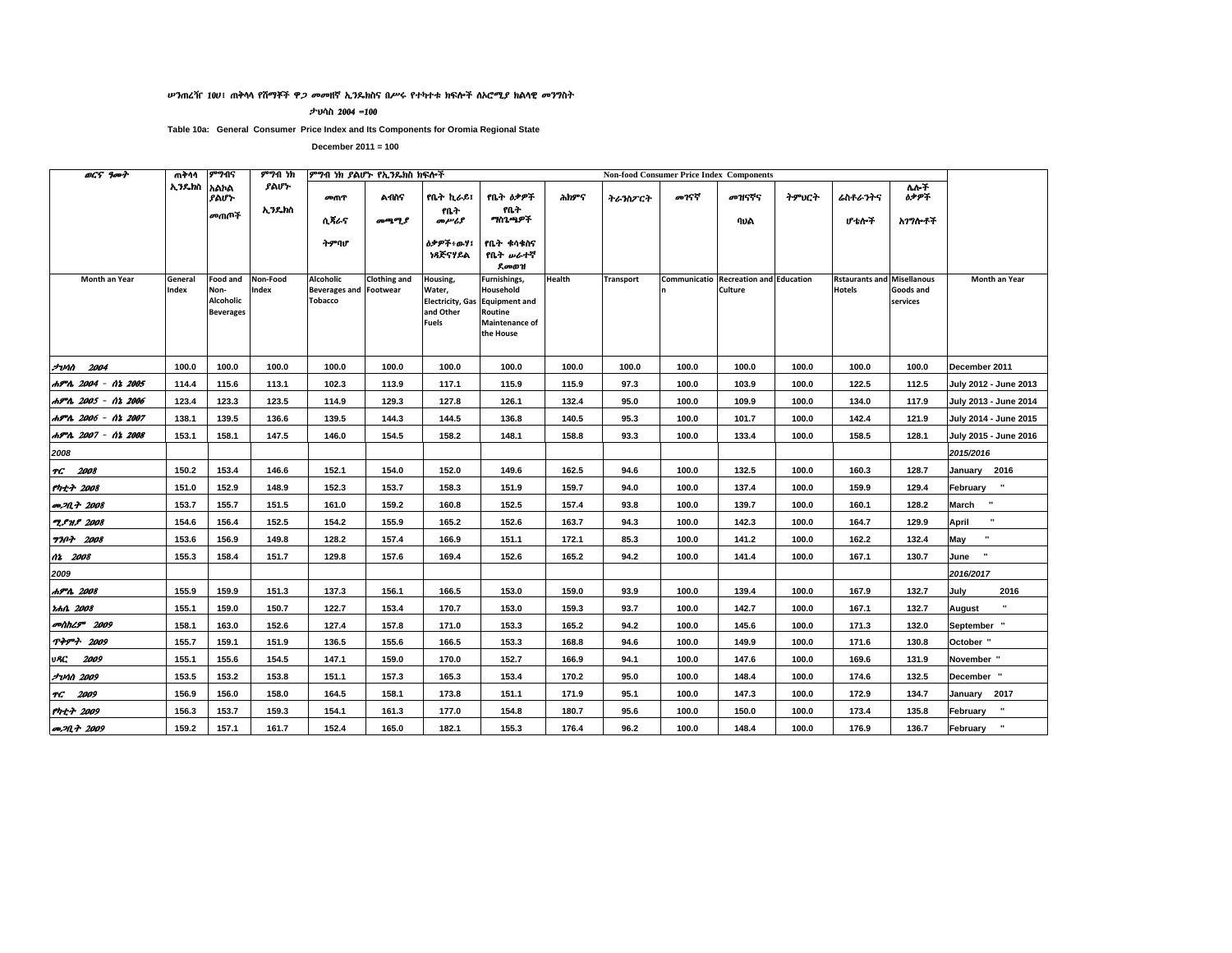#### ሥንጠረዥ 11ሀ፣ ጠቅሳሳ የሽማቾች ዋ*ጋ መመ*ዘኛ ኢንዴክስና በሥሩ የተካተቱ ክፍሎች ለደቡብ **ሀዝቦች ክል**ሳዊ *መገ*ግስት

ታህሳስ 2004 =100

Table 11a: General Consumer Price Index and Its Components for SNNP Regional State

| <b>OCS</b> 9007            | ጠቅሳሳ             | ምንብና                                                     | ምንብ ነክ            | ምግብ ነክ ያልሆኑ የኢንዴክስ ክፍሎች                                      |                     |                                                                            |                                                                                             |        |                  |       | <b>Non-food Consumer Price Index Components</b>  |       |                                                    |                       |                              |
|----------------------------|------------------|----------------------------------------------------------|-------------------|--------------------------------------------------------------|---------------------|----------------------------------------------------------------------------|---------------------------------------------------------------------------------------------|--------|------------------|-------|--------------------------------------------------|-------|----------------------------------------------------|-----------------------|------------------------------|
|                            | ኢንዴክስ            | አልኮል<br>ያልሆኑ                                             | ያልሆነ·             | መጠዋ                                                          | <b>A105</b>         | የቤት ኪራይ፤                                                                   | የቤት ዕቃዎች                                                                                    | ሕክዎና   | ትራንስፖርት          | መገናኛ  | መዝናኛና                                            | ትምህርት | ሬስቶራንትና                                            | ለሎች<br><b>ስቃዎች</b>    |                              |
|                            |                  | መጠጦች                                                     | ኢንዴክስ             | ሲጻራና                                                         | መጫሚያ                | የቤት<br>محرمسرهم                                                            | የቤት<br>ግስጌጫዎች                                                                               |        |                  |       | ባህል                                              |       | ሆ ቴሎች                                              | አገግሎቶች                |                              |
|                            |                  |                                                          |                   | ትምባሆ                                                         |                     | <b>ስቃዎች፥ውሃ፤</b><br>ነጻጅናሃይል                                                 | የቤት ቁሳቁስና<br>የቤት <i>ው</i> ራተኛ<br>ደመወዝ                                                       |        |                  |       |                                                  |       |                                                    |                       |                              |
| Month an Year              | General<br>Index | <b>Food and</b><br>Non-<br>Alcoholic<br><b>Beverages</b> | Non-Food<br>Index | Alcoholic<br><b>Beverages and Footwear</b><br><b>Tobacco</b> | <b>Clothing and</b> | Housing,<br>Water,<br><b>Electricity, Gas</b><br>and Other<br><b>Fuels</b> | Furnishings,<br>Household<br><b>Equipment and</b><br>Routine<br>Maintenance of<br>the House | Health | <b>Transport</b> |       | Communicatio Recreation and Education<br>Culture |       | <b>Rstaurants and Misellanous</b><br><b>Hotels</b> | Goods and<br>services | Month an Year                |
| $7$ <i>vin</i> $2004$      | 100.0            | 100.0                                                    | 100.0             | 100.0                                                        | 100.0               | 100.0                                                                      | 100.0                                                                                       | 100.0  | 100.0            | 100.0 | 100.0                                            | 100.0 | 100.0                                              | 100.0                 | December 2011                |
| ሐምሌ 2004 - ሰኔ 2005         | 120.6            | 123.2                                                    | 118.6             | 117.0                                                        | 121.3               | 121.4                                                                      | 114.8                                                                                       | 145.2  | 102.4            | 100.2 | 119.2                                            | 100.2 | 119.3                                              | 107.7                 | July 2012 - June 2013        |
| ሐምሌ 2005 - ሰኔ 2006         | 132.2            | 131.8                                                    | 132.5             | 128.6                                                        | 135.0               | 139.9                                                                      | 123.7                                                                                       | 161.3  | 108.1            | 100.0 | 126.3                                            | 101.0 | 129.8                                              | 114.9                 | July 2013 - June 2014        |
| ሐምሌ 2006 - ሰኔ 2007         | 137.7            | 139.1                                                    | 136.7             | 140.4                                                        | 146.5               | 139.2                                                                      | 131.5                                                                                       | 176.2  | 101.4            | 100.1 | 137.1                                            | 101.0 | 136.0                                              | 118.3                 | July 2014 - June 2015        |
| ሐምሌ 2007 - ሰኔ 2008         | 146.5            | 152.1                                                    | 142.4             | 149.5                                                        | 153.0               | 142.5                                                                      | 140.3                                                                                       | 189.4  | 102.0            | 98.6  | 148.5                                            | 101.0 | 149.7                                              | 121.7                 | July 2015 - June 2016        |
| 2008                       |                  |                                                          |                   |                                                              |                     |                                                                            |                                                                                             |        |                  |       |                                                  |       |                                                    |                       | 2015/2016                    |
| TG 2008                    | 148.5            | 152.9                                                    | 145.2             | 152.2                                                        | 155.6               | 146.9                                                                      | 141.4                                                                                       | 190.3  | 100.8            | 100.0 | 147.8                                            | 101.0 | 149.7                                              | 122.6                 | January 2016                 |
| የካቲት 2008                  | 144.5            | 148.1                                                    | 141.7             | 149.7                                                        | 153.9               | 140.6                                                                      | 141.4                                                                                       | 186.7  | 102.7            | 89.9  | 148.6                                            | 101.0 | 149.4                                              | 123.5                 | $\mathbf{u}$<br>February     |
| <b>PP.M.+ 2008</b>         | 146.2            | 151.5                                                    | 142.3             | 151.0                                                        | 154.8               | 140.6                                                                      | 142.0                                                                                       | 195.6  | 103.5            | 88.2  | 148.5                                            | 101.0 | 151.1                                              | 121.9                 | $\mathbf{u}$<br><b>March</b> |
| <b>TPHP</b> 2008           | 149.3            | 153.8                                                    | 146.0             | 151.5                                                        | 154.0               | 148.1                                                                      | 143.4                                                                                       | 191.7  | 102.8            | 100.0 | 149.1                                            | 101.0 | 153.6                                              | 122.4                 | $\mathbf{u}$<br>April        |
| <b>770+ 2008</b>           | 152.4            | 158.3                                                    | 148.0             | 153.7                                                        | 155.5               | 151.4                                                                      | 144.4                                                                                       | 197.3  | 103.1            | 100.0 | 151.5                                            | 101.0 | 150.4                                              | 122.2                 | $\mathbf{u}$<br>May          |
| 02 2008                    | 154.9            | 163.8                                                    | 148.3             | 154.1                                                        | 154.6               | 150.1                                                                      | 144.4                                                                                       | 211.5  | 109.2            | 100.0 | 148.1                                            | 101.0 | 157.3                                              | 123.5                 | $\cdot$<br>June              |
| 2009                       |                  |                                                          |                   |                                                              |                     |                                                                            |                                                                                             |        |                  |       |                                                  |       |                                                    |                       | 2016/2017                    |
| ሐምሌ 2008                   | 153.7            | 158.7                                                    | 150.1             | 149.3                                                        | 156.7               | 157.0                                                                      | 144.1                                                                                       | 199.4  | 98.3             | 88.2  | 151.4                                            | 101.0 | 157.4                                              | 122.1                 | July<br>2016                 |
| <i><b>Idhit 2008</b></i>   | 155.3            | 160.4                                                    | 151.5             | 160.1                                                        | 156.5               | 156.5                                                                      | 143.8                                                                                       | 200.2  | 104.2            | 88.2  | 150.2                                            | 101.0 | 157.9                                              | 124.4                 | $\blacksquare$<br>August     |
| <b><i>colthL9</i></b> 2009 | 153.8            | 163.4                                                    | 146.7             | 159.7                                                        | 158.4               | 145.1                                                                      | 143.8                                                                                       | 193.8  | 108.7            | 89.0  | 155.2                                            | 101.0 | 157.3                                              | 123.8                 | September                    |
| <b>ጥቅምት 2009</b>           | 154.9            | 161.5                                                    | 150.1             | 161.7                                                        | 157.1               | 151.1                                                                      | 146.7                                                                                       | 200.8  | 110.5            | 89.0  | 157.5                                            | 101.0 | 159.2                                              | 123.7                 | October "                    |
| 2009<br>VAC.               | 151.9            | 161.5                                                    | 144.7             | 156.3                                                        | 156.3               | 140.5                                                                      | 147.1                                                                                       | 203.2  | 110.5            | 89.0  | 153.8                                            | 101.0 | 158.6                                              | 123.5                 | November "                   |
| <i><b>JvAN 2009</b></i>    | 155.4            | 164.8                                                    | 148.5             | 161.0                                                        | 162.9               | 144.3                                                                      | 144.3                                                                                       | 213.8  | 121.6            | 89.0  | 155.3                                            | 101.0 | 163.4                                              | 124.8                 | December "                   |
| TG 2009                    | 154.8            | 164.6                                                    | 147.4             | 167.2                                                        | 160.6               | 139.6                                                                      | 149.0                                                                                       | 208.9  | 124.1            | 89.0  | 155.0                                            | 101.0 | 163.1                                              | 126.2                 | 2017<br>January              |
| የካቲት 2009                  | 159.8            | 174.4                                                    | 148.9             | 168.6                                                        | 162.3               | 141.2                                                                      | 147.6                                                                                       | 209.6  | 130.0            | 102.7 | 154.1                                            | 101.0 | 163.8                                              | 126.9                 | $\mathbf{u}$<br>February     |
| <i>መጋቢት 2009</i>           | 163.3            | 178.4                                                    | 152.1             | 177.5                                                        | 164.9               | 141.9                                                                      | 151.4                                                                                       | 222.0  | 143.7            | 102.7 | 156.8                                            | 101.0 | 168.3                                              | 126.3                 | $\mathbf{u}$<br>February     |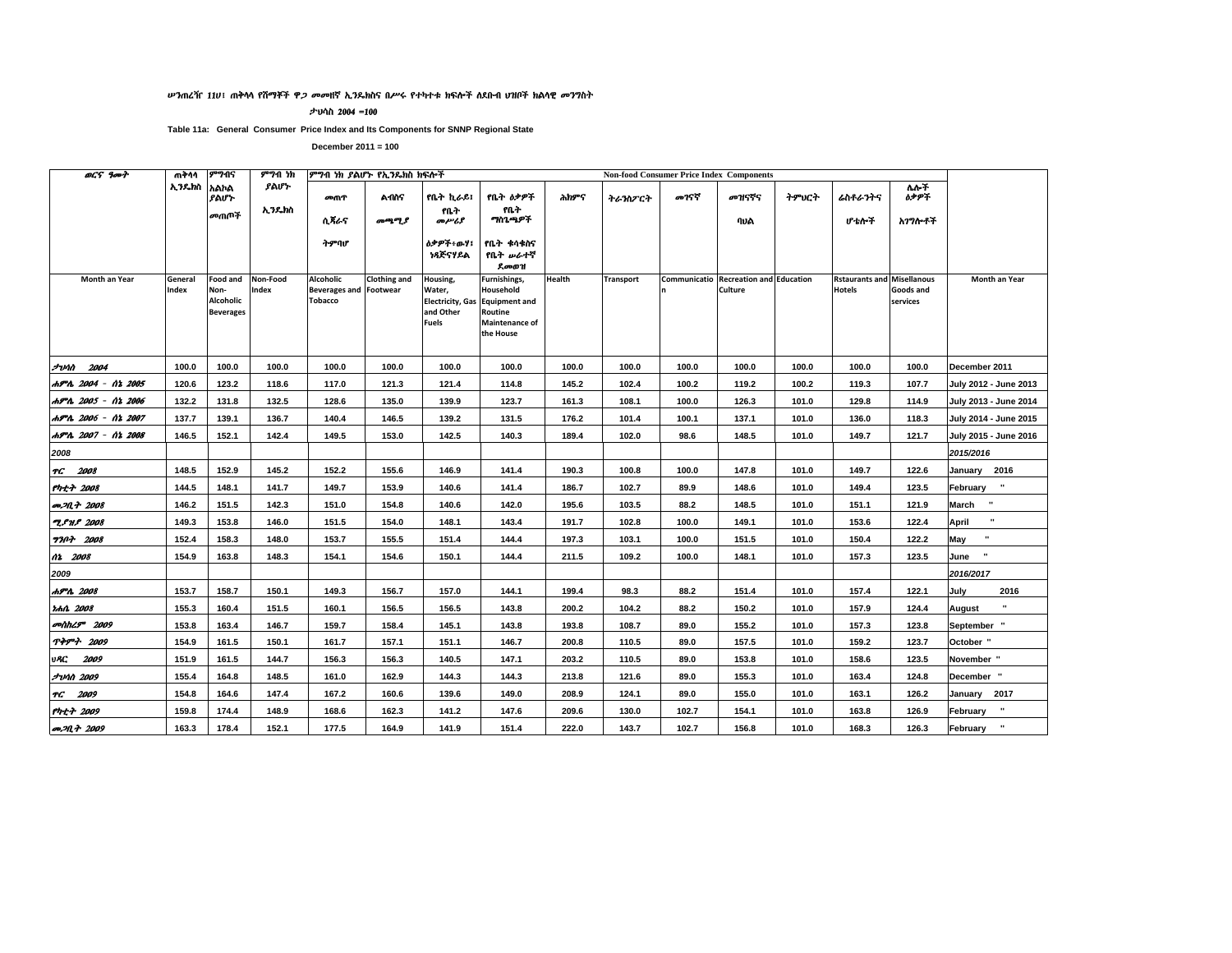#### ሥንጠረዥ 1201 ጠቅሳሳ የሽማቾች ዋ*ጋ መመ*ዘኛ ኢንዴክስና በሥሩ የተካተቱ ክፍሎች ስሱማሴ ክልሳዊ መንግስት

ታህሳስ 2004 =100

Table 12a: General Consumer Price Index and Its Components for Somali Regional State

| <b>OCS</b> 9007         | ጠቅሳሳ             | ምንብና                                                     | ምንብ ነክ            | ምግብ ነክ ያልሆኑ የኢንዴክስ ክፍሎች                                      |                     |                                                 |                                                                                                       |               | <b>Non-food Consumer Price Index Components</b> |       |                                                  |       |                                                    |                       |                          |
|-------------------------|------------------|----------------------------------------------------------|-------------------|--------------------------------------------------------------|---------------------|-------------------------------------------------|-------------------------------------------------------------------------------------------------------|---------------|-------------------------------------------------|-------|--------------------------------------------------|-------|----------------------------------------------------|-----------------------|--------------------------|
|                         | ኢንዴክስ            | አልኮል<br>ያልሆኑ                                             | ያልሆኑ              | መጠዋ                                                          | <b>A</b> በስና        | የቤት ኪራይ፤                                        | የቤት ዕቃዎች                                                                                              | ሕክዎና          | ትራንስፖርት                                         | መገናኛ  | መዝናኛና                                            | ትምህርት | ሬስቶራንትና                                            | <b>M+T</b><br>ስቃዎች    |                          |
|                         |                  | መጠቦች                                                     | ኢንዴክስ             | ሰ ጻራና                                                        | መጫሚያ                | የቤት<br>ær#l                                     | የቤት<br>ግስጌጫዎች                                                                                         |               |                                                 |       | ባህል                                              |       | ሆ ቴሎች                                              | አገግሎቶች                |                          |
|                         |                  |                                                          |                   | ትምባሆ                                                         |                     | ስቃዎች፥ውሃ፤<br>ነጻጅናሃይል                             | የቤት ቁሳቁስና<br>የቤት ሥራተኛ<br>ደመወዝ                                                                         |               |                                                 |       |                                                  |       |                                                    |                       |                          |
| Month an Year           | General<br>Index | <b>Food and</b><br>Non-<br>Alcoholic<br><b>Beverages</b> | Non-Food<br>Index | <b>Alcoholic</b><br><b>Beverages and Footwear</b><br>Tobacco | <b>Clothing and</b> | Housing,<br>Water,<br>and Other<br><b>Fuels</b> | Furnishings,<br>Household<br>Electricity, Gas Equipment and<br>Routine<br>Maintenance of<br>the House | <b>Health</b> | Transport                                       |       | Communicatio Recreation and Education<br>Culture |       | <b>Rstaurants and Misellanous</b><br><b>Hotels</b> | Goods and<br>services | Month an Year            |
| <i><b>Juhn 2004</b></i> | 100.0            | 100.0                                                    | 100.0             | 100.0                                                        | 100.0               | 100.0                                           | 100.0                                                                                                 | 100.0         | 100.0                                           | 100.0 | 100.0                                            | 100.0 | 100.0                                              | 100.0                 | December 2011            |
| ሐምሌ 2004 - ሰኔ 2005      | 116.5            | 115.5                                                    | 117.7             | 100.2                                                        | 121.5               | 129.0                                           | 126.2                                                                                                 | 121.0         | 108.5                                           | 100.0 | 134.6                                            | 100.0 | 112.4                                              | 121.5                 | July 2012 - June 2013    |
| ሐምሌ 2005 - ሰኔ 2006      | 129.4            | 123.0                                                    | 137.5             | 138.5                                                        | 123.3               | 152.6                                           | 131.4                                                                                                 | 140.2         | 122.8                                           | 100.0 | 148.0                                            | 100.0 | 123.1                                              | 135.4                 | July 2013 - June 2014    |
| ሐምሌ 2007 - ሰኔ 2008      | 152.8            | 137.3                                                    | 172.2             | 208.2                                                        | 144.1               | 190.7                                           | 134.1                                                                                                 | 186.0         | 124.6                                           | 100.0 | 164.6                                            | 100.0 | 134.2                                              | 156.0                 | July 2015 - June 2016    |
| 2008                    |                  |                                                          |                   |                                                              |                     |                                                 |                                                                                                       |               |                                                 |       |                                                  |       |                                                    |                       | 2015/2016                |
| TC 2008                 | 151.0            | 137.7                                                    | 167.7             | 212.8                                                        | 146.9               | 171.8                                           | 132.7                                                                                                 | 179.4         | 126.0                                           | 100.0 | 164.0                                            | 100.0 | 135.1                                              | 157.6                 | January 2016             |
| የካቲት 2008               | 159.8            | 140.4                                                    | 184.4             | 259.8                                                        | 143.8               | 190.0                                           | 131.3                                                                                                 | 174.8         | 126.0                                           | 100.0 | 164.0                                            | 100.0 | 134.3                                              | 153.2                 | $\mathbf{u}$<br>February |
| <i>መጋቢት 2008</i>        | 154.5            | 141.2                                                    | 171.1             | 212.9                                                        | 146.1               | 183.1                                           | 132.1                                                                                                 | 191.1         | 126.0                                           | 100.0 | 160.1                                            | 100.0 | 133.9                                              | 157.2                 | $\blacksquare$<br>March  |
| <b>TPMP</b> 2008        | 153.3            | 139.9                                                    | 170.2             | 208.3                                                        | 147.4               | 179.6                                           | 140.2                                                                                                 | 182.0         | 126.0                                           | 100.0 | 160.1                                            | 100.0 | 137.0                                              | 158.0                 | $\mathbf{u}$<br>April    |
| <b>7707 2008</b>        | 157.0            | 141.7                                                    | 176.3             | 225.9                                                        | 147.9               | 185.0                                           | 139.5                                                                                                 | 184.5         | 126.0                                           | 100.0 | 160.1                                            | 100.0 | 136.7                                              | 159.8                 | $\mathbf{u}$<br>May      |
| 12 2008                 | 152.4            | 136.5                                                    | 172.4             | 201.0                                                        | 151.0               | 189.5                                           | 140.2                                                                                                 | 190.0         | 126.0                                           | 100.0 | 194.7                                            | 100.0 | 135.7                                              | 164.6                 | ×<br>June                |
| 2009                    |                  |                                                          |                   |                                                              |                     |                                                 |                                                                                                       |               |                                                 |       |                                                  |       |                                                    |                       | 2016/2017                |
| ሐምሌ 2008                | 153.5            | 139.8                                                    | 170.6             | 197.0                                                        | 149.9               | 191.3                                           | 136.2                                                                                                 | 201.4         | 126.0                                           | 100.0 | 164.0                                            | 100.0 | 136.5                                              | 146.3                 | July<br>2016             |
| <i>rhn</i> 2008         | 157.2            | 141.6                                                    | 176.7             | 183.3                                                        | 153.1               | 217.4                                           | 138.7                                                                                                 | 171.7         | 126.0                                           | 100.0 | 160.1                                            | 100.0 | 143.1                                              | 157.4                 | <b>August</b>            |
| anthL9" 2009            | 156.1            | 145.5                                                    | 169.4             | 174.5                                                        | 150.0               | 203.1                                           | 138.6                                                                                                 | 181.7         | 126.0                                           | 100.0 | 160.1                                            | 100.0 | 140.3                                              | 157.6                 | September "              |
| <b>ጥቅም</b> 7 2009       | 157.2            | 146.0                                                    | 171.3             | 184.1                                                        | 151.8               | 199.9                                           | 139.0                                                                                                 | 174.0         | 126.0                                           | 100.0 | 196.6                                            | 100.0 | 143.2                                              | 156.8                 | October "                |
| <b>URC</b> 2009         | 163.3            | 150.9                                                    | 179.0             | 197.9                                                        | 147.2               | 211.9                                           | 145.7                                                                                                 | 178.1         | 126.0                                           | 100.0 | 196.6                                            | 100.0 | 144.2                                              | 162.8                 | November "               |
| <b>JUAN 2009</b>        | 168.5            | 149.6                                                    | 192.3             | 208.8                                                        | 147.6               | 247.5                                           | 139.4                                                                                                 | 172.1         | 126.0                                           | 100.0 | 196.6                                            | 100.0 | 147.9                                              | 160.7                 | December "               |
| TC 2009                 | 172.2            | 152.4                                                    | 197.1             | 209.2                                                        | 145.9               | 261.8                                           | 141.0                                                                                                 | 176.6         | 126.0                                           | 100.0 | 201.3                                            | 100.0 | 147.9                                              | 162.5                 | January 2017             |
| የካቲት 2009               | 179.1            | 156.3                                                    | 207.7             | 237.9                                                        | 147.4               | 272.4                                           | 140.4                                                                                                 | 174.1         | 126.0                                           | 100.0 | 196.6                                            | 100.0 | 148.4                                              | 161.1                 | $\sim$<br>February       |
| <b>PP.70.7</b> 2009     | 183.0            | 161.2                                                    | 210.4             | 241.8                                                        | 147.7               | 277.5                                           | 140.8                                                                                                 | 173.9         | 126.0                                           | 100.0 | 196.6                                            | 100.0 | 148.1                                              | 161.7                 | $\mathbf{u}$<br>February |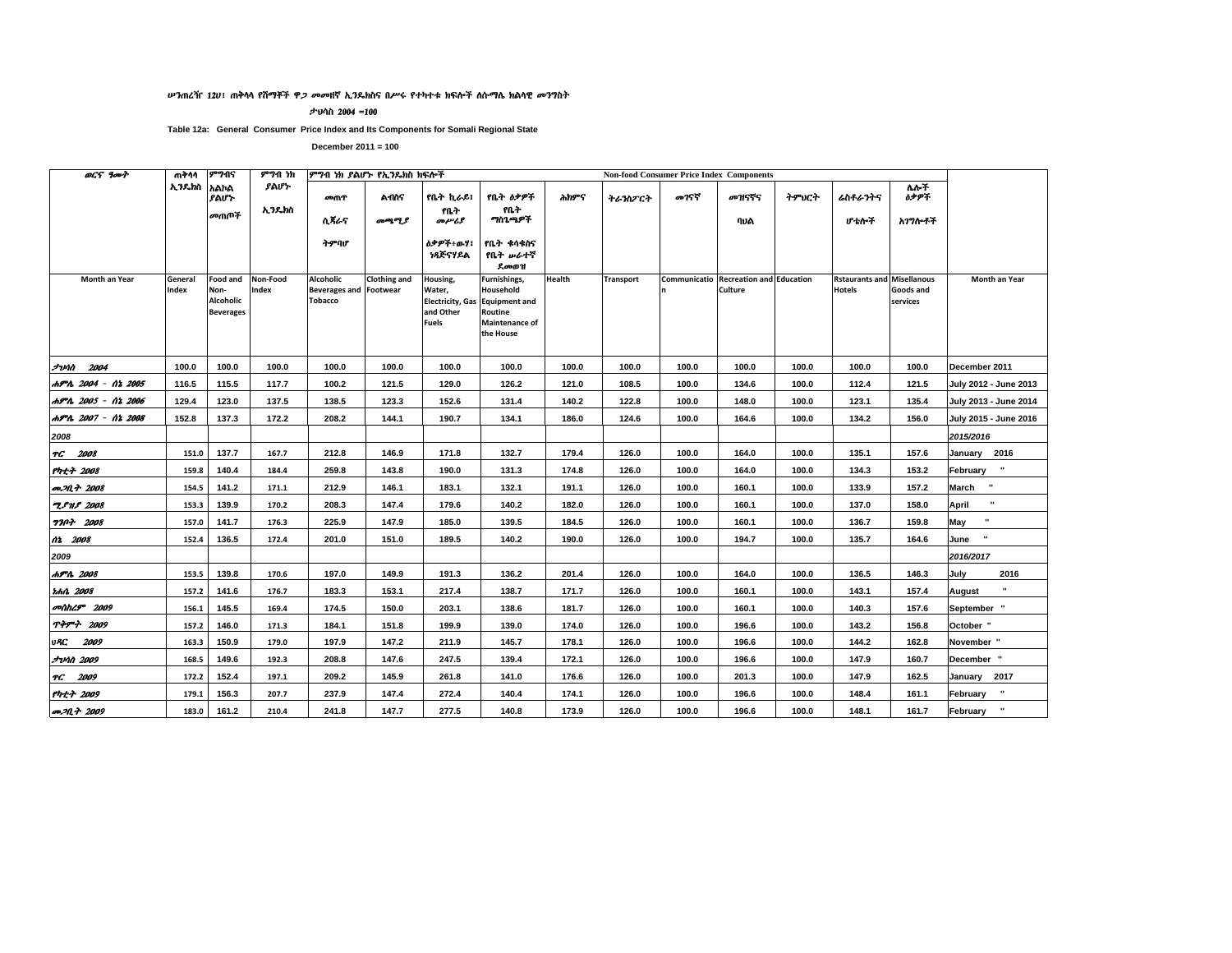#### ሥንጠረዥ 13ሀ፣ ጠቅሳሳ የሽማቾች ዋ*ጋ መመ*ዘኛ ኢንዴክስና በሥሩ የተካተቱ ክፍሎች ስትግራይ ክልሳዊ መንግስት

ታህሳስ 2004 =100

Table 13a: General Consumer Price Index and Its Components for Tigray Regional State

| <b>OCS</b> 9007            | ጠቅሳሳ             | ምንብና                                                     | ምንብ ነክ            | ምግብ ነክ ያልሆኑ የኢንዴክስ ክፍሎች                                      |                     |                                                                            |                                                                                             |        |                  |       | <b>Non-food Consumer Price Index Components</b>  |       |                                                    |                       |                          |
|----------------------------|------------------|----------------------------------------------------------|-------------------|--------------------------------------------------------------|---------------------|----------------------------------------------------------------------------|---------------------------------------------------------------------------------------------|--------|------------------|-------|--------------------------------------------------|-------|----------------------------------------------------|-----------------------|--------------------------|
|                            | ኢንዴክስ            | አልኮል<br>ያልሆኑ                                             | ያልሆነ·             | መጠዋ                                                          | <b>A105</b>         | የቤት ኪራይ፤                                                                   | የቤት ዕቃዎች                                                                                    | ሕክዎና   | ትራንስፖርት          | መገናኛ  | መዝናኛና                                            | ትምህርት | ሬስቶራንትና                                            | ለሎች<br><b>ስቃዎች</b>    |                          |
|                            |                  | መጠጦች                                                     | ኢንዴክስ             | ሲጻራና                                                         | መጫሚያ                | የቤት<br>محرمسرهم                                                            | የቤት<br>ግስጌጫዎች                                                                               |        |                  |       | ባህል                                              |       | ሆ ቴሎች                                              | አገግሎቶች                |                          |
|                            |                  |                                                          |                   | ትምባሆ                                                         |                     | <b>ስቃዎች፥ውሃ፤</b><br>ነጻጅናሃይል                                                 | የቤት ቁሳቁስና<br>የቤት <i>ው</i> ራተኛ<br>ደመወዝ                                                       |        |                  |       |                                                  |       |                                                    |                       |                          |
| Month an Year              | General<br>Index | <b>Food and</b><br>Non-<br>Alcoholic<br><b>Beverages</b> | Non-Food<br>Index | Alcoholic<br><b>Beverages and Footwear</b><br><b>Tobacco</b> | <b>Clothing and</b> | Housing,<br>Water,<br><b>Electricity, Gas</b><br>and Other<br><b>Fuels</b> | Furnishings,<br>Household<br><b>Equipment and</b><br>Routine<br>Maintenance of<br>the House | Health | <b>Transport</b> |       | Communicatio Recreation and Education<br>Culture |       | <b>Rstaurants and Misellanous</b><br><b>Hotels</b> | Goods and<br>services | Month an Year            |
| $7$ <i>vin</i> $2004$      | 100.0            | 100.0                                                    | 100.0             | 100.0                                                        | 100.0               | 100.0                                                                      | 100.0                                                                                       | 100.0  | 100.0            | 100.0 | 100.0                                            | 100.0 | 100.0                                              | 100.0                 | December 2011            |
| ሐምሌ 2004 - ሰኔ 2005         | 120.8            | 121.3                                                    | 120.3             | 110.1                                                        | 124.2               | 124.1                                                                      | 116.1                                                                                       | 111.5  | 102.2            | 100.0 | 134.4                                            | 100.0 | 134.0                                              | 112.0                 | July 2012 - June 2013    |
| ሐምሌ 2005 - ሰኔ 2006         | 131.1            | 130.2                                                    | 131.9             | 123.3                                                        | 142.1               | 136.2                                                                      | 130.7                                                                                       | 120.1  | 103.3            | 100.0 | 147.0                                            | 100.8 | 145.4                                              | 117.7                 | July 2013 - June 2014    |
| ሐምሌ 2006 - ሰኔ 2007         | 137.6            | 129.5                                                    | 145.6             | 137.5                                                        | 152.7               | 166.5                                                                      | 136.0                                                                                       | 137.0  | 108.9            | 100.0 | 150.2                                            | 108.4 | 147.5                                              | 123.2                 | July 2014 - June 2015    |
| ሐምሌ 2007 - ሰኔ 2008         | 154.2            | 145.6                                                    | 162.6             | 138.4                                                        | 164.2               | 210.9                                                                      | 143.8                                                                                       | 142.7  | 106.1            | 104.9 | 163.7                                            | 114.8 | 150.8                                              | 127.2                 | July 2015 - June 2016    |
| 2008                       |                  |                                                          |                   |                                                              |                     |                                                                            |                                                                                             |        |                  |       |                                                  |       |                                                    |                       | 2015/2016                |
| TG 2008                    | 155.2            | 148.2                                                    | 162.2             | 139.7                                                        | 167.8               | 207.5                                                                      | 144.3                                                                                       | 140.3  | 106.9            | 107.5 | 163.5                                            | 115.3 | 151.7                                              | 123.6                 | January 2016             |
| የካቲት 2008                  | 157.1            | 145.2                                                    | 168.8             | 153.6                                                        | 161.6               | 230.3                                                                      | 143.4                                                                                       | 129.3  | 105.3            | 105.9 | 176.9                                            | 115.3 | 151.5                                              | 125.7                 | February "               |
| <b>PP.M.+ 2008</b>         | 156.5            | 145.9                                                    | 167.0             | 138.7                                                        | 164.1               | 222.6                                                                      | 151.9                                                                                       | 144.8  | 104.9            | 105.9 | 165.4                                            | 115.9 | 150.4                                              | 126.7                 | March "                  |
| <b>TPHP</b> 2008           | 162.4            | 146.1                                                    | 178.5             | 136.7                                                        | 167.4               | 262.4                                                                      | 143.2                                                                                       | 145.2  | 107.6            | 105.9 | 164.7                                            | 116.6 | 153.0                                              | 127.8                 | $\mathbf{u}$<br>April    |
| <b>770+ 2008</b>           | 165.6            | 149.1                                                    | 181.7             | 140.5                                                        | 167.7               | 269.6                                                                      | 146.2                                                                                       | 149.6  | 104.6            | 105.6 | 163.7                                            | 117.2 | 157.3                                              | 127.5                 | u,<br>May                |
| 02 2008                    | 167.5            | 155.1                                                    | 179.7             | 140.2                                                        | 166.9               | 266.3                                                                      | 147.7                                                                                       | 179.9  | 104.9            | 105.6 | 171.8                                            | 117.8 | 142.8                                              | 131.0                 | $\cdot$<br>June          |
| 2009                       |                  |                                                          |                   |                                                              |                     |                                                                            |                                                                                             |        |                  |       |                                                  |       |                                                    |                       | 2016/2017                |
| ሐምሌ 2008                   | 169.9            | 154.6                                                    | 184.9             | 142.3                                                        | 171.4               | 280.8                                                                      | 151.3                                                                                       | 149.3  | 106.2            | 105.9 | 168.0                                            | 118.4 | 143.5                                              | 130.2                 | July<br>2016             |
| <i><b>Idhit 2008</b></i>   | 166.3            | 158.8                                                    | 173.7             | 139.7                                                        | 173.2               | 245.9                                                                      | 146.6                                                                                       | 158.1  | 104.5            | 105.0 | 166.0                                            | 118.4 | 144.1                                              | 124.6                 | $\blacksquare$<br>August |
| <b><i>colthL9</i></b> 2009 | 173.4            | 166.3                                                    | 180.4             | 139.6                                                        | 172.6               | 262.5                                                                      | 146.1                                                                                       | 157.2  | 103.3            | 105.6 | 175.0                                            | 118.4 | 155.0                                              | 129.7                 | September                |
| <b>ጥቅምት 2009</b>           | 173.1            | 159.6                                                    | 186.4             | 139.5                                                        | 170.6               | 288.9                                                                      | 146.4                                                                                       | 147.9  | 103.3            | 105.9 | 185.0                                            | 119.0 | 144.8                                              | 127.9                 | October "                |
| 2009<br>VAC.               | 175.9            | 159.2                                                    | 192.3             | 136.8                                                        | 175.9               | 298.1                                                                      | 159.9                                                                                       | 174.2  | 104.2            | 105.6 | 196.6                                            | 119.0 | 143.9                                              | 130.5                 | November "               |
| <i><b>JvAN 2009</b></i>    | 174.2            | 151.8                                                    | 196.2             | 140.4                                                        | 175.0               | 294.4                                                                      | 179.2                                                                                       | 157.7  | 104.3            | 105.6 | 219.4                                            | 119.0 | 159.2                                              | 131.3                 | December "               |
| TG 2009                    | 172.2            | 149.9                                                    | 194.1             | 153.3                                                        | 169.1               | 301.9                                                                      | 161.6                                                                                       | 140.3  | 106.1            | 107.5 | 215.1                                            | 119.6 | 147.8                                              | 129.1                 | 2017<br>January          |
| የካቲት 2009                  | 167.9            | 154.3                                                    | 181.2             | 140.5                                                        | 172.0               | 254.8                                                                      | 169.3                                                                                       | 150.6  | 107.4            | 104.9 | 211.5                                            | 119.6 | 144.8                                              | 134.7                 | $\mathbf{u}$<br>February |
| <i>መጋቢት 2009</i>           | 164.5            | 157.4                                                    | 171.5             | 136.0                                                        | 171.0               | 218.8                                                                      | 168.9                                                                                       | 181.2  | 109.3            | 105.9 | 216.3                                            | 119.6 | 151.4                                              | 132.1                 | $\mathbf{u}$<br>February |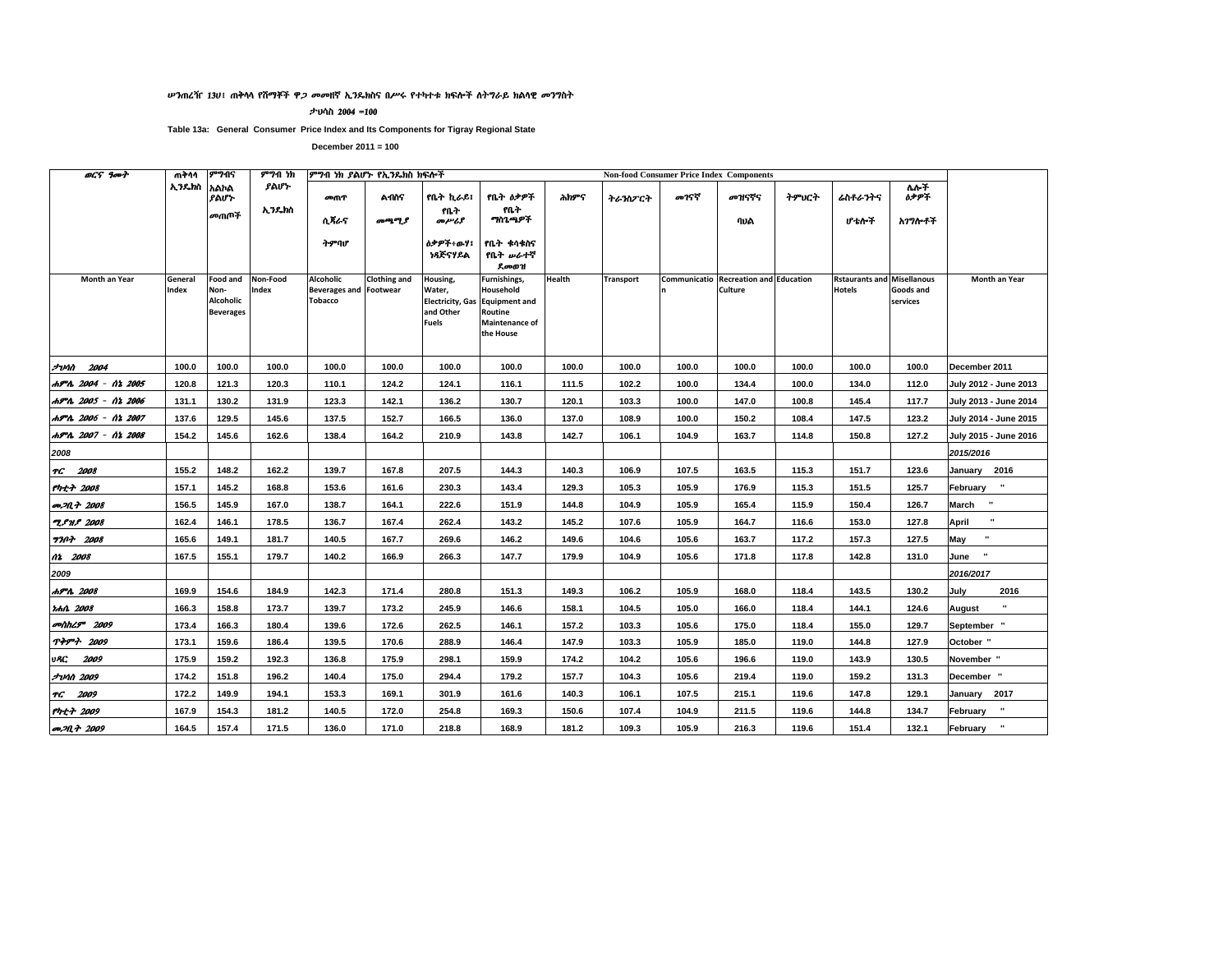#### ሥንጠረዥ 1ስ፤ ጠቅሳሳ የምግብና የምግብ ክፍሎች የሽማቾች ዋ*ጋ መመ*ዘኛ ኢንዴክስ በአገር አቀፍ ደረጃ

ታህሳስ 2004 =100

Table 1b: General Food Consumer Price Index and Its Components at Country Level

| ወርና ዓመተ              |                                                              |                                    |           |                               |                       |            |                       |                                             |                           |                                                     |                        |
|----------------------|--------------------------------------------------------------|------------------------------------|-----------|-------------------------------|-----------------------|------------|-----------------------|---------------------------------------------|---------------------------|-----------------------------------------------------|------------------------|
|                      |                                                              |                                    |           |                               | የምግብ ክፍሎች             |            |                       | <b>Food Consumer Price Index Components</b> |                           |                                                     |                        |
|                      | ምንብና<br>፟ፆል፟ቮ፞<br>መጠጦች                                       | 805<br><b>AUA</b>                  | כיק       | ውትት<br>ዓይብና<br>ዕንቀሳል          | 11ይተና<br>ትባቶች         | ፍራፍሬ       | አትክልትና<br><b>ጥራጥራ</b> | ስኳር<br>ማርና<br><b>TMAT</b>                   | ሌሎች ምግቦች                  | አልኮል ያልሆኑ<br>---                                    |                        |
| <b>Month an Year</b> | <b>Food and Non-</b><br><b>Alcoholic</b><br><b>Beverages</b> | <b>Bread and</b><br><b>Cereals</b> | Meat (ND) | Milk, cheese<br>and eggs (ND) | Oils and fats<br>(ND) | Fruit (ND) | Vegetables            | Sugar, jam, honey,<br>chocolate.            | Food products n.e.c. (ND) | <b>Non-Alcoholic</b><br><b>Beverages and coffee</b> | Month an Year          |
| $J$ <i>vnn</i> 2004  | 100.0                                                        | 100.0                              | 100.0     | 100.0                         | 100.0                 | 100.0      | 100.0                 | 100.0                                       | 100.0                     | 100.0                                               | December 2006          |
| ሐምሌ 2004 - ሰኔ 2005   | 117.6                                                        | 119.4                              | 141.0     | 127.8                         | 107.7                 | 125.5      | 121.4                 | 108.9                                       | 117.0                     | 83.0                                                | July 2012 - June 2013  |
| ሐምሌ 2005 - ሰኔ 2006   | 124.5                                                        | 127.5                              | 154.7     | 140.8                         | 110.9                 | 124.5      | 128.0                 | 112.8                                       | 122.3                     | 83.0                                                | July 2013 - June 2014  |
| ሐምሌ 2006 - ሰኔ 2007   | 133.8                                                        | 126.1                              | 164.6     | 159.8                         | 132.4                 | 137.1      | 139.8                 | 114.9                                       | 147.7                     | 97.0                                                | July 2014 - June 2015  |
| ሐምሌ 2007 - ሰኔ 2008   | 148.7                                                        | 134.8                              | 184.0     | 185.9                         | 142.0                 | 158.6      | 159.9                 | 121.7                                       | 196.1                     | 84.5                                                | July 2015 - June 2016  |
| 2008                 |                                                              |                                    |           |                               |                       |            |                       |                                             |                           |                                                     | 2015/2016              |
| 2008<br>H.           | 146.6                                                        | 136.1                              | 185.3     | 186.3                         | 141.2                 | 164.8      | 156.2                 | 116.4                                       | 180.2                     | 81.8                                                | January 2016           |
| የካቲት 2008            | 144.6                                                        | 134.6                              | 183.1     | 191.6                         | 136.9                 | 166.8      | 154.3                 | 125.7                                       | 171.2                     | 80.9                                                | $\bf u$<br>February    |
| መጋቢት 2008            | 146.2                                                        | 134.3                              | 182.1     | 191.9                         | 134.7                 | 163.9      | 161.2                 | 132.0                                       | 171.5                     | 80.6                                                | $\cdot$<br>March       |
| <b>ZPMP</b> 2008     | 148.0                                                        | 136.3                              | 184.5     | 189.7                         | 139.1                 | 162.6      | 162.2                 | 125.0                                       | 176.3                     | 83.0                                                | $\mathbf{u}$<br>April  |
| <b>7707 2008</b>     | 151.9                                                        | 138.4                              | 193.6     | 204.8                         | 144.7                 | 159.1      | 167.3                 | 128.4                                       | 175.3                     | 84.1                                                | $\mathbf{u}$<br>May    |
| 12 2008              | 153.8                                                        | 140.6                              | 193.8     | 194.2                         | 142.3                 | 160.4      | 173.8                 | 131.0                                       | 174.3                     | 85.3                                                | $\blacksquare$<br>June |
| 2009                 |                                                              |                                    |           |                               |                       |            |                       |                                             |                           |                                                     | 2016/2017              |
| ሐምሌ 2008             | 153.8                                                        | 142.0                              | 196.1     | 191.6                         | 141.2                 | 165.9      | 171.7                 | 132.4                                       | 171.7                     | 87.6                                                | 2016<br>July           |
| r.h.h. 2008          | 156.0                                                        | 144.7                              | 195.7     | 194.4                         | 140.7                 | 164.1      | 173.4                 | 131.9                                       | 176.2                     | 92.2                                                | u<br>August            |
| መስከረም 2009           | 161.5                                                        | 148.5                              | 205.6     | 199.2                         | 145.2                 | 165.4      | 177.1                 | 132.7                                       | 192.6                     | 97.1                                                | September "            |
| <b>ጥቅም</b> 2009      | 157.8                                                        | 148.4                              | 200.4     | 196.0                         | 141.8                 | 166.1      | 164.8                 | 137.5                                       | 193.8                     | 98.3                                                | October "              |
| 2009<br>vÆ.          | 154.5                                                        | 144.9                              | 198.5     | 200.9                         | 140.0                 | 166.2      | 160.9                 | 142.9                                       | 179.7                     | 99.7                                                | November "             |
| <b>JUAN 2009</b>     | 153.2                                                        | 141.0                              | 197.7     | 196.1                         | 142.4                 | 167.3      | 163.0                 | 152.7                                       | 172.2                     | 100.0                                               | December "             |
| 2009<br>ŦС           | 153.9                                                        | 141.2                              | 202.7     | 201.6                         | 146.6                 | 166.1      | 160.9                 | 152.7                                       | 176.9                     | 98.2                                                | January 2017           |
| የካቲት 2009            | 155.9                                                        | 139.6                              | 200.6     | 205.7                         | 147.0                 | 173.0      | 170.3                 | 140.9                                       | 180.6                     | 98.2                                                | ×<br>February          |
| መጋቢት 2009            | 160.2                                                        | 143.9                              | 199.6     | 203.5                         | 148.6                 | 179.8      | 179.4                 | 141.1                                       | 186.6                     | 98.1                                                | March "                |
|                      | 9.6                                                          | 7.2                                | 9.6       | 6.0                           | 10.3                  | 9.8        | 11.3                  | 6.9                                         | 8.8                       | 21.8                                                |                        |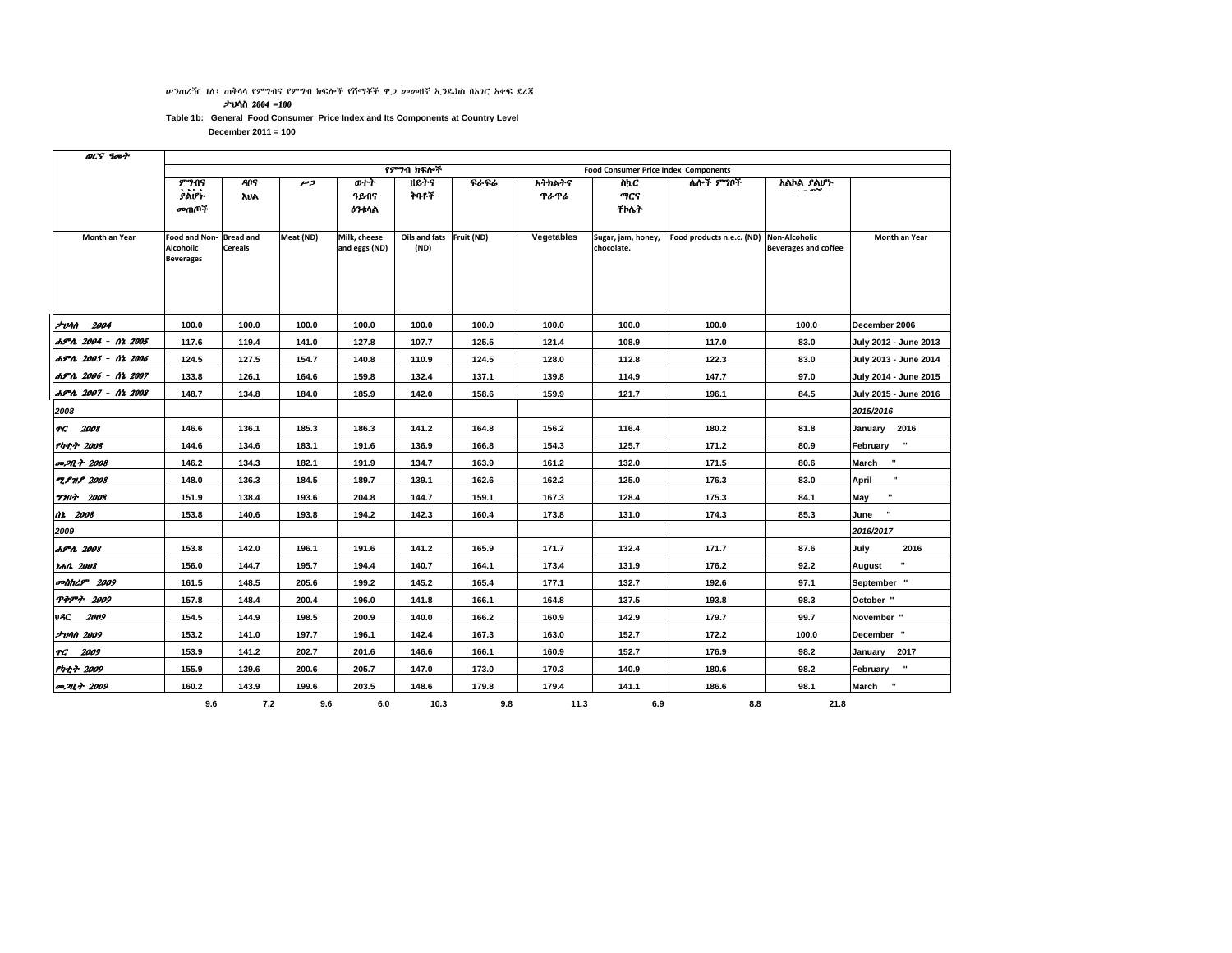ሥንጠረዥ 3ስ፤ ጠቅሳሳ የምግብ የሽማቾች ዋ*ጋ መመ*ዘኛ ኢንዴክስና በሥሩ የተካተቱ ክፍሎች ስአዲስ አበባ ከተማ አስተዳደር

#### **לוטיל** = 100

Table 3b: General Food Consumer Price Index and Its Components for Addis Ababa City Adminstration

| OCS goot                |                                                       |                                    |           |                               |                       |             |             |                                             |                           |                                                     |                           |
|-------------------------|-------------------------------------------------------|------------------------------------|-----------|-------------------------------|-----------------------|-------------|-------------|---------------------------------------------|---------------------------|-----------------------------------------------------|---------------------------|
|                         |                                                       |                                    |           |                               | የምንበ ክፍሎች             |             |             | <b>Food Consumer Price Index Components</b> |                           |                                                     |                           |
|                         | ምንብና<br>አልኮል                                          | ዳቦና                                | وسر       | ወተት                           | ዘይትና                  | <b>ናራፍራ</b> | አትክልትና      | ስኪር                                         | ሌሎች ምግቦች                  | አልኮል ያልሆኑ<br>መጠቦች                                   |                           |
|                         | ያልሆኑ                                                  | <b>AUA</b>                         |           | ዓይብና                          | ትባቶች                  |             | <b>ጥራጥራ</b> | ማርና                                         |                           |                                                     |                           |
|                         | መጠጦች                                                  |                                    |           | <b>ዕንቀ</b> ሳል                 |                       |             |             | ተለት                                         |                           |                                                     |                           |
| Month an Year           | Food and Non-<br><b>Alcoholic</b><br><b>Beverages</b> | <b>Bread and</b><br><b>Cereals</b> | Meat (ND) | Milk, cheese<br>and eggs (ND) | Oils and fats<br>(ND) | Fruit (ND)  | Vegetables  | Sugar, jam, honey,<br>chocolate.            | Food products n.e.c. (ND) | <b>Non-Alcoholic</b><br><b>Beverages and Coffee</b> | Month an Year             |
| <b><i>Avin 2004</i></b> | 100.0                                                 | 100.0                              | 100.0     | 100.0                         | 100.0                 | 100.0       | 100.0       | 100.0                                       | 100.0                     | 100.0                                               | December 2006             |
| ሐምሌ 2004 - ሰኔ 2005      | 119.3                                                 | 128.1                              | 133.8     | 127.0                         | 108.7                 | 130.1       | 119.9       | 100.1                                       | 97.2                      | 89.8                                                | July 2012 - June 2013     |
| ሐምሌ 2005 - ሰኔ 2006      | 124.9                                                 | 131.3                              | 144.1     | 135.5                         | 112.6                 | 141.4       | 127.5       | 102.0                                       | 102.1                     | 90.6                                                | July 2013 - June 2014     |
| ሐምሌ 2006 - ሰኔ 2007      | 140.1                                                 | 132.6                              | 151.6     | 152.5                         | 135.2                 | 156.9       | 147.6       | 106.4                                       | 170.1                     | 103.4                                               | July 2014 - June 2015     |
| ሐምሌ 2007 - ሰኔ 2008      | 163.4                                                 | 143.2                              | 179.1     | 179.8                         | 144.4                 | 181.0       | 181.5       | 116.4                                       | 257.5                     | 97.2                                                | July 2015 - June 2016     |
| 2008                    |                                                       |                                    |           |                               |                       |             |             |                                             |                           |                                                     | 2015/2016                 |
| TG 2008                 | 157.7                                                 | 147.0                              | 179.9     | 182.0                         | 141.7                 | 184.2       | 174.8       | 108.5                                       | 191.8                     | 94.8                                                | January 2016              |
| የካቲት 2008               | 151.6                                                 | 138.7                              | 180.7     | 179.7                         | 135.7                 | 189.7       | 165.0       | 126.8                                       | 174.0                     | 94.4                                                | $\bf u$<br>February       |
| መጋቢት 2008               | 155.1                                                 | 147.6                              | 174.0     | 178.0                         | 133.4                 | 200.0       | 175.7       | 128.7                                       | 169.4                     | 96.6                                                | $\blacksquare$<br>March   |
| <b>T.PH.P 2008</b>      | 157.4                                                 | 148.3                              | 179.1     | 175.2                         | 134.6                 | 201.1       | 183.1       | 128.8                                       | 164.8                     | 98.5                                                | $\mathbf{u}$<br>April     |
| <b>770+ 2008</b>        | 164.5                                                 | 151.4                              | 187.1     | 186.6                         | 143.6                 | 193.1       | 199.9       | 128.5                                       | 165.3                     | 98.4                                                | May                       |
| 02 2008                 | 164.9                                                 | 155.1                              | 183.1     | 183.7                         | 141.5                 | 180.1       | 202.4       | 129.0                                       | 163.0                     | 98.1                                                | $\pmb{\cdot}$<br>June     |
| 2009                    |                                                       |                                    |           |                               |                       |             |             |                                             |                           |                                                     | 2016/2017                 |
| ሐምሌ 2008                | 170.1                                                 | 156.6                              | 183.9     | 185.5                         | 140.1                 | 182.2       | 223.8       | 129.1                                       | 164.2                     | 101.2                                               | July<br>2016              |
| <i>rent 2008</i>        | 169.4                                                 | 159.0                              | 188.4     | 184.9                         | 141.0                 | 178.6       | 213.6       | 123.3                                       | 163.4                     | 102.8                                               | $\blacksquare$<br>August  |
| መስከረም 2009              | 174.4                                                 | 165.1                              | 191.8     | 187.3                         | 143.9                 | 161.0       | 223.8       | 122.5                                       | 165.5                     | 105.9                                               | September "               |
| <b>ጥቅምት 2009</b>        | 168.1                                                 | 170.7                              | 191.5     | 185.0                         | 142.5                 | 161.3       | 186.8       | 122.3                                       | 162.0                     | 106.6                                               | October "                 |
| 2009<br>vAC             | 161.6                                                 | 165.4                              | 185.2     | 189.7                         | 141.1                 | 159.4       | 178.2       | 122.3                                       | 134.8                     | 106.6                                               | November "                |
| <i><b>JUAN 2009</b></i> | 160.6                                                 | 162.5                              | 186.1     | 188.0                         | 137.5                 | 168.3       | 180.2       | 129.0                                       | 125.8                     | 111.0                                               | December "                |
| TG 2009                 | 159.0                                                 | 160.6                              | 183.4     | 194.0                         | 141.1                 | 176.5       | 174.8       | 129.0                                       | 125.0                     | 108.2                                               | January<br>2017           |
| የካቲት 2009               | 157.3                                                 | 157.6                              | 183.4     | 192.1                         | 141.0                 | 193.7       | 175.0       | 129.3                                       | 113.0                     | 107.7                                               | $\pmb{\cdot}$<br>February |
| <b>P.M.T. 2009</b>      | 165.8                                                 | 161.1                              | 178.3     | 190.9                         | 142.2                 | 213.2       | 213.0       | 129.2                                       | 114.4                     | 108.2                                               | $\mathbf{u}$<br>February  |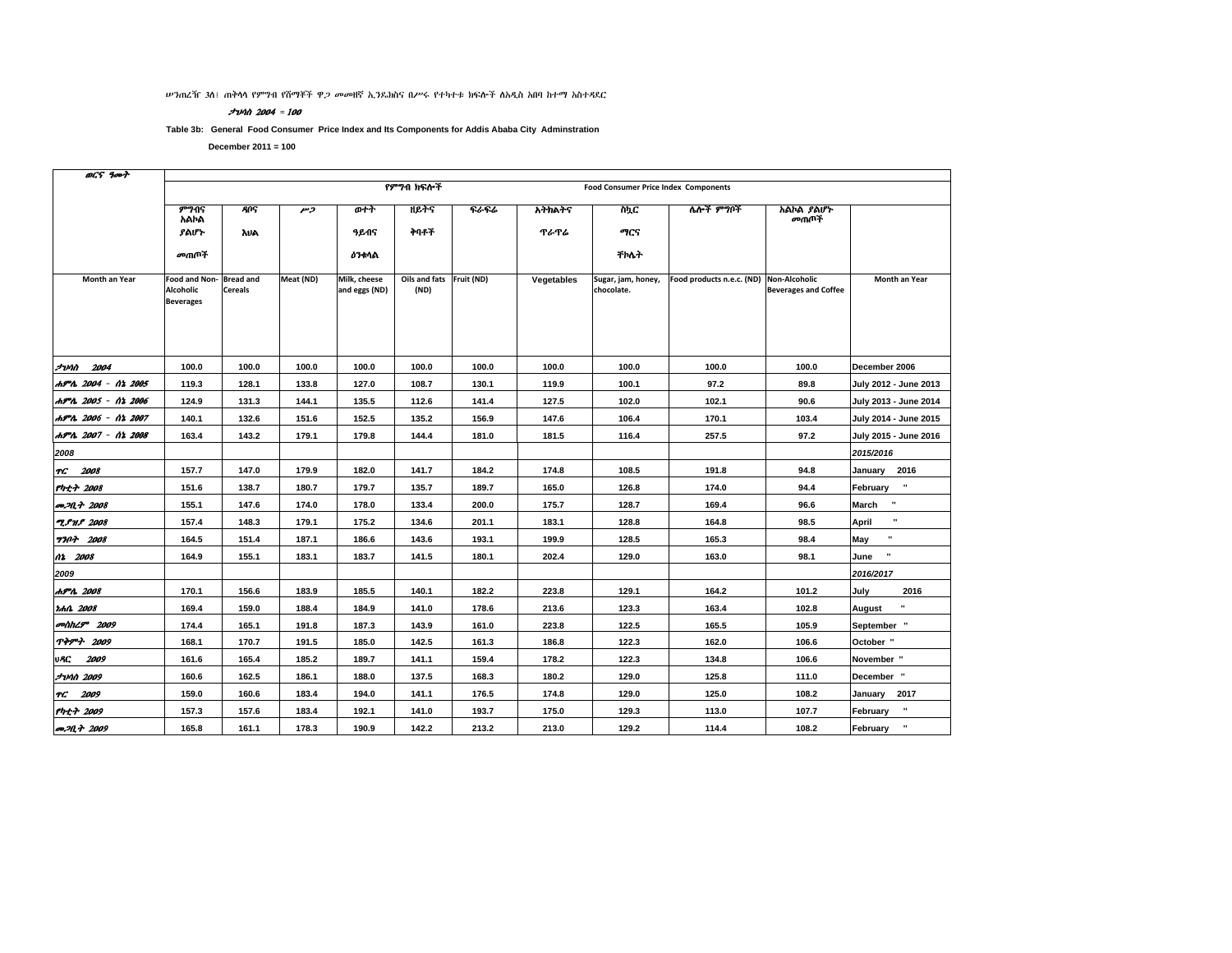#### ሥንጠረዥ 4ሰ፤ ጠቅሳሳ የምግብ የሽማቾች ዋ*ጋ መመ*ዘኛ ኢንዴክስና በሥሩ የተካተቱ ክፍሎች ስአፋር ክልሳዊ መንግስት

#### ታህሳስ 2004 =100

Table 4b: Consumer Price Index of Total Food and Its Components for Afar Regional State

| OCS goot                   |               |                  |                |                              |                                     |       |             |                                             |                                         |                      |                         |
|----------------------------|---------------|------------------|----------------|------------------------------|-------------------------------------|-------|-------------|---------------------------------------------|-----------------------------------------|----------------------|-------------------------|
|                            |               |                  |                |                              | የምንበ ክፍሎች                           |       |             | <b>Food Consumer Price Index Components</b> |                                         |                      |                         |
|                            | ምንብና<br>አልኮል  | <b>ANS</b>       | $\overline{r}$ | ወተት                          | ዘይትና                                | ፍራፍሬ  | አትክልትና      | ስኳር                                         | ሌሎች ምግቦች                                | አልኮል ያልሆኑ<br>መጠቦች    |                         |
|                            | ያልሆኑ          | አህል              |                | ዓይብና                         | ትባቶች                                |       | <b>ጥራጥራ</b> | ግርና                                         |                                         |                      |                         |
|                            | መጠጦች          |                  |                | <b>ዕን</b> ቁሳል                |                                     |       |             | <b>TMA</b>                                  |                                         |                      |                         |
| Month an Year              | Food and Non- | <b>Bread and</b> | Meat (ND)      | Milk, cheese<br>nd ogge (ND) | Oils and fats Fruit (ND)<br>$\mu$ D |       | Vegetables  | Sugar, jam, honey,                          | Food products n.e.c. (ND) Non-Alcoholic | Roversees and coffee | Month an Year           |
| <i><b>Junn 2004</b></i>    | 100.0         | 100.0            | 100.0          | 100.0                        | 100.0                               | 100.0 | 100.0       | 100.0                                       | 100.0                                   | 100.0                | December 2006           |
| ሐምሌ 2004 - ሰኔ 2005         | 116.4         | 113.5            | 166.9          | 130.8                        | 102.6                               | 117.3 | 124.3       | 117.0                                       | 105.6                                   | 93.6                 | July 2012 - June 2013   |
| ሐምሌ 2005 - ሰኔ 2006         | 124.7         | 123.6            | 188.5          | 143.1                        | 106.6                               | 135.3 | 132.9       | 120.1                                       | 106.7                                   | 91.4                 | July 2013 - June 2014   |
| ሐምሌ 2006 - ሰኔ 2007         | 131.9         | 119.2            | 202.0          | 145.0                        | 122.1                               | 155.2 | 146.5       | 139.7                                       | 171.9                                   | 105.2                | July 2014 - June 2015   |
| ሐምሌ 2007 - ሰኔ 2008         | 150.4         | 127.3            | 216.0          | 165.0                        | 136.1                               | 179.6 | 196.8       | 118.7                                       | 273.2                                   | 101.0                | July 2015 - June 2016   |
| 2008                       |               |                  |                |                              |                                     |       |             |                                             |                                         |                      | 2015/2016               |
| TG 2008                    | 147.3         | 128.2            | 213.4          | 165.2                        | 127.7                               | 180.7 | 200.5       | 118.1                                       | 217.5                                   | 101.1                | January 2016            |
| $Pnt + 2008$               | 146.6         | 132.6            | 205.9          | 168.1                        | 125.3                               | 188.8 | 179.7       | 118.7                                       | 201.5                                   | 100.9                | February                |
| መጋቢት 2008                  | 147.9         | 134.5            | 214.7          | 167.1                        | 131.2                               | 185.1 | 182.9       | 120.0                                       | 201.0                                   | 100.8                | $\mathbf{u}$<br>March   |
| <b>TPMP</b> 2008           | 154.4         | 126.2            | 211.2          | 208.7                        | 132.7                               | 180.1 | 193.2       | 122.4                                       | 200.8                                   | 101.4                | $\blacksquare$<br>April |
| <b>770+ 2008</b>           | 149.0         | 127.8            | 250.7          | 161.9                        | 136.6                               | 175.5 | 226.7       | 121.4                                       | 195.1                                   | 101.3                | May                     |
| 02 2008                    | 147.6         | 129.0            | 252.6          | 168.2                        | 126.2                               | 190.2 | 222.4       | 118.7                                       | 159.1                                   | 99.2                 | June                    |
| 2009                       |               |                  |                |                              |                                     |       |             |                                             |                                         |                      | 2016/2017               |
| ሐምሌ 2008                   | 151.6         | 131.1            | 234.0          | 168.1                        | 138.7                               | 186.4 | 242.4       | 118.3                                       | 169.4                                   | 103.1                | July<br>2016            |
| <b>tch0. 2008</b>          | 152.6         | 132.4            | 236.0          | 167.7                        | 134.5                               | 182.3 | 244.7       | 119.3                                       | 179.1                                   | 101.8                | August                  |
| <b><i>colthL9</i></b> 2009 | 157.3         | 133.2            | 256.4          | 182.2                        | 142.2                               | 175.8 | 246.7       | 120.2                                       | 187.4                                   | 101.2                | September "             |
| TPPT 2009                  | 158.3         | 135.3            | 236.2          | 197.9                        | 132.0                               | 180.7 | 224.0       | 122.6                                       | 172.1                                   | 108.6                | October "               |
| vAC.<br>2009               | 154.4         | 137.0            | 248.6          | 192.7                        | 145.3                               | 182.4 | 192.2       | 127.5                                       | 147.2                                   | 107.9                | November "              |
| <b><i>Funn 2009</i></b>    | 147.9         | 133.6            | 247.3          | 177.8                        | 148.2                               | 180.3 | 180.2       | 140.1                                       | 129.6                                   | 104.5                | December "              |
| 2009<br>TC.                | 149.3         | 129.2            | 242.3          | 183.2                        | 152.6                               | 191.5 | 191.7       | 145.4                                       | 131.1                                   | 109.4                | January 2017            |
| የካቲት 2009                  | 147.9         | 129.8            | 236.2          | 187.8                        | 152.0                               | 180.1 | 176.4       | 139.1                                       | 126.2                                   | 105.4                | February                |
| <b>PRA</b> 2009            | 148.9         | 133.2            | 228.6          | 178.2                        | 154.5                               | 179.8 | 195.4       | 139.1                                       | 121.1                                   | 105.7                | $\bf u$<br>February     |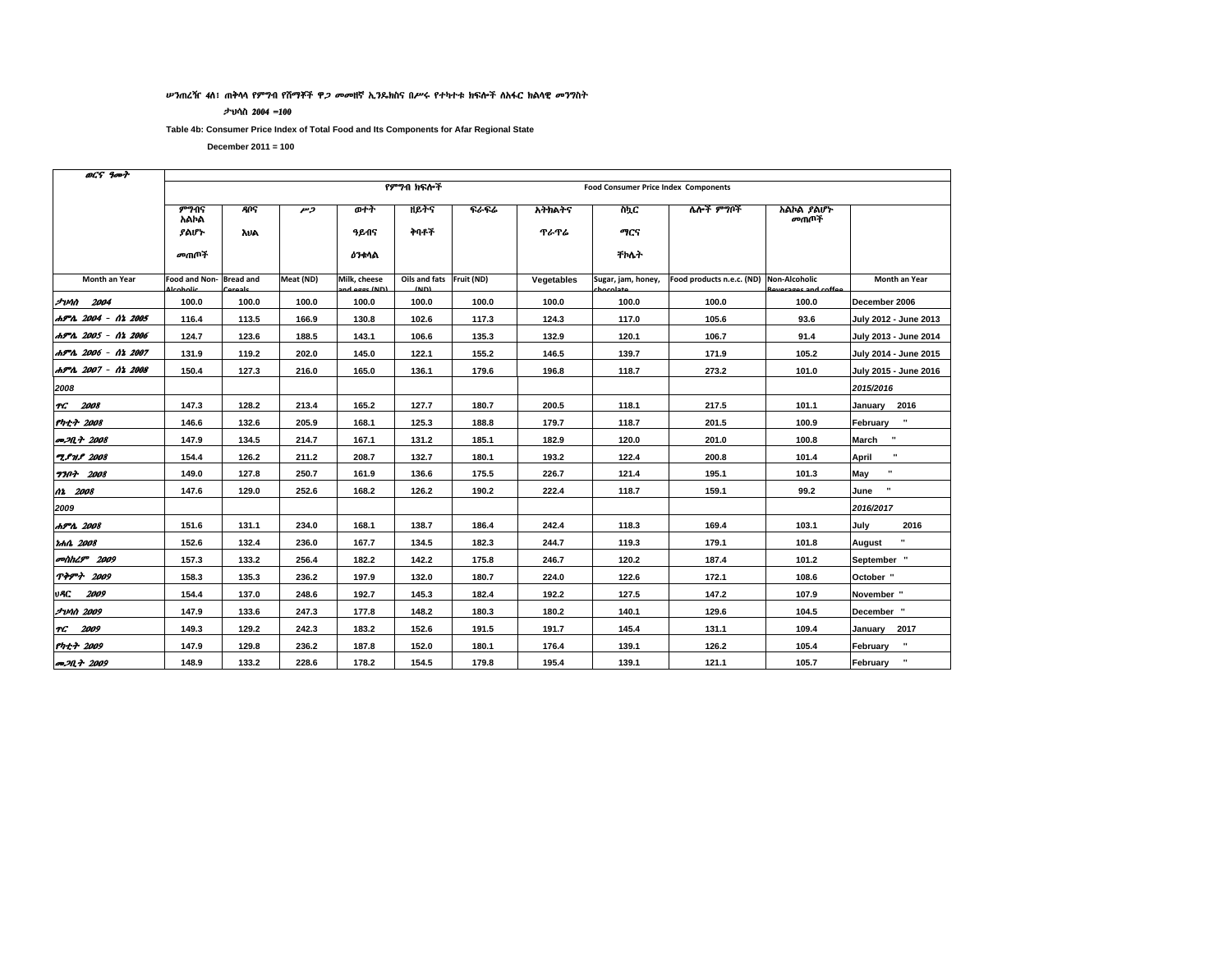#### ሥንጠረዥ 5ሰ፣ ጠቅሳሳ የምግብ የሽማቾች ዋ*ጋ መመ*ዘኛ ኢንዴክስና በሥሩ የተካተቱ ክፍሎች ስአማራ ክልሳዊ መንግስት

#### ታህሳስ 2004 =100

Table 5b: Consumer Price Index of Total Food and Its Components for Amhara Regional State

December  $2011 = 100$ 

 $\overline{a}$ 

| DLY YMT                 |                                                       |                                    |           |                               |                                  |       |             |                                             |                                         |                             |                            |
|-------------------------|-------------------------------------------------------|------------------------------------|-----------|-------------------------------|----------------------------------|-------|-------------|---------------------------------------------|-----------------------------------------|-----------------------------|----------------------------|
|                         |                                                       |                                    |           |                               | የምንበ ክፍሎች                        |       |             | <b>Food Consumer Price Index Components</b> |                                         |                             |                            |
|                         | ምንብና<br>አልኮል                                          | <b>ANS</b>                         | כית       | ውነት                           | ዘይትና                             | ፍራፍሬ  | አትክልትና      | ስኪር                                         | ሌሎች ምግቦች                                | አልኮል ያልሆኑ<br>መጠቦች           |                            |
|                         | ያልሆኑ                                                  | <b>AUA</b>                         |           | ዓይብና                          | ትባቶች                             |       | <b>ጥራጥራ</b> | ማርና                                         |                                         |                             |                            |
|                         | መጠጦች                                                  |                                    |           | <b>ዕንቀሳል</b>                  |                                  |       |             | <b>ቸስሴት</b>                                 |                                         |                             |                            |
| Month an Year           | Food and Non-<br><b>Alcoholic</b><br><b>Beverages</b> | <b>Bread and</b><br><b>Cereals</b> | Meat (ND) | Milk, cheese<br>and eggs (ND) | Oils and fats Fruit (ND)<br>(ND) |       | Vegetables  | Sugar, jam, honey,<br>chocolate.            | Food products n.e.c. (ND) Non-Alcoholic | <b>Beverages and Coffee</b> | Month an Year              |
|                         |                                                       |                                    |           |                               |                                  |       |             |                                             |                                         |                             |                            |
| <b><i>Junn 2004</i></b> | 100.0                                                 | 100.0                              | 100.0     | 100.0                         | 100.0                            | 100.0 | 100.0       | 100.0                                       | 100.0                                   | 100.0                       | December 2006              |
| ሐምሌ 2004 - ሰኔ 2005      | 120.0                                                 | 123.8                              | 138.2     | 131.0                         | 107.5                            | 131.4 | 107.5       | 99.5                                        | 140.7                                   | 85.3                        | July 2012 - June 2013      |
| ሐምሌ 2005 - ሰኔ 2006      | 125.6                                                 | 130.6                              | 146.5     | 146.7                         | 110.9                            | 150.1 | 108.1       | 99.8                                        | 152.9                                   | 84.5                        | July 2013 - June 2014      |
| ሐምሌ 2006 - ሰኔ 2007      | 128.7                                                 | 128.2                              | 153.6     | 162.1                         | 129.7                            | 161.6 | 111.2       | 100.1                                       | 151.4                                   | 99.8                        | July 2014 - June 2015      |
| ለምሌ 2007 - ሰኔ 2008      | 141.4                                                 | 137.9                              | 169.5     | 181.1                         | 146.4                            | 191.1 | 133.0       | 110.4                                       | 160.9                                   | 91.5                        | July 2015 - June 2016      |
| 2008                    |                                                       |                                    |           |                               |                                  |       |             |                                             |                                         |                             | 2015/2016                  |
| TC 2008                 | 141.9                                                 | 140.4                              | 170.8     | 179.8                         | 139.2                            | 196.2 | 132.2       | 100.5                                       | 162.6                                   | 92.4                        | January 2016               |
| $Pnt + 2008$            | 141.2                                                 | 139.4                              | 169.5     | 187.1                         | 141.7                            | 199.3 | 131.6       | 124.7                                       | 160.5                                   | 88.1                        | $\cdot$<br>February        |
| <b>መጋቢት</b> 2008        | 140.5                                                 | 138.2                              | 166.9     | 188.0                         | 137.2                            | 199.3 | 130.7       | 124.9                                       | 162.3                                   | 90.8                        | $\blacksquare$<br>March    |
| <b>T.S.N.S. 2008</b>    | 142.5                                                 | 138.3                              | 171.6     | 181.8                         | 141.7                            | 197.6 | 132.2       | 125.1                                       | 168.0                                   | 89.7                        | $\mathbf{u}$<br>April      |
| <b>7707 2008</b>        | 146.1                                                 | 138.9                              | 185.9     | 195.8                         | 148.2                            | 194.3 | 140.9       | 124.7                                       | 162.7                                   | 90.3                        | $\blacksquare$<br>May      |
| 02 2008                 | 144.9                                                 | 139.9                              | 179.8     | 193.0                         | 144.9                            | 190.1 | 140.4       | 123.5                                       | 161.3                                   | 87.4                        | ×<br>June                  |
| 2009                    |                                                       |                                    |           |                               |                                  |       |             |                                             |                                         |                             | 2016/2017                  |
| ሐምሌ 2008                | 146.7                                                 | 142.7                              | 186.0     | 197.0                         | 143.1                            | 200.2 | 140.9       | 125.1                                       | 161.4                                   | 87.6                        | July<br>2016               |
| <i>hhn 2008</i>         | 152.0                                                 | 146.3                              | 184.2     | 194.1                         | 141.6                            | 218.5 | 145.6       | 119.0                                       | 178.2                                   | 96.3                        | $\blacksquare$<br>August   |
| መስከረም 2009              | 163.0                                                 | 149.6                              | 202.3     | 200.7                         | 144.7                            | 218.0 | 149.4       | 117.3                                       | 219.2                                   | 99.0                        | September "                |
| <b>ጥቅምት 2009</b>        | 160.4                                                 | 147.7                              | 191.7     | 197.6                         | 142.0                            | 210.1 | 138.7       | 116.8                                       | 230.9                                   | 100.9                       | October "                  |
| <b>URC 2009</b>         | 154.1                                                 | 142.0                              | 192.7     | 199.6                         | 137.7                            | 209.0 | 132.8       | 116.1                                       | 212.3                                   | 102.6                       | November "                 |
| <i><b>Jvnn 2009</b></i> | 151.9                                                 | 139.9                              | 193.4     | 196.7                         | 142.2                            | 214.3 | 130.6       | 121.9                                       | 204.4                                   | 102.5                       | December "                 |
| TG 2009                 | 154.5                                                 | 141.0                              | 199.1     | 207.9                         | 142.8                            | 215.6 | 131.3       | 125.2                                       | 211.1                                   | 104.4                       | January 2017               |
| የካቲት 2009               | 154.8                                                 | 140.1                              | 192.9     | 206.8                         | 144.4                            | 215.3 | 131.0       | 124.9                                       | 218.9                                   | 104.0                       | $\bf u$<br>February        |
| <b><i>an</i></b> 2009   | 160.7                                                 | 144.4                              | 194.8     | 198.4                         | 147.8                            | 222.6 | 137.8       | 125.4                                       | 233.9                                   | 104.5                       | $\blacksquare$<br>February |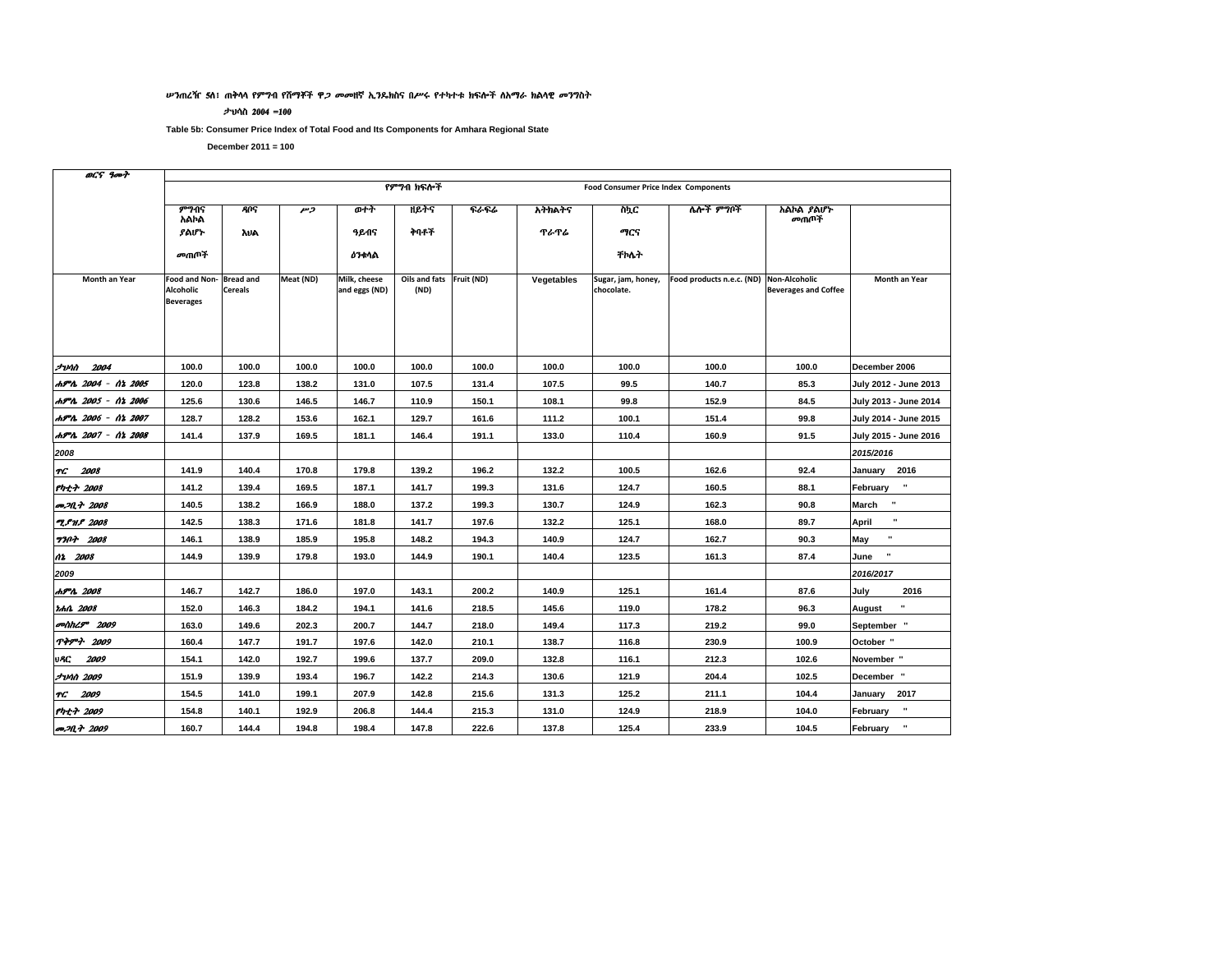#### ሥንጠረዥ 6ሰ፣ ጠቅላላ የምግብ የሽማቾች ዋ*ጋ መመ*ዘኛ ኢንዴክስና በሥሩ የተካተቱ ክፍሎች ለበኒሻንጉል *ጉሙዝ* ክልላዊ *መገ*ግስት

#### ታህሳስ 2004 =100

Table 6b: Consumer Price Index of Total Food and Its Components for Benishangul-Gumuz Regional State

| OCS goot                   |                          |                  |           |                              |                                 |       |             |                                             |                           |                                       |                          |
|----------------------------|--------------------------|------------------|-----------|------------------------------|---------------------------------|-------|-------------|---------------------------------------------|---------------------------|---------------------------------------|--------------------------|
|                            |                          |                  |           |                              | የምንበ ክፍሎች                       |       |             | <b>Food Consumer Price Index Components</b> |                           |                                       |                          |
|                            | ምንብና<br>አልኮል             | <b>ANS</b>       | وسر       | ወተት                          | ዘይትና                            | ፍራፍሬ  | አትክልትና      | w)ር                                         | ሌሎች ምግቦች                  | አልኮል ያልሆኑ<br>መጠቦች                     |                          |
|                            | ያልሆኑ                     | <b>AUA</b>       |           | ዓይብና                         | ትባቶች                            |       | <b>ጥራጥራ</b> | ማርና                                         |                           |                                       |                          |
|                            | መጠጦች                     |                  |           | <b>ዕንቀሳል</b>                 |                                 |       |             | <b>TIMT</b>                                 |                           |                                       |                          |
| Month an Year              | Food and Non-<br>تلمظمما | <b>Bread and</b> | Meat (ND) | Milk, cheese<br>nd ogge (ND) | Oils and fats Fruit (ND)<br>(n) |       | Vegetables  | Sugar, jam, honey,<br>بمساسمات              | Food products n.e.c. (ND) | Non-Alcoholic<br>Roverzage and Coffee | Month an Year            |
| <b><i>Junn</i></b> 2004    | 100.0                    | 100.0            | 100.0     | 100.0                        | 100.0                           | 100.0 | 100.0       | 100.0                                       | 100.0                     | 100.0                                 | December 2006            |
| ሐምሌ 2004 - ሰኔ 2005         | 107.5                    | 102.8            | 134.7     | 126.9                        | 112.2                           | 174.6 | 101.4       | 108.5                                       | 128.9                     | 75.4                                  | July 2012 - June 2013    |
| ሐምሌ 2005 - ሰኔ 2006         | 114.9                    | 119.6            | 139.3     | 146.2                        | 111.3                           | 173.2 | 101.8       | 104.9                                       | 128.0                     | 80.6                                  | July 2013 - June 2014    |
| ሐምሌ 2006 - ሰኔ 2007         | 114.0                    | 100.0            | 145.4     | 137.1                        | 113.7                           | 169.0 | 115.3       | 100.5                                       | 147.9                     | 88.4                                  | July 2014 - June 2015    |
| ሐምሌ 2007 - ሰኔ 2008         | 127.5                    | 96.5             | 173.7     | 139.8                        | 114.2                           | 198.3 | 138.9       | 110.3                                       | 213.7                     | 77.5                                  | July 2015 - June 2016    |
| 2007                       |                          |                  |           |                              |                                 |       |             |                                             |                           |                                       | 2014/2015                |
| 2008                       |                          |                  |           |                              |                                 |       |             |                                             |                           |                                       | 2015/2016                |
| TC 2008                    | 127.2                    | 99.0             | 177.0     | 130.7                        | 111.9                           | 232.4 | 134.9       | 104.0                                       | 210.3                     | 77.1                                  | January 2016             |
| የካቲት 2008                  | 124.3                    | 97.0             | 170.4     | 132.5                        | 114.5                           | 202.8 | 136.0       | 113.3                                       | 192.9                     | 76.2                                  | February                 |
| <b><i>co</i></b> 2008      | 121.1                    | 91.5             | 178.5     | 131.7                        | 114.7                           | 192.8 | 129.9       | 120.7                                       | 186.7                     | 76.8                                  | March<br>$\bf{u}$        |
| <b>TPHS</b> 2008           | 122.8                    | 87.8             | 173.9     | 147.0                        | 116.0                           | 199.7 | 132.9       | 120.7                                       | 211.6                     | 75.6                                  | $\mathbf{u}$<br>April    |
| <b>7707 2008</b>           | 126.5                    | 90.0             | 181.3     | 161.3                        | 117.9                           | 189.3 | 142.7       | 120.9                                       | 207.3                     | 76.2                                  | May                      |
| 02 2008                    | 128.3                    | 93.9             | 186.7     | 156.1                        | 117.5                           | 212.5 | 145.3       | 120.0                                       | 198.8                     | 77.8                                  | June                     |
| 2009                       |                          |                  |           |                              |                                 |       |             |                                             |                           |                                       | 2016/2017                |
| ሐምሌ 2008                   | 128.0                    | 93.3             | 183.8     | 160.5                        | 113.4                           | 226.7 | 147.2       | 120.5                                       | 195.3                     | 80.7                                  | 2016<br>July             |
| tch0 2008                  | 131.7                    | 98.2             | 191.8     | 158.9                        | 113.7                           | 247.0 | 151.7       | 115.8                                       | 190.1                     | 87.1                                  | $\blacksquare$<br>August |
| <b><i>contras 2009</i></b> | 134.5                    | 100.4            | 186.9     | 159.6                        | 117.4                           | 210.8 | 156.9       | 115.9                                       | 200.8                     | 88.2                                  | September "              |
| <b>ጥቅምት 2009</b>           | 132.9                    | 103.3            | 182.5     | 165.2                        | 114.8                           | 221.7 | 137.7       | 114.5                                       | 213.8                     | 96.2                                  | October "                |
| VAC.<br>2009               | 131.2                    | 105.6            | 182.6     | 157.8                        | 115.9                           | 219.1 | 127.8       | 111.3                                       | 212.6                     | 95.5                                  | November "               |
| <b>JUM 2009</b>            | 131.2                    | 103.4            | 182.1     | 155.4                        | 114.5                           | 239.8 | 133.8       | 111.3                                       | 208.1                     | 95.6                                  | December "               |
| TG 2009                    | 132.2                    | 102.6            | 188.2     | 160.1                        | 121.9                           | 215.7 | 132.2       | 117.8                                       | 224.2                     | 82.1                                  | January 2017             |
| የካቲት 2009                  | 131.8                    | 100.9            | 184.9     | 159.0                        | 123.1                           | 230.4 | 134.0       | 118.8                                       | 229.4                     | 75.1                                  | $\bf u$<br>February      |
| <b>መጋቢት</b> 2009           | 134.0                    | 102.7            | 175.8     | 173.8                        | 128.9                           | 238.9 | 139.7       | 120.9                                       | 229.3                     | 80.8                                  | $\bf u$<br>February      |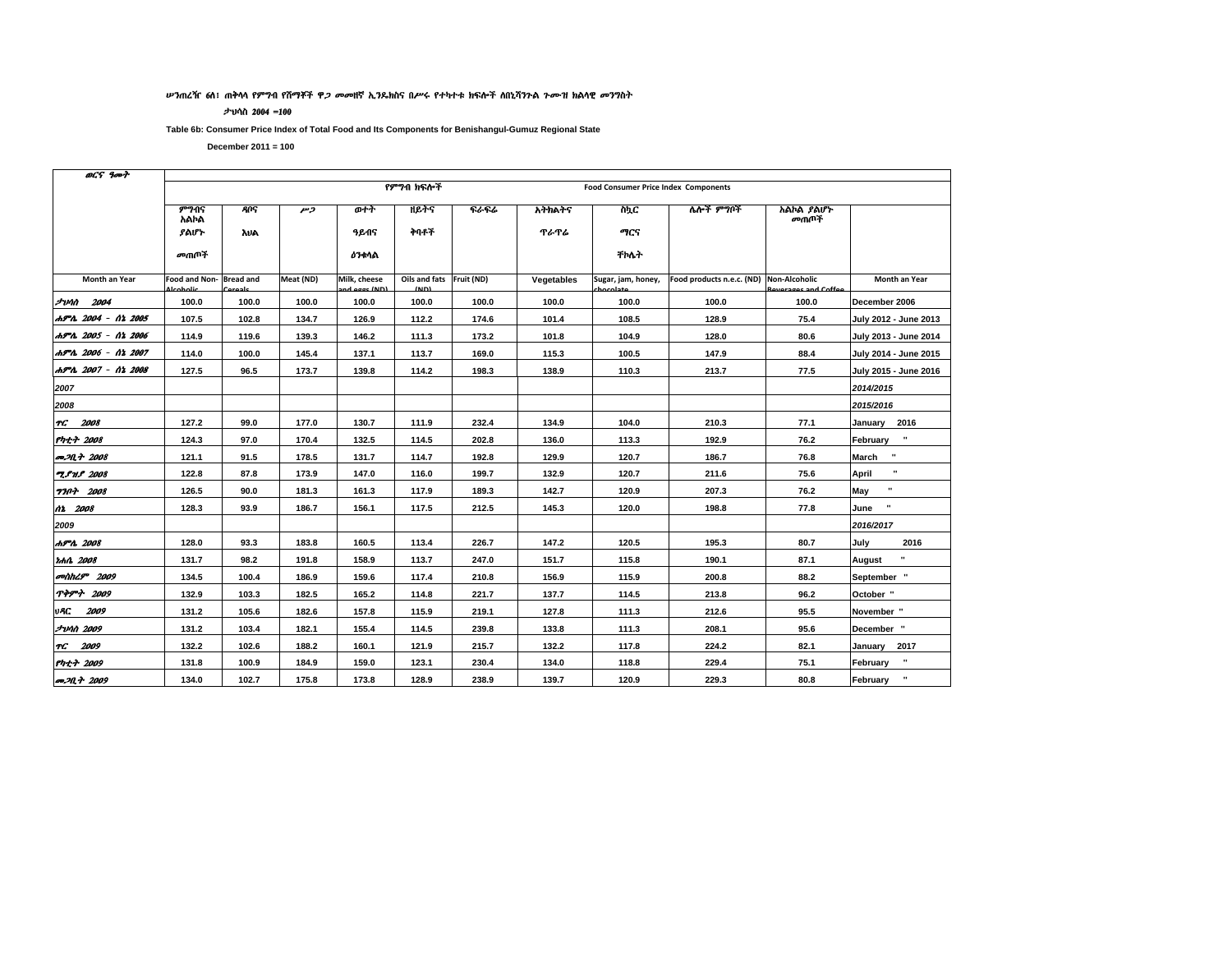#### ሥንጠረዥ 7ስ፣ ጠቅሳሳ የምግብ የሽማቾች ዋ*ጋ መመ*ዘኛ ኢንዴክስና በሥሩ የተካተቱ ክፍሎች ስድራዳዋ ከተማ አስተዳደር

#### ታህሳስ 2004 =100

Table7b: Consumer Price Index of Total Food and Its Components for Dire Dawa City Administration

| OCS goot                   |               |                  |                |                              |                                     |       |             |                                             |                                         |                     |                         |
|----------------------------|---------------|------------------|----------------|------------------------------|-------------------------------------|-------|-------------|---------------------------------------------|-----------------------------------------|---------------------|-------------------------|
|                            |               |                  |                |                              | የምንበ ክፍሎች                           |       |             | <b>Food Consumer Price Index Components</b> |                                         |                     |                         |
|                            | ምንብና<br>አልኮል  | <b>ANS</b>       | $\overline{r}$ | ወተት                          | ዘይትና                                | ፍራፍሬ  | አትክልትና      | ስኳር                                         | ሌሎች ምግቦች                                | አልኮል ያልሆኑ<br>መጠቦች   |                         |
|                            | ያልሆኑ          | አህል              |                | ዓይብና                         | ትባቶች                                |       | <b>ጥራጥራ</b> | ግርና                                         |                                         |                     |                         |
|                            | መጠጦች          |                  |                | <b>ዕን</b> ቁሳል                |                                     |       |             | <b>TMA</b>                                  |                                         |                     |                         |
| Month an Year              | Food and Non- | <b>Bread and</b> | Meat (ND)      | Milk, cheese<br>nd ogge (ND) | Oils and fats Fruit (ND)<br>$\mu$ D |       | Vegetables  | Sugar, jam, honey,                          | Food products n.e.c. (ND) Non-Alcoholic | Roversees and Coffe | Month an Year           |
| <i><b>Junn 2004</b></i>    | 100.0         | 100.0            | 100.0          | 100.0                        | 100.0                               | 100.0 | 100.0       | 100.0                                       | 100.0                                   | 100.0               | December 2006           |
| ሐምሌ 2004 - ሰኔ 2005         | 111.8         | 109.7            | 149.4          | 127.1                        | 87.6                                | 125.5 | 117.3       | 102.1                                       | 130.4                                   | 127.8               | July 2012 - June 2013   |
| ሐምሌ 2005 - ሰኔ 2006         | 119.7         | 118.0            | 151.0          | 130.7                        | 86.9                                | 132.7 | 130.7       | 106.2                                       | 148.5                                   | 133.6               | July 2013 - June 2014   |
| ሐምሌ 2006 - ሰኔ 2007         | 129.2         | 122.8            | 168.9          | 155.0                        | 108.9                               | 143.8 | 150.4       | 108.8                                       | 148.7                                   | 131.7               | July 2014 - June 2015   |
| ሐምሌ 2007 - ሰኔ 2008         | 134.1         | 125.5            | 205.1          | 179.9                        | 91.3                                | 164.4 | 168.0       | 119.0                                       | 152.0                                   | 128.4               | July 2015 - June 2016   |
| 2008                       |               |                  |                |                              |                                     |       |             |                                             |                                         |                     | 2015/2016               |
| TG 2008                    | 134.8         | 127.3            | 206.2          | 175.8                        | 91.3                                | 170.1 | 169.3       | 113.7                                       | 151.8                                   | 123.9               | January 2016            |
| $Pnt + 2008$               | 132.1         | 127.5            | 206.9          | 178.8                        | 91.2                                | 169.6 | 151.6       | 113.5                                       | 149.2                                   | 122.2               | February                |
| መጋቢት 2008                  | 133.3         | 128.0            | 204.6          | 179.1                        | 91.0                                | 168.2 | 149.9       | 132.7                                       | 157.1                                   | 125.2               | $\mathbf{u}$<br>March   |
| <b>TPMP</b> 2008           | 135.5         | 126.7            | 202.9          | 182.7                        | 91.1                                | 172.4 | 162.4       | 135.6                                       | 154.4                                   | 139.6               | $\blacksquare$<br>April |
| <b>770+ 2008</b>           | 145.9         | 128.0            | 222.3          | 190.9                        | 92.1                                | 171.7 | 221.0       | 133.5                                       | 157.1                                   | 135.8               | May                     |
| 02 2008                    | 141.7         | 127.9            | 218.8          | 198.8                        | 91.1                                | 172.1 | 192.7       | 133.6                                       | 151.7                                   | 139.5               | June                    |
| 2009                       |               |                  |                |                              |                                     |       |             |                                             |                                         |                     | 2016/2017               |
| ሐምሌ 2008                   | 141.7         | 129.5            | 233.2          | 199.8                        | 90.8                                | 189.3 | 183.8       | 134.0                                       | 154.7                                   | 138.8               | July<br>2016            |
| <b>tch0. 2008</b>          | 145.3         | 136.0            | 216.8          | 198.4                        | 101.3                               | 171.4 | 179.4       | 134.2                                       | 152.4                                   | 146.2               | August                  |
| <b><i>colthL9</i></b> 2009 | 149.3         | 132.9            | 225.6          | 198.4                        | 101.8                               | 167.3 | 215.3       | 134.6                                       | 159.9                                   | 139.5               | September "             |
| <b>ጥቅምት 2009</b>           | 148.9         | 129.0            | 230.3          | 202.0                        | 101.4                               | 163.2 | 217.8       | 133.9                                       | 193.4                                   | 137.3               | October "               |
| vAC.<br>2009               | 146.2         | 133.0            | 229.4          | 198.4                        | 101.5                               | 164.0 | 186.3       | 134.0                                       | 195.6                                   | 141.1               | November "              |
| <b><i>Funn 2009</i></b>    | 144.3         | 130.1            | 224.8          | 198.3                        | 101.4                               | 163.9 | 184.8       | 134.2                                       | 195.4                                   | 139.7               | December "              |
| 2009<br>TC.                | 141.6         | 128.2            | 226.3          | 200.6                        | 101.5                               | 166.4 | 173.8       | 134.6                                       | 197.9                                   | 134.7               | January 2017            |
| የካቲት 2009                  | 140.3         | 127.2            | 228.2          | 198.4                        | 101.7                               | 183.4 | 157.6       | 141.9                                       | 218.1                                   | 144.7               | February                |
| <b>PRA</b> 2009            | 149.5         | 127.9            | 229.5          | 197.4                        | 101.5                               | 198.9 | 204.4       | 147.7                                       | 237.2                                   | 151.5               | $\bf u$<br>February     |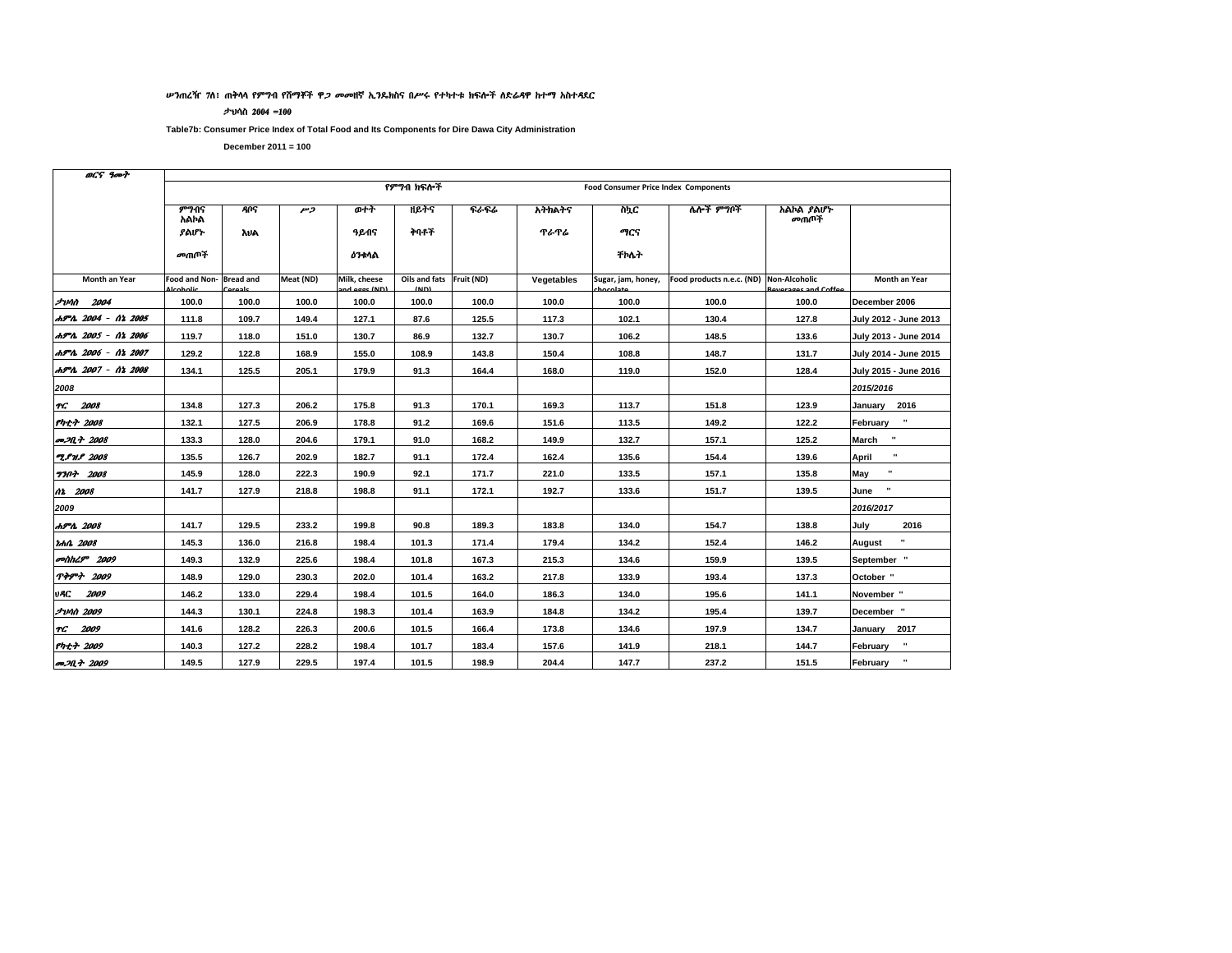#### ሥንጠረዥ 8ስ፣ ጠቅሳሳ የምግብ የሽማቾች ዋ*ጋ መመ*ዘኛ ኢንጴክስና በሥሩ የተካተቱ ክፍሎች ስ*ጋ*ምቤሳ ክልሳዊ *መገ*ግስት

#### ታህሳስ 2004 =100

Table 8b: Consumer Price Index of Total Food and Its Components for Gambella Regional State

December  $2011 = 100$ 

 $\frac{1}{2}$ 

| <i><b>DL.7 7007</b></i>   |                                                       |                                                                                                                                                         |           |                               |                                  |       |            |                                  |                                         |                             |                               |  |  |  |  |
|---------------------------|-------------------------------------------------------|---------------------------------------------------------------------------------------------------------------------------------------------------------|-----------|-------------------------------|----------------------------------|-------|------------|----------------------------------|-----------------------------------------|-----------------------------|-------------------------------|--|--|--|--|
|                           |                                                       | የምንበ ክፍሎች<br><b>Food Consumer Price Index Components</b><br><b>A</b> ng<br>ዘይትና<br>ፍራፍሬ<br>አልኮል ያልሆኑ<br>ወተት<br>አትክልትና<br>ስኳር<br>ሌሎች ምግቦች<br>وسر<br>መጠቦች |           |                               |                                  |       |            |                                  |                                         |                             |                               |  |  |  |  |
|                           | ምንብና<br>አልኮል                                          |                                                                                                                                                         |           |                               |                                  |       |            |                                  |                                         |                             |                               |  |  |  |  |
|                           | ያልሆኑ                                                  | <b>AUA</b>                                                                                                                                              |           | ዓይብና                          | ትባቶች                             |       | ጥራጥራ       | ግርና                              |                                         |                             |                               |  |  |  |  |
|                           | መጠጦች                                                  |                                                                                                                                                         |           | <b>ዕንቀሳል</b>                  |                                  |       |            | ቸስሴት                             |                                         |                             |                               |  |  |  |  |
| Month an Year             | Food and Non-<br><b>Alcoholic</b><br><b>Beverages</b> | <b>Bread and</b><br><b>Cereals</b>                                                                                                                      | Meat (ND) | Milk, cheese<br>and eggs (ND) | Oils and fats Fruit (ND)<br>(ND) |       | Vegetables | Sugar, jam, honey,<br>chocolate. | Food products n.e.c. (ND) Non-Alcoholic | <b>Beverages and Coffee</b> | Month an Year                 |  |  |  |  |
| <b><i>FUNN 2004</i></b>   | 100.0                                                 | 100.0                                                                                                                                                   | 100.0     | 100.0                         | 100.0                            | 100.0 | 100.0      | 100.0                            | 100.0                                   | 100.0                       | December 2006                 |  |  |  |  |
| ሐምሌ 2004 - ሰኔ 2005        | 114.8                                                 | 104.4                                                                                                                                                   | 132.8     | 125.3                         | 104.0                            | 130.7 | 126.6      | 107.8                            | 130.6                                   | 77.9                        | July 2012 - June 2013         |  |  |  |  |
| ሐምሌ 2005 - ሰኔ 2006        | 124.2                                                 | 115.1                                                                                                                                                   | 146.5     | 147.2                         | 104.2                            | 107.6 | 134.7      | 112.1                            | 136.4                                   | 82.2                        | July 2013 - June 2014         |  |  |  |  |
| ሐምሌ 2006 - ሰኔ 2007        | 129.9                                                 | 111.4                                                                                                                                                   | 155.9     | 163.9                         | 99.9                             | 131.8 | 148.6      | 116.4                            | 141.1                                   | 99.5                        | July 2014 - June 2015         |  |  |  |  |
| ሐምሌ 2007 - ሰኔ 2008        | 142.9                                                 | 116.8                                                                                                                                                   | 180.1     | 204.8                         | 101.2                            | 145.1 | 178.0      | 131.8                            | 145.7                                   | 80.1                        | July 2015 - June 2016         |  |  |  |  |
| 2008                      |                                                       |                                                                                                                                                         |           |                               |                                  |       |            |                                  |                                         |                             | 2015/2016                     |  |  |  |  |
| <b>TC</b> 2008            | 137.8                                                 | 109.3                                                                                                                                                   | 175.1     | 207.1                         | 99.9                             | 145.8 | 172.3      | 125.0                            | 149.4                                   |                             | 72.7 January 2016             |  |  |  |  |
| <b>Pht+ 2008</b>          | 140.5                                                 | 118.2                                                                                                                                                   | 177.4     | 207.2                         | 100.2                            | 145.6 | 167.9      | 125.0                            | 143.6                                   |                             | $\cdot$<br>72.7 February      |  |  |  |  |
| <b>መጋቢት</b> 2008          | 140.4                                                 | 117.9                                                                                                                                                   | 180.2     | 207.1                         | 99.5                             | 145.3 | 165.8      | 137.0                            | 136.2                                   |                             | ×<br>71.6 March               |  |  |  |  |
| <b>TPMP</b> 2008          | 142.8                                                 | 119.8                                                                                                                                                   | 186.3     | 208.4                         | 99.5                             | 145.9 | 163.5      | 146.2                            | 143.0                                   |                             | $\mathbf{u}$<br>73.8 April    |  |  |  |  |
| <b>7707 2008</b>          | 148.1                                                 | 121.3                                                                                                                                                   | 178.4     | 215.7                         | 104.8                            | 146.3 | 194.5      | 152.8                            | 155.5                                   | 77.1 May                    | $\blacksquare$                |  |  |  |  |
| 02 2008                   | 150.1                                                 | 128.8                                                                                                                                                   | 178.0     | 215.8                         | 107.5                            | 145.3 | 190.0      | 155.5                            | 154.1                                   |                             | ×<br>77.1 June                |  |  |  |  |
| 2009                      |                                                       |                                                                                                                                                         |           |                               |                                  |       |            |                                  |                                         |                             | 2016/2017                     |  |  |  |  |
| ሐምሌ 2008                  | 151.7                                                 | 129.5                                                                                                                                                   | 176.5     | 226.6                         | 108.3                            | 145.3 | 192.3      | 174.2                            | 160.7                                   | 77.7 July                   | 2016                          |  |  |  |  |
| <i><b>IchA 2008</b></i>   | 148.3                                                 | 124.7                                                                                                                                                   | 176.2     | 226.7                         | 91.4                             | 146.3 | 182.5      | 180.0                            | 159.7                                   |                             | $\mathbf{u}$<br>86.0 August   |  |  |  |  |
| <b><i>anthL9</i></b> 2009 | 154.9                                                 | 122.7                                                                                                                                                   | 199.2     | 227.5                         | 97.9                             | 145.2 | 189.1      | 150.5                            | 173.5                                   |                             | 95.4 September "              |  |  |  |  |
| <b>ጥቅምት 2009</b>          | 151.5                                                 | 122.9                                                                                                                                                   | 193.5     | 215.7                         | 91.4                             | 146.2 | 182.2      | 155.5                            | 163.3                                   |                             | 97.2 October "                |  |  |  |  |
| vAC<br>2009               | 146.1                                                 | 116.9                                                                                                                                                   | 190.2     | 216.1                         | 93.0                             | 146.2 | 161.9      | 166.9                            | 163.5                                   |                             | 98.9 November "               |  |  |  |  |
| <i><b>Jvnn 2009</b></i>   | 150.0                                                 | 120.1                                                                                                                                                   | 189.5     | 246.2                         | 95.1                             | 146.2 | 170.2      | 165.4                            | 165.9                                   |                             | 97.2 December "               |  |  |  |  |
| TG 2009                   | 150.1                                                 | 120.2                                                                                                                                                   | 192.2     | 216.3                         | 97.7                             | 145.4 | 173.3      | 152.7                            | 172.9                                   |                             | 101.3 January<br>2017         |  |  |  |  |
| <b>Pht+ 2009</b>          | 150.2                                                 | 119.4                                                                                                                                                   | 193.8     | 222.9                         | 93.3                             | 139.2 | 165.9      | 154.3                            | 200.9                                   |                             | $\mathbf{u}$<br>97.3 February |  |  |  |  |
| <b>P.M.+ 2009</b>         | 153.1                                                 | 121.0                                                                                                                                                   | 191.7     | 216.4                         | 90.3                             | 144.9 | 188.8      | 152.7                            | 202.9                                   |                             | $\mathbf{u}$<br>93.5 February |  |  |  |  |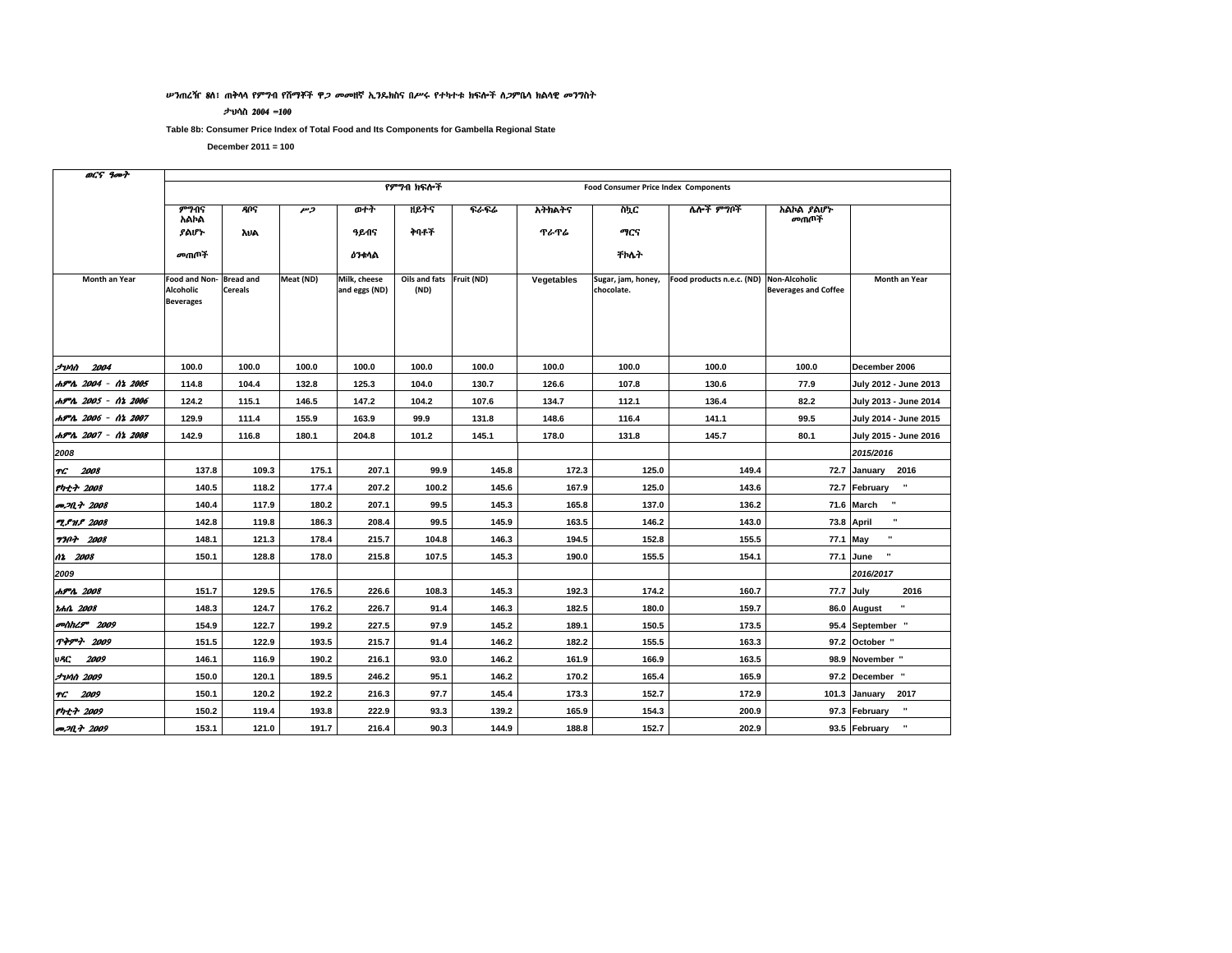#### ሥንጠረዥ 9ሰ፣ ጠቅሳሳ የምግብ የሽማቾች ዋ*ጋ መመ*ዘኛ ኢንዴክስና በሥሩ የተካተቱ ክፍሎች ስሐረሪ ክልሳዊ መንግስት

#### ታህሳስ 2004 =100

Table 9b: Consumer Price Index of Total Food and Its Components for Harari Regional State

December  $2011 = 100$ 

 $\frac{1}{2}$ 

| OC'i Yort                           |                                                |                                    |           |                               |                                  |       |             |                                             |                                         |                             |                                |
|-------------------------------------|------------------------------------------------|------------------------------------|-----------|-------------------------------|----------------------------------|-------|-------------|---------------------------------------------|-----------------------------------------|-----------------------------|--------------------------------|
|                                     |                                                |                                    |           |                               | የምንበ ክፍሎች                        |       |             | <b>Food Consumer Price Index Components</b> |                                         |                             |                                |
|                                     | ምንብና<br>አልኮል                                   | <b>AUS</b>                         | وسر       | ውነት                           | ዘይትና                             | ፍራፍሬ  | አትክልትና      | ስኳር                                         | ሌሎች ምግቦች                                | አልኮል ያልሆኑ<br>መጠቦች           |                                |
|                                     | ያልሆኑ                                           | <b>AUA</b>                         |           | ዓይብና                          | ትባቶች                             |       | <b>ጥራጥራ</b> | ግርና                                         |                                         |                             |                                |
|                                     | መጠጦች                                           |                                    |           | <b><i>ዕን</i>ቀ</b> ላል          |                                  |       |             | ቸስሴት                                        |                                         |                             |                                |
| Month an Year                       | Food and Non-<br>Alcoholic<br><b>Beverages</b> | <b>Bread and</b><br><b>Cereals</b> | Meat (ND) | Milk, cheese<br>and eggs (ND) | Oils and fats Fruit (ND)<br>(ND) |       | Vegetables  | Sugar, jam, honey,<br>chocolate.            | Food products n.e.c. (ND) Non-Alcoholic | <b>Beverages and Coffee</b> | <b>Month an Year</b>           |
| <b>Juhn</b> 2004                    | 100.0                                          | 100.0                              | 100.0     | 100.0                         | 100.0                            | 100.0 | 100.0       | 100.0                                       | 100.0                                   | 100.0                       | December 2006                  |
| ሐምሌ 2004 - ሰኔ 2005                  | 119.0                                          | 116.7                              | 148.7     | 114.8                         | 96.6                             | 115.5 | 127.3       | 101.3                                       | 117.7                                   | 109.6                       | July 2012 - June 2013          |
| ሐምሌ 2005 - ሰኔ 2006                  | 131.5                                          | 128.4                              | 173.6     | 128.7                         | 94.7                             | 122.2 | 154.6       | 100.9                                       | 116.7                                   | 103.7                       | July 2013 - June 2014          |
| ሐምሌ 2006 - ሰኔ 2007                  | 145.6                                          | 141.8                              | 193.7     | 143.1                         | 96.6                             | 152.1 | 183.4       | 100.7                                       | 133.0                                   | 96.0                        | July 2014 - June 2015          |
| ሐምሌ 2007 - ሰኔ 2008                  | 156.5                                          | 142.8                              | 213.3     | 165.7                         | 97.5                             | 150.5 | 210.3       | 110.3                                       | 221.0                                   | 88.6                        | July 2015 - June 2016          |
| 2008                                |                                                |                                    |           |                               |                                  |       |             |                                             |                                         |                             | 2015/2016                      |
| TG 2008                             | 157.6                                          | 145.1                              | 206.8     | 165.7                         | 98.4                             | 147.9 | 221.0       | 99.0                                        | 219.8                                   |                             | 83.8 January 2016              |
| የካቲት 2008                           | 155.5                                          | 143.3                              | 206.7     | 165.4                         | 98.4                             | 154.5 | 209.4       | 125.4                                       | 201.6                                   |                             | $\mathbf{u}$<br>82.4 February  |
| <b><i>m<sub>20.4</sub></i></b> 2008 | 154.1                                          | 142.9                              | 206.7     | 165.1                         | 98.4                             | 151.6 | 192.8       | 125.4                                       | 214.2                                   |                             | $\cdot$<br>84.8 March          |
| <b>ZSUS 2008</b>                    | 158.7                                          | 142.5                              | 216.9     | 173.3                         | 96.3                             | 152.1 | 209.2       | 125.4                                       | 239.7                                   |                             | $\mathbf{u}$<br>95.7 April     |
| <b>770+ 2008</b>                    | 165.4                                          | 138.1                              | 234.5     | 176.2                         | 96.6                             | 192.7 | 267.7       | 125.4                                       | 241.2                                   | 99.1 May                    | $\blacksquare$                 |
| 02 2008                             | 166.5                                          | 139.2                              | 244.6     | 187.0                         | 96.6                             | 183.4 | 259.5       | 125.4                                       | 226.6                                   | 101.6 June                  | $\blacksquare$                 |
| 2009                                |                                                |                                    |           |                               |                                  |       |             |                                             |                                         |                             | 2016/2017                      |
| ሐምሌ 2008                            | 167.2                                          | 142.3                              | 249.1     | 168.9                         | 96.6                             | 157.6 | 264.5       | 125.4                                       | 226.7                                   | 97.7 July                   | 2016                           |
| <i>rhn 2008</i>                     | 169.8                                          | 151.2                              | 244.8     | 188.1                         | 96.5                             | 164.6 | 246.0       | 126.7                                       | 186.5                                   |                             | $\mathbf{u}$<br>104.1 August   |
| መስከረም 2009                          | 178.5                                          | 154.0                              | 253.6     | 208.7                         | 96.4                             | 147.0 | 292.1       | 126.7                                       | 177.3                                   |                             | 109.8 September "              |
| <b>ጥቅምት 2009</b>                    | 169.6                                          | 153.2                              | 239.6     | 194.6                         | 96.5                             | 151.8 | 240.3       | 126.7                                       | 160.6                                   |                             | 118.5 October "                |
| vAC.<br>2009                        | 169.9                                          | 146.2                              | 246.7     | 204.3                         | 96.5                             | 149.0 | 260.3       | 126.7                                       | 167.6                                   |                             | 118.6 November "               |
| <i><b>Jvnn 2009</b></i>             | 168.0                                          | 150.5                              | 245.8     | 203.6                         | 96.4                             | 159.4 | 222.7       | 118.6                                       | 173.1                                   |                             | 118.1 December "               |
| TG 2009                             | 160.7                                          | 138.2                              | 259.7     | 203.8                         | 96.6                             | 154.5 | 195.4       | 121.4                                       | 189.1                                   |                             | 114.4 January<br>2017          |
| የካቲት 2009                           | 163.5                                          | 139.7                              | 246.3     | 200.2                         | 98.3                             | 163.3 | 222.1       | 123.2                                       | 202.7                                   |                             | $\mathbf{u}$<br>118.9 February |
| <b><i>an</i></b> 2009               | 173.2                                          | 140.7                              | 253.4     | 203.6                         | 98.4                             | 176.6 | 295.4       | 121.4                                       | 187.9                                   |                             | $\mathbf{u}$<br>138.0 February |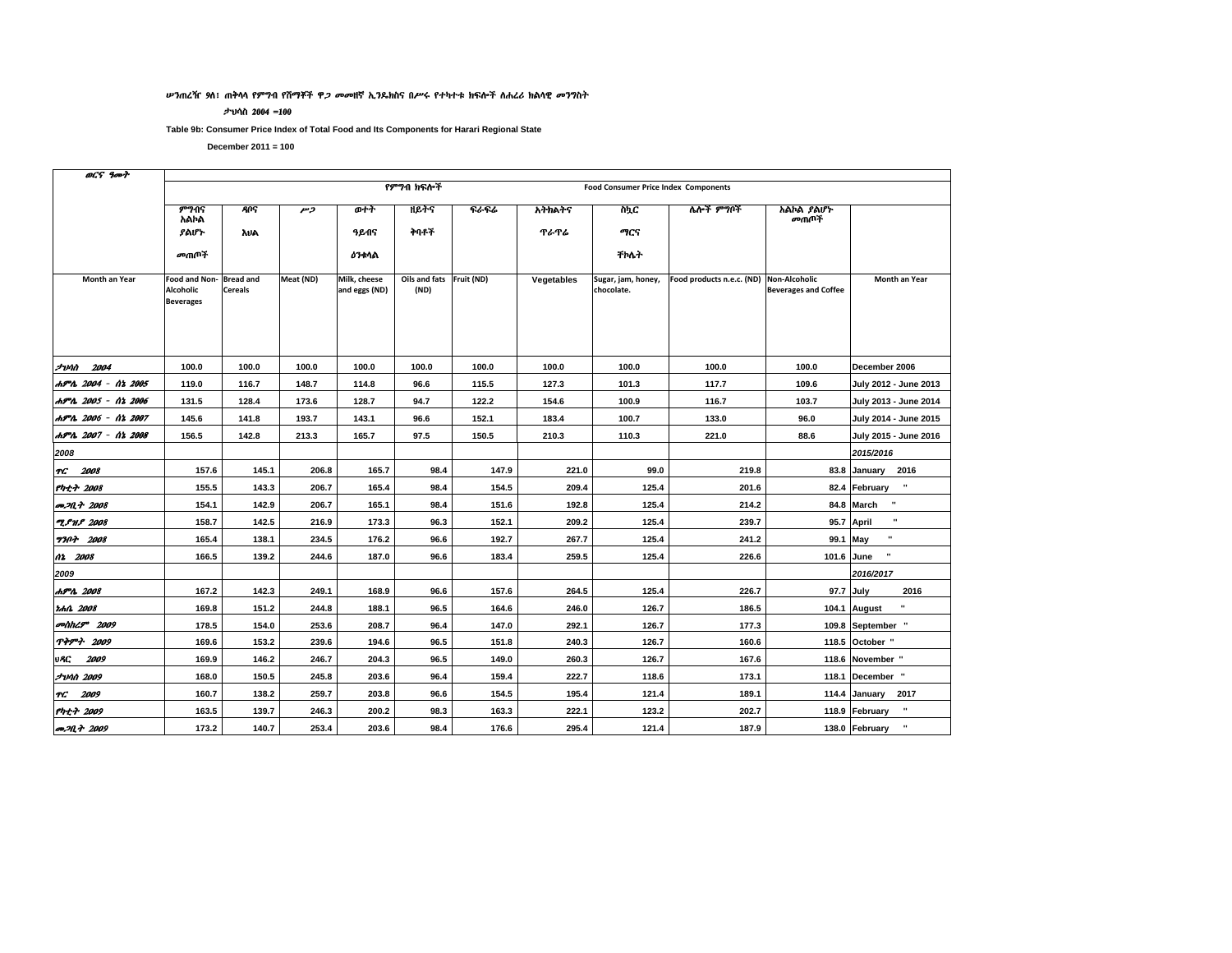#### ሥንጠረዥ 10ሰ፤ ጠቅሳሳ የምግብ የሽማቾች ዋ*ጋ መመ*ዘኛ ኢንዴክስና በሥሩ የተካተቱ ክፍሎች ለኦሮሚ*ያ* ክልሳዊ *መን*ግስት

#### ታህሳስ 2004 =100

Table 10b: Consumer Price Index of Total Food and Its Components for Oromia Regional State

| OC'S YAPT               |                                                |                                    |           |                               |                                  |       |             |                                             |                                         |                             |                            |
|-------------------------|------------------------------------------------|------------------------------------|-----------|-------------------------------|----------------------------------|-------|-------------|---------------------------------------------|-----------------------------------------|-----------------------------|----------------------------|
|                         |                                                |                                    |           |                               | የምንበ ክፍሎች                        |       |             | <b>Food Consumer Price Index Components</b> |                                         |                             |                            |
|                         | ምንብና<br>አልኮል                                   | <b>AUS</b>                         | وسر       | ወተት                           | <b>ዘይ</b> ተና                     | ፍራፍሬ  | አትክልትና      | ስኪር                                         | ሌሎች ምግቦች                                | አልኮል ያልሆኑ<br>መጠጦች           |                            |
|                         | ያልሆኑ                                           | <b>AUA</b>                         |           | ዓይብና                          | ትባቶች                             |       | <b>ጥራጥራ</b> | ግርና                                         |                                         |                             |                            |
|                         | መጠቦች                                           |                                    |           | <b><i>ዕን</i>ቀ</b> ላል          |                                  |       |             | ተለት                                         |                                         |                             |                            |
| Month an Year           | Food and Non-<br>Alcoholic<br><b>Beverages</b> | <b>Bread and</b><br><b>Cereals</b> | Meat (ND) | Milk, cheese<br>and eggs (ND) | Oils and fats Fruit (ND)<br>(ND) |       | Vegetables  | Sugar, jam, honey,<br>chocolate.            | Food products n.e.c. (ND) Non-Alcoholic | <b>Beverages and Coffee</b> | <b>Month an Year</b>       |
| <i><b>Junn 2004</b></i> | 100.0                                          | 100.0                              | 100.0     | 100.0                         | 100.0                            | 100.0 | 100.0       | 100.0                                       | 100.0                                   | 100.0                       | December 2006              |
| ሐምሌ 2004 - ሰኔ 2005      | 115.6                                          | 117.2                              | 145.8     | 131.6                         | 107.8                            | 128.7 | 118.1       | 111.3                                       | 96.4                                    | 80.1                        | July 2012 - June 2013      |
| ሐምሌ 2005 - ሰኔ 2006      | 123.3                                          | 125.4                              | 160.9     | 144.9                         | 111.6                            | 132.0 | 123.1       | 123.3                                       | 96.3                                    | 80.2                        | July 2013 - June 2014      |
| ሐምሌ 2006 - ሰኔ 2007      | 139.5                                          | 126.9                              | 175.9     | 167.8                         | 140.2                            | 138.1 | 143.1       | 125.9                                       | 149.2                                   | 90.0                        | July 2014 - June 2015      |
| ሐምሌ 2007 - ሰኔ 2008      | 158.1                                          | 135.5                              | 199.7     | 200.1                         | 150.1                            | 157.8 | 165.0       | 130.9                                       | 222.5                                   | 78.4                        | July 2015 - June 2016      |
| 2008                    |                                                |                                    |           |                               |                                  |       |             |                                             |                                         |                             | 2015/2016                  |
| TG 2008                 | 153.4                                          | 137.1                              | 201.5     | 201.7                         | 151.8                            | 162.7 | 149.5       | 123.4                                       | 186.7                                   | 76.7                        | January 2016               |
| የካቲት 2008               | 152.9                                          | 135.5                              | 198.8     | 205.4                         | 145.0                            | 160.6 | 157.9       | 134.7                                       | 169.4                                   | 75.0                        | $\mathbf{u}$<br>February   |
| <i>መጋ</i> ቢት 2008       | 155.7                                          | 133.6                              | 200.0     | 203.6                         | 142.2                            | 161.3 | 170.0       | 145.6                                       | 170.0                                   | 74.0                        | $\bf{u}$<br>March          |
| <b>"L.S. 31.S. 2008</b> | 156.4                                          | 136.5                              | 198.0     | 203.6                         | 147.3                            | 161.4 | 172.3       | 126.2                                       | 168.9                                   | 77.9                        | April                      |
| <b>770+ 2008</b>        | 156.9                                          | 137.9                              | 206.4     | 227.8                         | 153.8                            | 162.2 | 174.2       | 133.9                                       | 168.5                                   | 79.3                        | $\blacksquare$<br>May      |
| 02 2008                 | 158.4                                          | 139.4                              | 209.9     | 210.9                         | 152.1                            | 164.2 | 182.7       | 140.4                                       | 164.2                                   | 81.6                        | $\bf{u}$<br>June           |
| 2009                    |                                                |                                    |           |                               |                                  |       |             |                                             |                                         |                             | 2016/2017                  |
| ሐምሌ 2008                | 159.9                                          | 140.8                              | 211.3     | 207.1                         | 150.6                            | 164.9 | 185.9       | 144.4                                       | 159.7                                   | 85.3                        | July<br>2016               |
| ነሐሴ 2008                | 159.0                                          | 145.1                              | 210.2     | 206.2                         | 151.2                            | 154.9 | 182.2       | 144.7                                       | 159.0                                   | 89.1                        | $\blacksquare$<br>August   |
| መስከረም 2009              | 163.0                                          | 148.5                              | 216.6     | 212.3                         | 156.0                            | 157.7 | 187.7       | 144.5                                       | 157.4                                   | 95.3                        | September "                |
| <b>ጥቅምት 2009</b>        | 159.1                                          | 150.4                              | 212.8     | 205.3                         | 152.4                            | 157.5 | 167.8       | 150.7                                       | 149.4                                   | 96.6                        | October "                  |
| <b>UAC 2009</b>         | 155.6                                          | 146.7                              | 207.1     | 209.8                         | 151.5                            | 161.3 | 157.2       | 154.0                                       | 138.9                                   | 99.2                        | November "                 |
| <i><b>Juna 2009</b></i> | 153.2                                          | 141.1                              | 212.3     | 204.0                         | 153.4                            | 158.7 | 157.1       | 172.6                                       | 124.0                                   | 100.9                       | December "                 |
| TC 2009                 | 156.0                                          | 140.2                              | 215.3     | 210.8                         | 158.0                            | 161.5 | 158.7       | 173.3                                       | 129.2                                   | 96.9                        | January 2017               |
| የካቲት 2009               | 153.7                                          | 136.6                              | 215.3     | 215.7                         | 156.8                            | 166.8 | 162.8       | 142.7                                       | 126.6                                   | 95.4                        | $\blacksquare$<br>February |
| an 20, 7 2009           | 157.1                                          | 141.7                              | 209.9     | 211.1                         | 155.9                            | 169.3 | 173.4       | 142.9                                       | 125.6                                   | 95.0                        | $\mathbf{u}$<br>February   |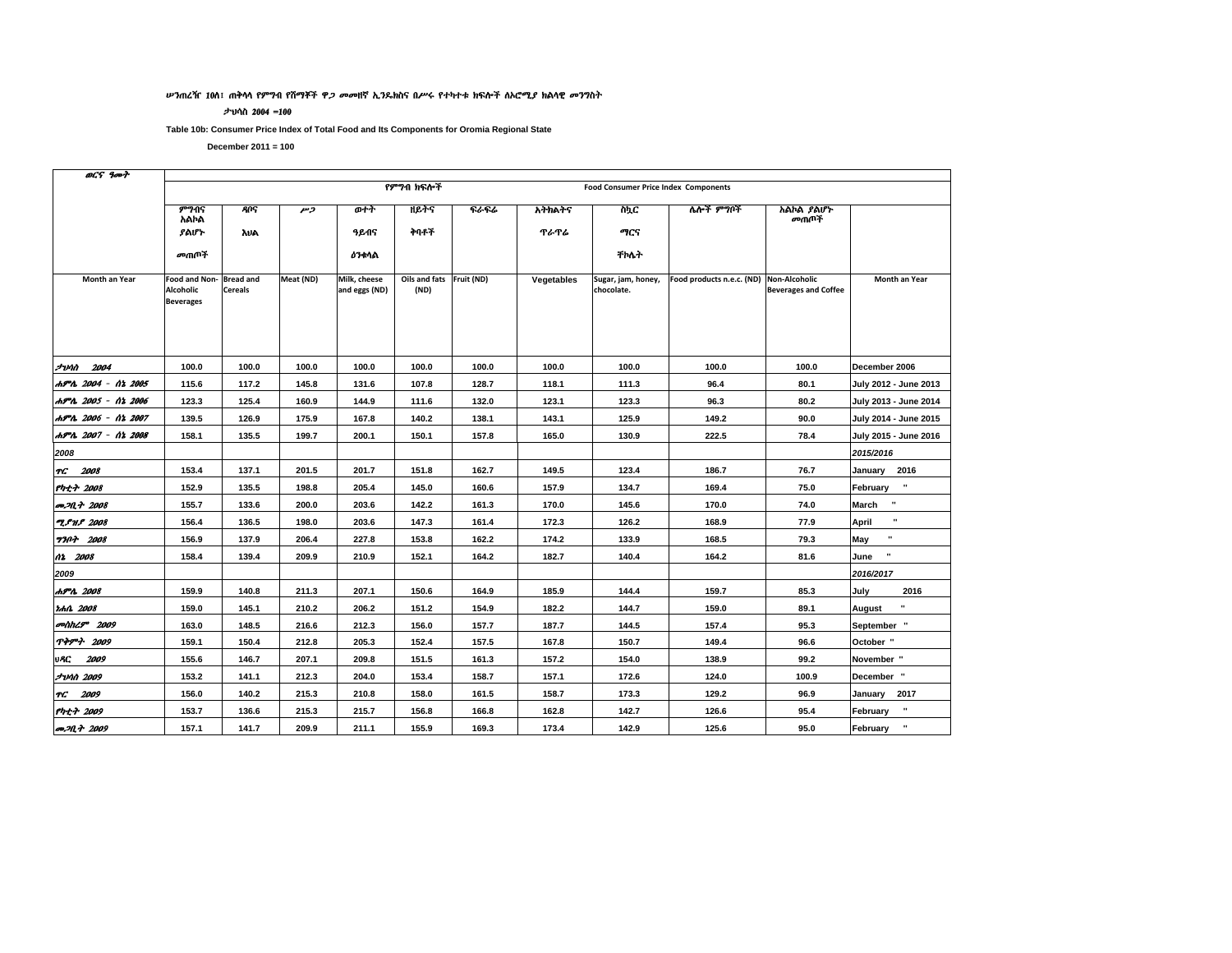#### ሥንጠረዥ 11ስ፣ ጠቅሳሳ የምግብ የሸማቾች ዋ*ጋ መመ*ዘኛ ኢንዴክስና በሥሩ የተካተቱ ክፍሎች ለደቡብ ሀዝቦች ክልሳዊ *መን*ግስት

#### ታህሳስ 2004 =100

Table 12b: Consumer Price Index of Total Food and Its Components for SNNP Regional State

| OCS 9007                |                                                       |                                    |           |                               |                       |             |             |                                             |                           |                                                     |                          |
|-------------------------|-------------------------------------------------------|------------------------------------|-----------|-------------------------------|-----------------------|-------------|-------------|---------------------------------------------|---------------------------|-----------------------------------------------------|--------------------------|
|                         |                                                       |                                    |           |                               | የምንበ ክፍሎች             |             |             | <b>Food Consumer Price Index Components</b> |                           |                                                     |                          |
|                         | ምንብና<br>አልኮል                                          | <b>RUS</b>                         | وسر       | ወተት                           | ዘይትና                  | <b>ናራፍራ</b> | አትክልትና      | ስኪር                                         | ሌሎች ምግቦች                  | አልኮል ያልሆኑ<br>መጠቦች                                   |                          |
|                         | ያልሆኑ                                                  | <b>AUA</b>                         |           | ዓይብና                          | ትባቶች                  |             | <b>ጥራጥራ</b> | ማርና                                         |                           |                                                     |                          |
|                         | መጠጦች                                                  |                                    |           | <b>ዕንቀ</b> ሳል                 |                       |             |             | ተለት                                         |                           |                                                     |                          |
| Month an Year           | Food and Non-<br><b>Alcoholic</b><br><b>Beverages</b> | <b>Bread and</b><br><b>Cereals</b> | Meat (ND) | Milk, cheese<br>and eggs (ND) | Oils and fats<br>(ND) | Fruit (ND)  | Vegetables  | Sugar, jam, honey,<br>chocolate.            | Food products n.e.c. (ND) | <b>Non-Alcoholic</b><br><b>Beverages and Coffee</b> | Month an Year            |
| <b><i>Avin 2004</i></b> | 100.0                                                 | 100.0                              | 100.0     | 100.0                         | 100.0                 | 100.0       | 100.0       | 100.0                                       | 100.0                     | 100.0                                               | December 2006            |
| ሐምሌ 2004 - ሰኔ 2005      | 123.2                                                 | 117.0                              | 144.6     | 121.6                         | 109.1                 | 119.0       | 135.2       | 100.5                                       | 105.2                     | 84.4                                                | July 2012 - June 2013    |
| ሐምሌ 2005 - ሰኔ 2006      | 131.8                                                 | 123.3                              | 163.8     | 136.8                         | 112.5                 | 112.5       | 146.1       | 100.4                                       | 108.7                     | 84.3                                                | July 2013 - June 2014    |
| ሐምሌ 2006 - ሰኔ 2007      | 139.1                                                 | 119.7                              | 176.4     | 157.0                         | 125.7                 | 125.1       | 153.4       | 103.7                                       | 128.0                     | 108.9                                               | July 2014 - June 2015    |
| ሐምሌ 2007 - ሰኔ 2008      | 152.1                                                 | 128.9                              | 196.4     | 176.2                         | 133.1                 | 144.1       | 167.5       | 106.4                                       | 199.5                     | 88.1                                                | July 2015 - June 2016    |
| 2008                    |                                                       |                                    |           |                               |                       |             |             |                                             |                           |                                                     | 2015/2016                |
| TG 2008                 | 152.9                                                 | 127.6                              | 196.8     | 174.7                         | 132.4                 | 152.4       | 173.0       | 99.9                                        | 192.1                     | 79.8                                                | January 2016             |
| የካቲት 2008               | 148.1                                                 | 126.5                              | 194.4     | 180.0                         | 128.3                 | 157.6       | 162.9       | 104.9                                       | 183.4                     | 82.9                                                | $\bf u$<br>February      |
| መጋቢት 2008               | 151.5                                                 | 128.5                              | 194.6     | 187.2                         | 128.3                 | 143.9       | 169.2       | 109.6                                       | 187.0                     | 81.5                                                | $\blacksquare$<br>March  |
| <b>T.PH.P 2008</b>      | 153.8                                                 | 132.4                              | 201.3     | 178.2                         | 135.7                 | 139.4       | 167.6       | 111.9                                       | 209.6                     | 83.7                                                | $\mathbf{u}$<br>April    |
| <b>770+ 2008</b>        | 158.3                                                 | 138.9                              | 201.4     | 188.3                         | 138.4                 | 132.8       | 171.0       | 113.1                                       | 222.4                     | 85.5                                                | May                      |
| 02 2008                 | 163.8                                                 | 142.6                              | 206.1     | 191.2                         | 133.2                 | 139.2       | 179.1       | 112.3                                       | 235.7                     | 88.6                                                | $\pmb{\cdot}$<br>June    |
| 2009                    |                                                       |                                    |           |                               |                       |             |             |                                             |                           |                                                     | 2016/2017                |
| ሐምሌ 2008                | 158.7                                                 | 144.2                              | 205.2     | 183.9                         | 132.2                 | 151.0       | 167.3       | 113.9                                       | 224.4                     | 89.4                                                | July<br>2016             |
| <i>rent 2008</i>        | 160.4                                                 | 138.0                              | 205.8     | 193.2                         | 129.2                 | 148.9       | 176.0       | 112.5                                       | 211.7                     | 94.4                                                | $\blacksquare$<br>August |
| መስከረም 2009              | 163.4                                                 | 144.9                              | 210.3     | 188.4                         | 137.9                 | 160.0       | 174.9       | 112.5                                       | 218.9                     | 99.0                                                | September "              |
| <b>ጥቅምት 2009</b>        | 161.5                                                 | 141.6                              | 210.0     | 188.5                         | 131.0                 | 166.6       | 173.6       | 113.3                                       | 216.8                     | 99.2                                                | October "                |
| 2009<br>vAC             | 161.5                                                 | 139.9                              | 209.0     | 193.1                         | 126.6                 | 163.9       | 178.7       | 115.6                                       | 192.5                     | 96.1                                                | November "               |
| <i><b>JUAN 2009</b></i> | 164.8                                                 | 141.1                              | 202.9     | 194.1                         | 132.4                 | 163.4       | 185.9       | 107.4                                       | 201.4                     | 93.3                                                | December "               |
| TG 2009                 | 164.6                                                 | 143.8                              | 211.1     | 195.2                         | 142.4                 | 153.6       | 180.0       | 113.6                                       | 208.7                     | 92.6                                                | January<br>2017          |
| የካቲት 2009               | 174.4                                                 | 143.4                              | 212.1     | 198.0                         | 139.6                 | 164.0       | 202.6       | 112.8                                       | 216.0                     | 96.1                                                | $\mathbf{u}$<br>February |
| <b>P.M.T. 2009</b>      | 178.4                                                 | 146.8                              | 214.5     | 201.7                         | 146.4                 | 173.6       | 207.5       | 115.8                                       | 220.9                     | 96.1                                                | $\mathbf{u}$<br>February |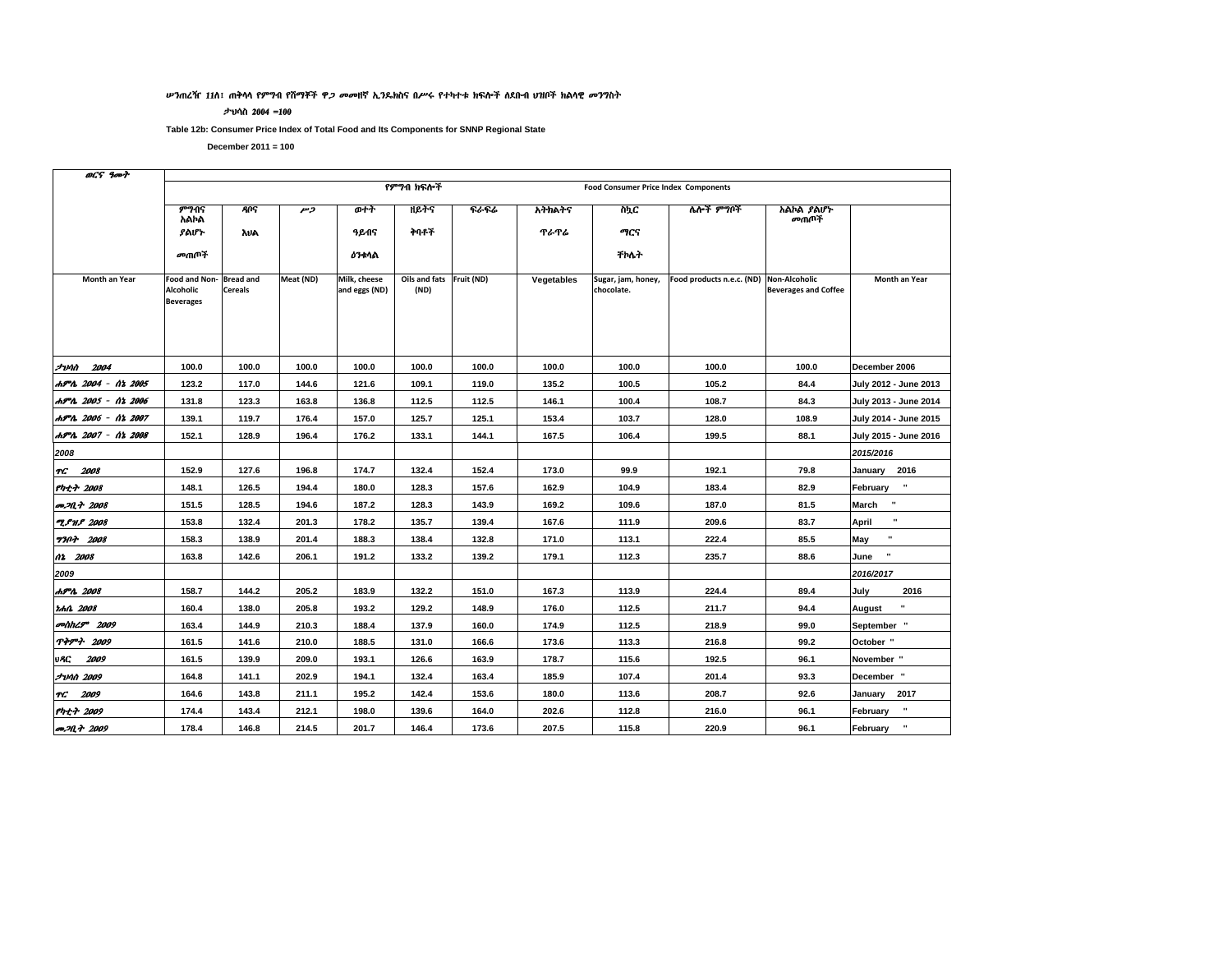#### ሥንጠረዥ 12ሰ፣ ጠቅሳሳ የምግብ የሽማቾች ዋ*ጋ መመ*ዘኛ ኢንዴክስና በሥሩ የተካተቱ ክፍሎች ለሱማሌ ክልሳዊ *መን*ግስት

#### ታህሳስ 2004 =100

Table 12b: Consumer Price Index of Total Food and Its Components for Somali Regional State

| OCS goot                   |                                                       |                                    |           |                               |                                  |       |            |                                             |                           |                                              |                                 |
|----------------------------|-------------------------------------------------------|------------------------------------|-----------|-------------------------------|----------------------------------|-------|------------|---------------------------------------------|---------------------------|----------------------------------------------|---------------------------------|
|                            |                                                       |                                    |           |                               | የምንብ ክፍሎች                        |       |            | <b>Food Consumer Price Index Components</b> |                           |                                              |                                 |
|                            | ምንብና<br>አልኮል                                          | ዳቦና                                | وسر       | ውተት                           |                                  | ፍራፍሬ  | አትክልትና     | ስኳር                                         | ሌሎች ምግቦች                  | አልኮል ያልሆኑ<br>መጠጦች                            |                                 |
|                            | ያልሆኑ                                                  | <b>AUA</b>                         |           | ዓይብና                          | ትባቶች                             |       | ጥራጥራ       | ማርና                                         |                           |                                              |                                 |
|                            | መጠጦች                                                  |                                    |           | <b>ዕንቀ</b> ሳል                 |                                  |       |            | <b>Tro</b> ት                                |                           |                                              |                                 |
| Month an Year              | Food and Non-<br><b>Alcoholic</b><br><b>Beverages</b> | <b>Bread and</b><br><b>Cereals</b> | Meat (ND) | Milk, cheese<br>and eggs (ND) | Oils and fats Fruit (ND)<br>(ND) |       | Vegetables | Sugar, jam, honey,<br>chocolate.            | Food products n.e.c. (ND) | Non-Alcoholic<br><b>Beverages and Coffee</b> | Month an Year                   |
|                            |                                                       |                                    |           |                               |                                  |       |            |                                             |                           |                                              |                                 |
| <i><b>Junn</b></i> 2004    | 100.0                                                 | 100.0                              | 100.0     | 100.0                         | 100.0                            | 100.0 | 100.0      | 100.0                                       | 100.0                     | 100.0                                        | December 2006                   |
| ሐምሌ 2004 - ሰኔ 2005         | 115.5                                                 | 109.8                              | 142.1     | 117.6                         | 101.1                            | 135.6 | 125.4      | 116.0                                       | 126.7                     | 179.4                                        | July 2012 - June 2013           |
| ሐምሌ 2005 - ሰኔ 2006         | 123.0                                                 | 121.0                              | 149.2     | 125.2                         | 97.4                             | 169.2 | 143.2      | 111.5                                       | 149.1                     | 201.0                                        | July 2013 - June 2014           |
| ሐምሌ 2007 - ሰኔ 2008         | 137.3                                                 | 132.1                              | 163.8     | 154.8                         | 105.8                            | 239.0 | 164.7      | 120.8                                       | 158.4                     | 214.8                                        | July 2015 - June 2016           |
| 2008                       |                                                       |                                    |           |                               |                                  |       |            |                                             |                           |                                              | 2015/2016                       |
| TC 2008                    | 137.7                                                 | 132.4                              | 162.2     | 153.5                         | 107.5                            | 236.7 | 166.6      | 123.1                                       | 153.8                     | 215.6                                        | January 2016                    |
| የካቲት 2008                  | 140.4                                                 | 134.6                              | 164.1     | 170.0                         | 104.4                            | 266.6 | 149.8      | 119.7                                       | 170.6                     | 212.8                                        | $\mathbf{u}$<br>February        |
| መጋቢት 2008                  | 141.2                                                 | 135.4                              | 164.8     | 172.4                         | 104.2                            | 266.9 | 146.5      | 124.2                                       | 156.9                     | 211.9                                        | $\blacksquare$<br>March         |
| <b>TPHP 2008</b>           | 139.9                                                 | 134.3                              | 172.9     | 162.9                         | 104.8                            | 266.9 | 156.0      | 124.7                                       | 156.0                     | 207.9                                        | $\mathbf{u}$<br>April           |
| <b>7707 2008</b>           | 141.7                                                 | 130.7                              | 178.7     | 164.2                         | 99.7                             | 227.2 | 220.8      | 125.8                                       | 156.1                     | 212.7                                        | May                             |
| 12 2008                    | 136.5                                                 | 130.9                              | 173.5     | 137.5                         | 99.3                             | 240.3 | 209.0      | 126.9                                       | 148.0                     | 206.8                                        | $\mathbf{u}$<br>June            |
| 2009                       |                                                       |                                    |           |                               |                                  |       |            |                                             |                           |                                              | 2016/2017                       |
| ሐምሌ 2008                   | 139.8                                                 | 129.9                              | 190.8     | 139.4                         | 106.8                            | 249.0 | 245.1      | 123.7                                       | 183.4                     | 198.8                                        | 2016<br>July                    |
| r.h.h. 2008                | 141.6                                                 | 134.1                              | 177.3     | 157.5                         | 105.5                            | 226.8 | 182.9      | 127.1                                       | 172.4                     | 217.7                                        | $\blacksquare$<br><b>August</b> |
| <b><i>antihLT</i></b> 2009 | 145.5                                                 | 135.6                              | 185.3     | 166.9                         | 103.2                            | 220.4 | 203.7      | 129.8                                       | 177.4                     | 214.3                                        | September "                     |
| <b>ጥቅምት 2009</b>           | 146.0                                                 | 133.8                              | 178.2     | 169.9                         | 106.0                            | 206.5 | 189.9      | 139.9                                       | 167.8                     | 218.8                                        | October "                       |
| 2009<br>VAC.               | 150.9                                                 | 131.7                              | 185.8     | 186.8                         | 106.2                            | 212.4 | 174.3      | 155.2                                       | 182.8                     | 226.3                                        | November "                      |
| <b>JUAN 2009</b>           | 149.6                                                 | 131.7                              | 175.6     | 175.1                         | 115.5                            | 213.5 | 166.6      | 160.8                                       | 179.2                     | 209.8                                        | December "                      |
| FC 2009                    | 152.4                                                 | 137.7                              | 171.6     | 177.9                         | 117.7                            | 216.8 | 159.6      | 159.7                                       | 177.8                     | 222.6                                        | 2017<br>January                 |
| የካቲት 2009                  | 156.3                                                 | 136.5                              | 173.7     | 190.6                         | 133.8                            | 247.0 | 170.7      | 160.1                                       | 189.2                     | 223.7                                        | $\mathbf{u}$<br>February        |
| <i>መጋቢት 2009</i>           | 161.2                                                 | 141.4                              | 175.5     | 202.7                         | 136.3                            | 241.9 | 183.0      | 159.0                                       | 195.1                     | 220.7                                        | $\pmb{\cdot}$<br>February       |